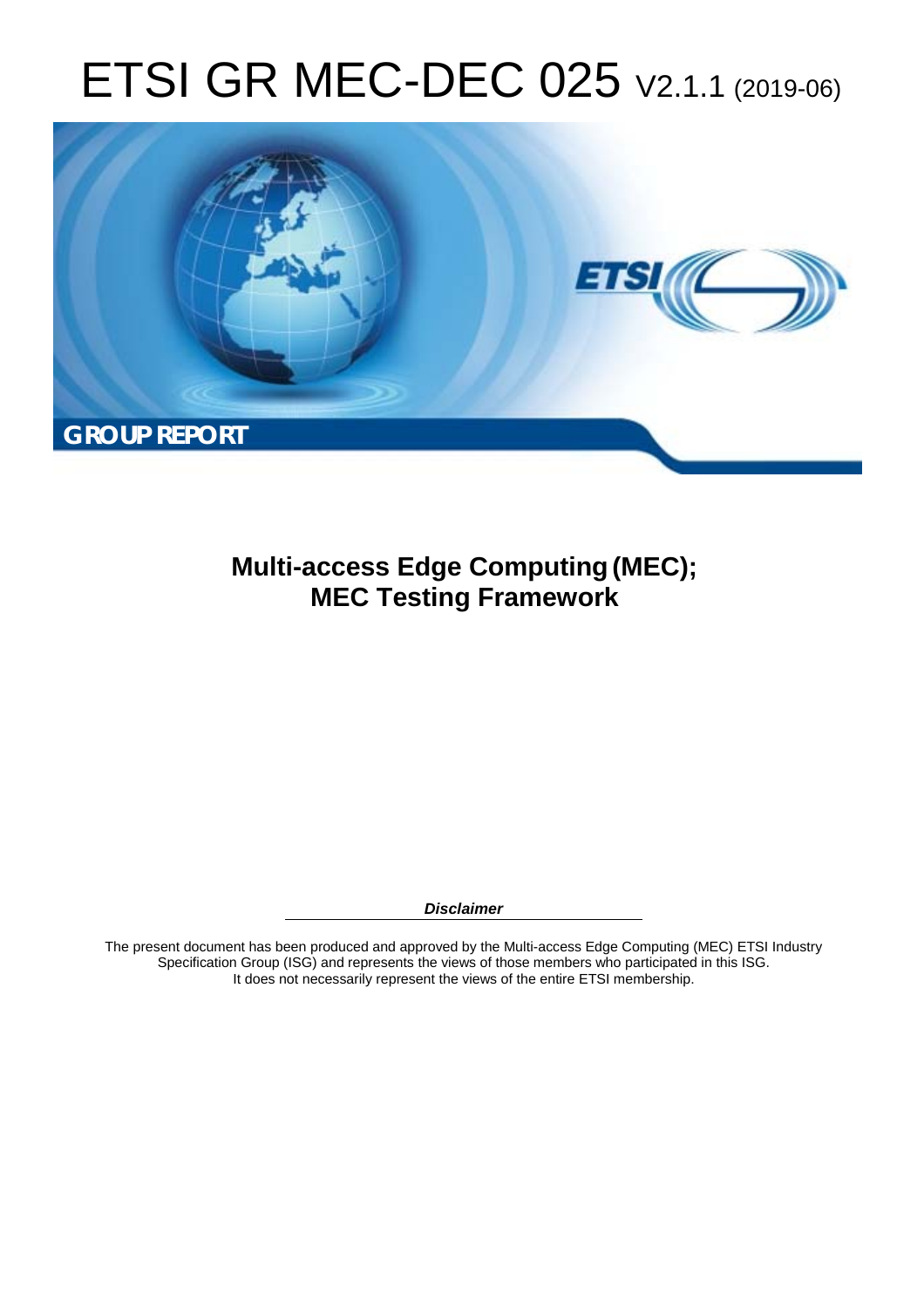Reference DGR/MEC-DEC25TestingFramework

Keywords

MEC, testing

#### *ETSI*

#### 650 Route des Lucioles F-06921 Sophia Antipolis Cedex - FRANCE

Tel.: +33 4 92 94 42 00 Fax: +33 4 93 65 47 16

Siret N° 348 623 562 00017 - NAF 742 C Association à but non lucratif enregistrée à la Sous-Préfecture de Grasse (06) N° 7803/88

#### *Important notice*

The present document can be downloaded from: <http://www.etsi.org/standards-search>

The present document may be made available in electronic versions and/or in print. The content of any electronic and/or print versions of the present document shall not be modified without the prior written authorization of ETSI. In case of any existing or perceived difference in contents between such versions and/or in print, the prevailing version of an ETSI deliverable is the one made publicly available in PDF format at [www.etsi.org/deliver](http://www.etsi.org/deliver).

Users of the present document should be aware that the document may be subject to revision or change of status. Information on the current status of this and other ETSI documents is available at <https://portal.etsi.org/TB/ETSIDeliverableStatus.aspx>

If you find errors in the present document, please send your comment to one of the following services: <https://portal.etsi.org/People/CommiteeSupportStaff.aspx>

#### *Copyright Notification*

No part may be reproduced or utilized in any form or by any means, electronic or mechanical, including photocopying and microfilm except as authorized by written permission of ETSI. The content of the PDF version shall not be modified without the written authorization of ETSI. The copyright and the foregoing restriction extend to reproduction in all media.

> © ETSI 2019. All rights reserved.

**DECT**TM, **PLUGTESTS**TM, **UMTS**TM and the ETSI logo are trademarks of ETSI registered for the benefit of its Members. **3GPP**TM and **LTE**TM are trademarks of ETSI registered for the benefit of its Members and of the 3GPP Organizational Partners. **oneM2M™** logo is a trademark of ETSI registered for the benefit of its Members and of the oneM2M Partners. **GSM**® and the GSM logo are trademarks registered and owned by the GSM Association.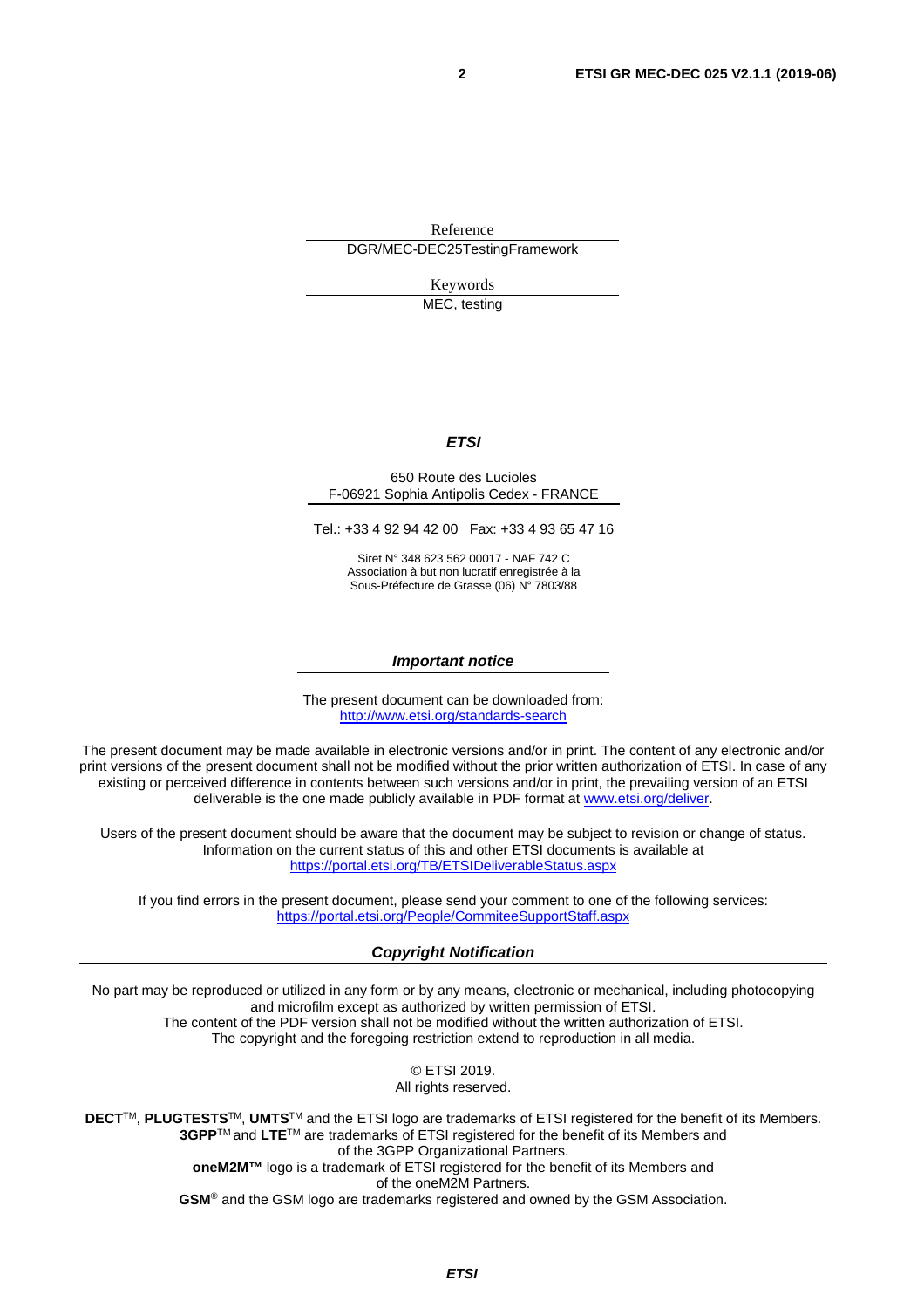# Contents

| $\mathbf{I}$           |  |  |
|------------------------|--|--|
| 2                      |  |  |
| 2.1                    |  |  |
| 2.2                    |  |  |
| 3                      |  |  |
| 3.1                    |  |  |
| 3.2                    |  |  |
| 3.3                    |  |  |
| 4                      |  |  |
| 4.1                    |  |  |
| 4.2                    |  |  |
| 4.3                    |  |  |
| 4.3.1                  |  |  |
| 4.3.2<br>4.3.2.1       |  |  |
| 4.3.2.1.1              |  |  |
| 4.3.2.1.2              |  |  |
| 4.3.3                  |  |  |
| 4.3.3.1                |  |  |
| 4.3.3.2                |  |  |
| 4.3.3.2.1              |  |  |
| 4.3.3.2.2              |  |  |
| 4.3.3.2.3<br>4.3.3.2.4 |  |  |
| 4.3.3.3                |  |  |
| 4.3.3.3.1              |  |  |
| 4.3.3.3.2              |  |  |
| 4.4                    |  |  |
| 4.4.1                  |  |  |
| 4.4.2                  |  |  |
| 4.4.3<br>4.4.4         |  |  |
| 4.5                    |  |  |
|                        |  |  |
| 5                      |  |  |
| 5.1<br>5.2             |  |  |
| 5.2.1                  |  |  |
| 5.2.2                  |  |  |
| 5.2.3                  |  |  |
| 5.2.4                  |  |  |
| 5.3                    |  |  |
| 5.3.1                  |  |  |
| 5.3.1.1<br>5.3.1.2     |  |  |
| 5.3.1.3                |  |  |
| 5.3.1.4                |  |  |
| 5.3.1.5                |  |  |
| 5.3.1.6                |  |  |
| 5.3.2                  |  |  |
| 5.3.2.1                |  |  |
| 5.3.2.2                |  |  |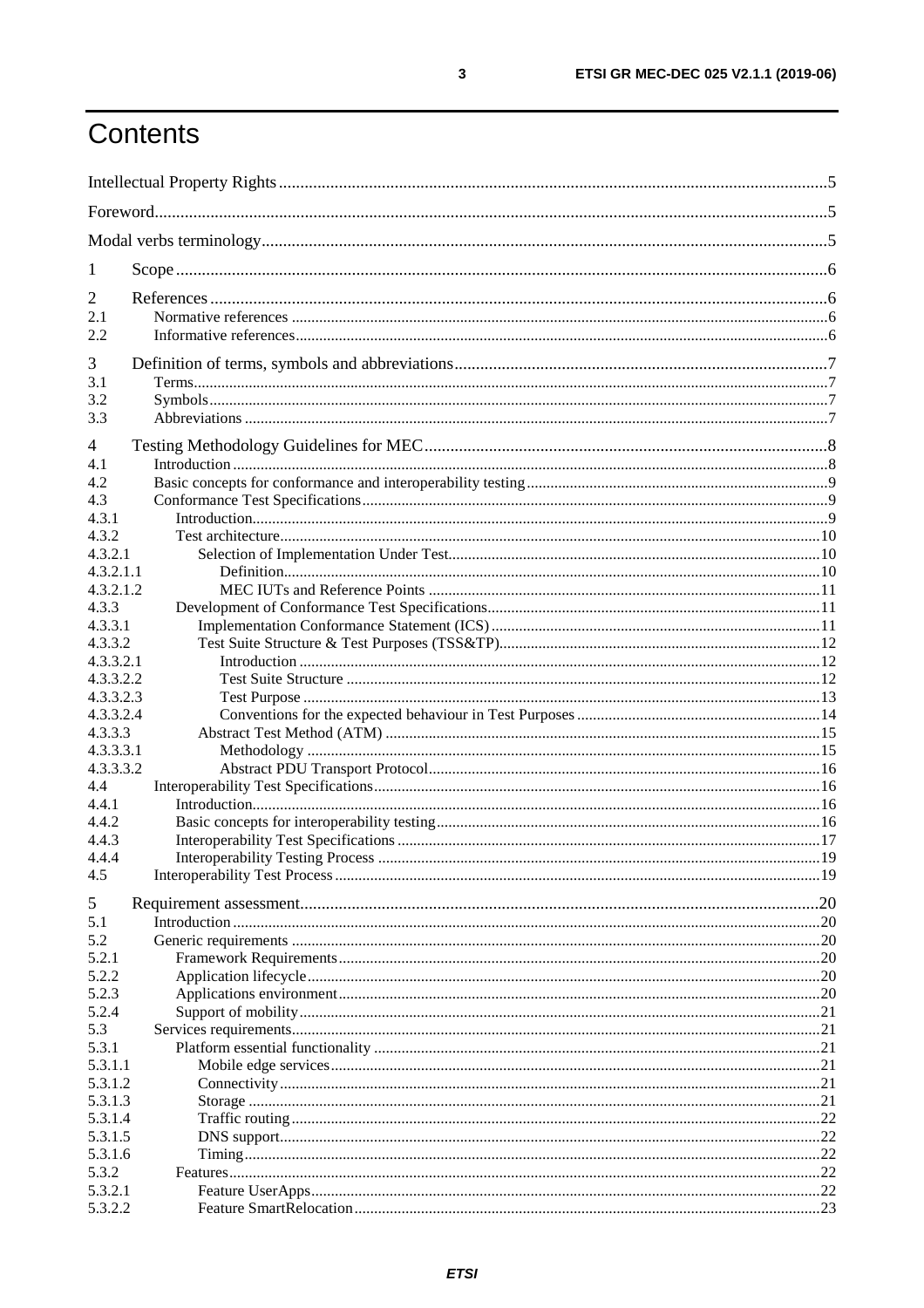| 5.3.2.3         |                                                                                   |  |
|-----------------|-----------------------------------------------------------------------------------|--|
| 5.3.2.4         |                                                                                   |  |
| 5.3.2.5         |                                                                                   |  |
| 5.3.2.6         |                                                                                   |  |
| 5.4             |                                                                                   |  |
| 5.5             |                                                                                   |  |
| 6               |                                                                                   |  |
| 6.1             |                                                                                   |  |
| 6.1.1           |                                                                                   |  |
| 6.1.2           |                                                                                   |  |
| 6.1.3           |                                                                                   |  |
| 6.1.4           |                                                                                   |  |
|                 |                                                                                   |  |
| Annex A:        |                                                                                   |  |
| A.1             |                                                                                   |  |
| A.1.1           |                                                                                   |  |
| A.1.2           |                                                                                   |  |
| A.1.3           |                                                                                   |  |
| A.1.4           |                                                                                   |  |
| A.1.5           |                                                                                   |  |
| <b>Annex B:</b> |                                                                                   |  |
|                 |                                                                                   |  |
| B.1             |                                                                                   |  |
| B.1.1           |                                                                                   |  |
| <b>B.1.2</b>    | Example of test description for Mobile radio network information (TD_MEC002_A2)31 |  |
| <b>B.1.3</b>    |                                                                                   |  |
| B.1.4           |                                                                                   |  |
| Annex C:        |                                                                                   |  |
| <b>Annex D:</b> |                                                                                   |  |
|                 |                                                                                   |  |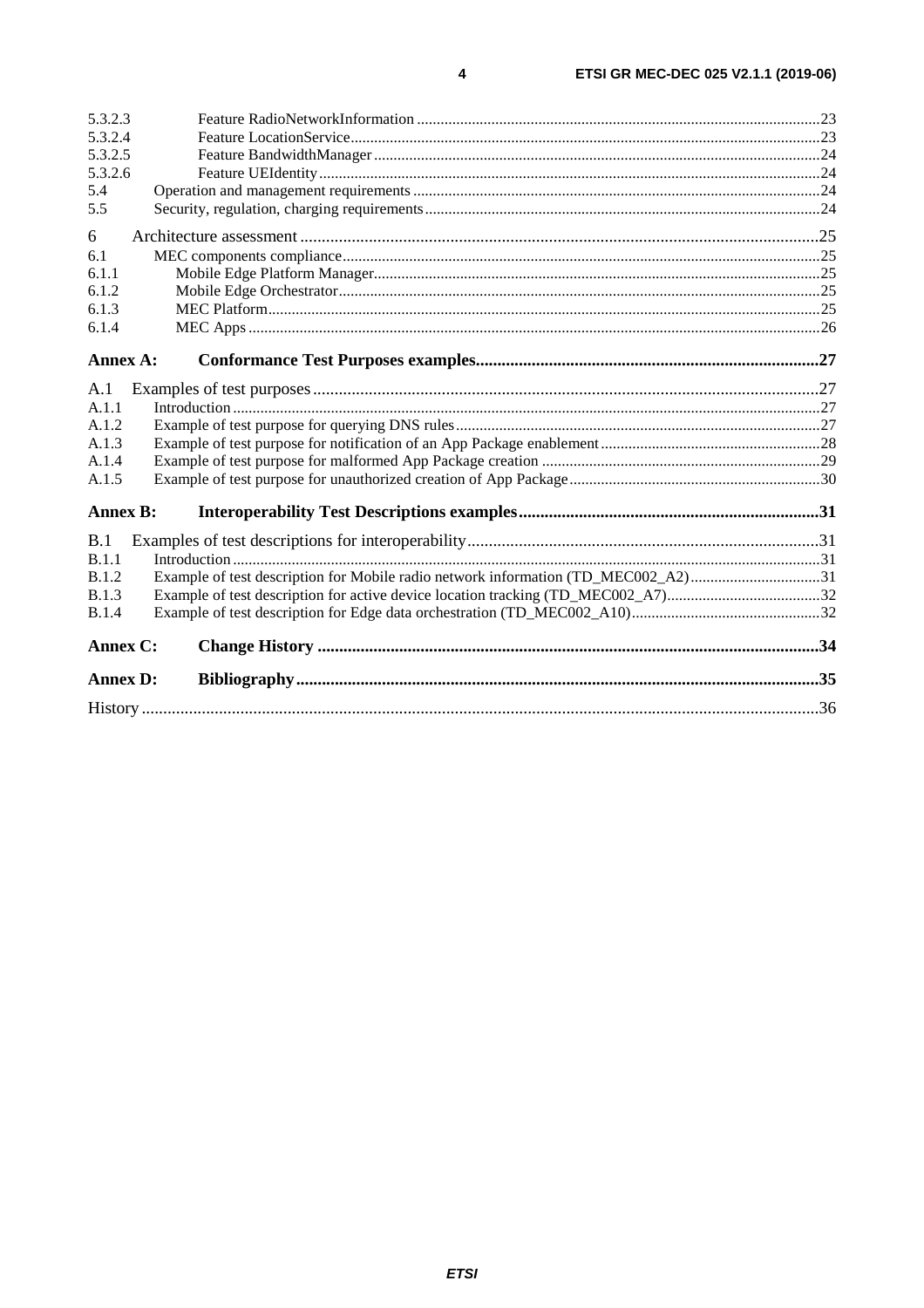# <span id="page-4-0"></span>Intellectual Property Rights

#### Essential patents

IPRs essential or potentially essential to normative deliverables may have been declared to ETSI. The information pertaining to these essential IPRs, if any, is publicly available for **ETSI members and non-members**, and can be found in ETSI SR 000 314: *"Intellectual Property Rights (IPRs); Essential, or potentially Essential, IPRs notified to ETSI in respect of ETSI standards"*, which is available from the ETSI Secretariat. Latest updates are available on the ETSI Web server (<https://ipr.etsi.org/>).

Pursuant to the ETSI IPR Policy, no investigation, including IPR searches, has been carried out by ETSI. No guarantee can be given as to the existence of other IPRs not referenced in ETSI SR 000 314 (or the updates on the ETSI Web server) which are, or may be, or may become, essential to the present document.

#### **Trademarks**

The present document may include trademarks and/or tradenames which are asserted and/or registered by their owners. ETSI claims no ownership of these except for any which are indicated as being the property of ETSI, and conveys no right to use or reproduce any trademark and/or tradename. Mention of those trademarks in the present document does not constitute an endorsement by ETSI of products, services or organizations associated with those trademarks.

# Foreword

This Group Report (GR) has been produced by ETSI Industry Specification Group (ISG) Multi-access Edge Computing (MEC).

# Modal verbs terminology

In the present document "**should**", "**should not**", "**may**", "**need not**", "**will**", "**will not**", "**can**" and "**cannot**" are to be interpreted as described in clause 3.2 of the [ETSI Drafting Rules](https://portal.etsi.org/Services/editHelp!/Howtostart/ETSIDraftingRules.aspx) (Verbal forms for the expression of provisions).

"**must**" and "**must not**" are **NOT** allowed in ETSI deliverables except when used in direct citation.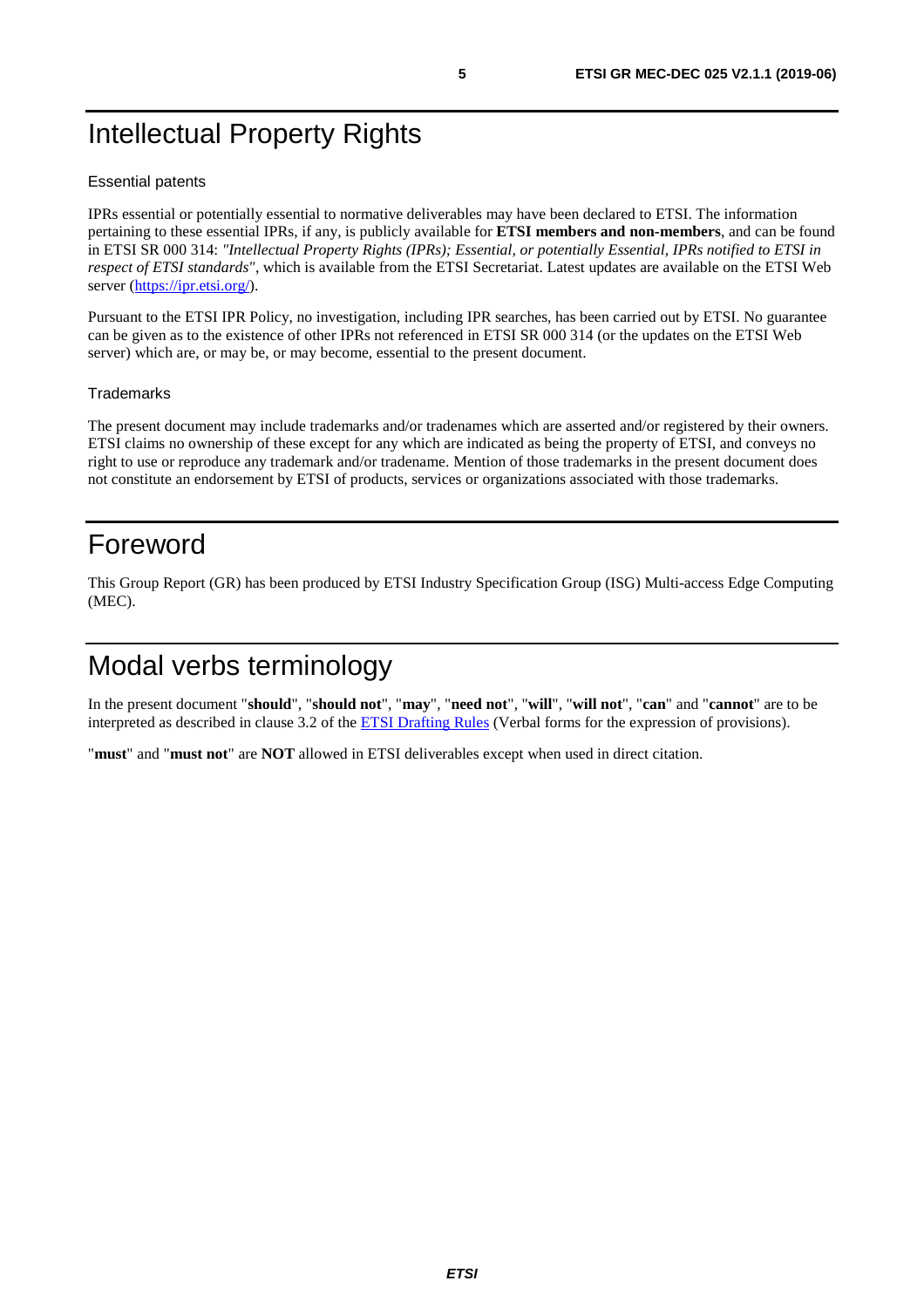# <span id="page-5-0"></span>1 Scope

The present document lists the functionalities and capabilities required by a MEC compliant implementation. In addition, the present document specifies a testing framework defining a methodology for development of interoperability and/or conformance test strategies, test systems and the resulting test specifications for MEC standards. In additional, the testable requirements are listed and prioritized.

# 2 References

### 2.1 Normative references

Normative references are not applicable in the present document.

### 2.2 Informative references

References are either specific (identified by date of publication and/or edition number or version number) or non-specific. For specific references, only the cited version applies. For non-specific references, the latest version of the referenced document (including any amendments) applies.

NOTE: While any hyperlinks included in this clause were valid at the time of publication, ETSI cannot guarantee their long-term validity.

The following referenced documents are not necessary for the application of the present document, but they assist the user with regard to a particular subject area.

| [i.1]   | ETSI GS MEC 012: "Multi-access Edge Computing (MEC); Radio Network Information API".                                                                                                |
|---------|-------------------------------------------------------------------------------------------------------------------------------------------------------------------------------------|
| [i.2]   | ETSI GS NFV-TST 002: "Network Functions Virtualisation (NFV); Testing Methodology; Report<br>on NFV Interoperability Testing Methodology".                                          |
| [i.3]   | ETSI GS MEC 003: "Multi-access Edge Computing (MEC); Framework and Reference<br>Architecture".                                                                                      |
| [i.4]   | ISO/IEC 9646-7:1995: "Information technology -- Open Systems Interconnection -- Conformance<br>testing methodology and framework -- Part 7: Implementation Conformance Statements". |
| NOTE:   | Available at https://www.iso.org/standard/3084.html.                                                                                                                                |
| $[1.5]$ | ISO/IEC 9646-1:1994: "Information technology -- Open Systems Interconnection -- Conformance<br>testing methodology and framework -- Part 1: General concepts".                      |
| NOTE:   | Available at https://www.iso.org/standard/17473.html.                                                                                                                               |
| $[i.6]$ | TTCN-3 abstract test language.                                                                                                                                                      |
| NOTE:   | Available at http://www.ttcn-3.org/index.php/downloads/standards.                                                                                                                   |
| [i.7]   | ETSI GS MEC 002: "Multi-access Edge Computing (MEC); Phase 2: Use Cases and<br>Requirements".                                                                                       |
| $[1.8]$ | ETSI GS MEC 010-1: "Mobile Edge Computing (MEC); Mobile Edge Management;<br>Part 1: System, host and platform management".                                                          |
| [i.9]   | ETSI GS MEC 010-2: "Multi-access Edge Computing (MEC); MEC Management;<br>Part 2: Application lifecycle, rules and requirements management".                                        |
| [i.10]  | ETSI GS MEC 011: "Multi-access Edge Computing (MEC); Edge Platform Application<br>Enablement".                                                                                      |
| [i.11]  | ETSI GS MEC 013: "Multi-access Edge Computing (MEC); Location API".                                                                                                                 |
|         |                                                                                                                                                                                     |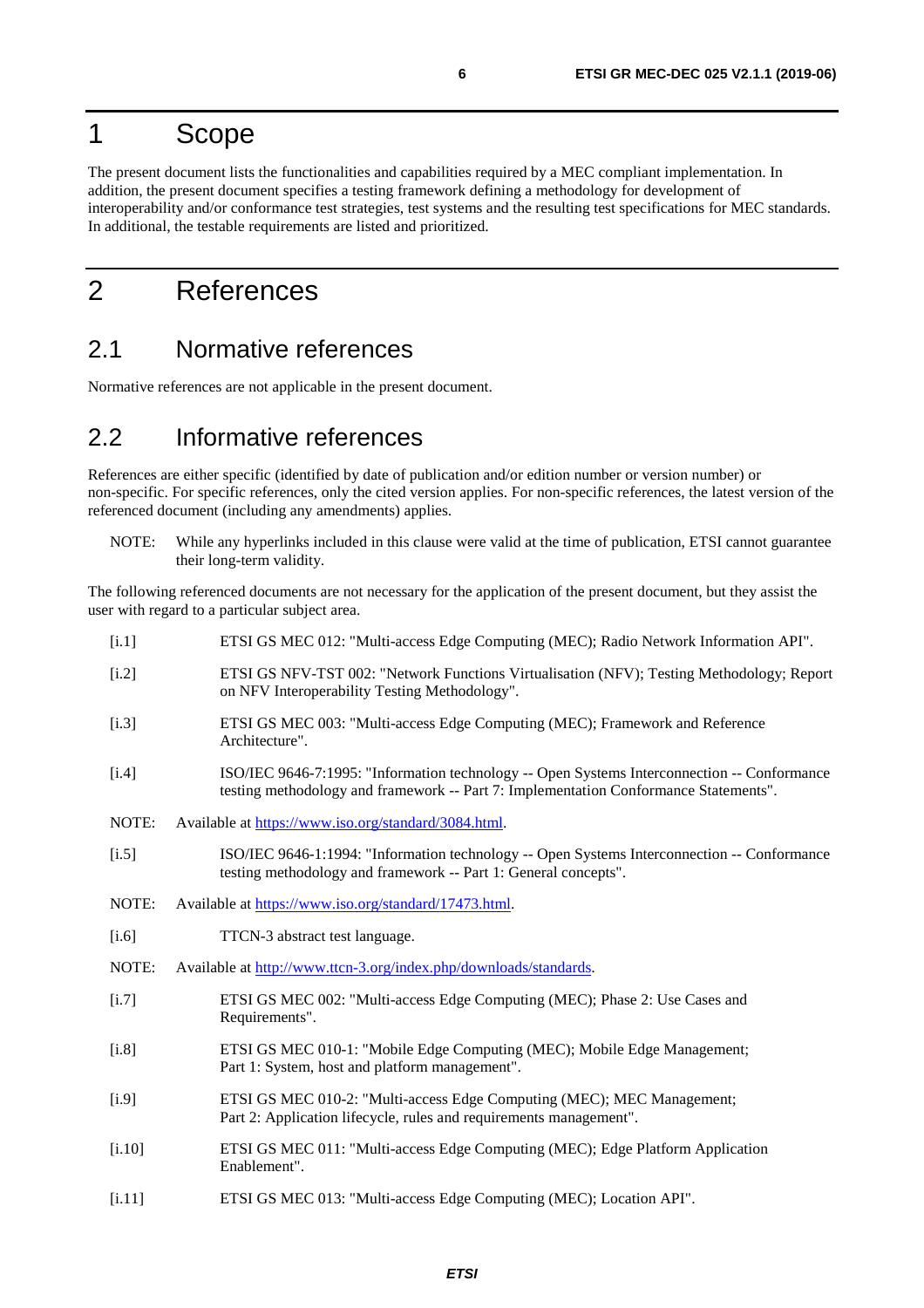- <span id="page-6-0"></span>[i.12] ETSI GS MEC 014: "Mobile Edge Computing (MEC); UE Identity API".
- [i.13] ETSI GS MEC 015: "Mobile Edge Computing (MEC); Bandwidth Management API".
- [i.14] ETSI GS MEC 016: "Multi-access Edge Computing (MEC); UE application interface".
- [i.15] ETSI Test Description Language.

NOTE: Available at<https://tdl.etsi.org/index.php/downloads>.

[i.16] ETSI GS MEC 001: "Multi-access Edge Computing (MEC); Terminology".

# 3 Definition of terms, symbols and abbreviations

### 3.1 Terms

For the purposes of the present document, the terms given in ETSI GS MEC 001 [i.16] and the following apply:

**certification/compliance assessment:** major goal of a compliance assessment is to ensure the interoperability of implementations, and the conformance of implementations to the standard

**conformance testing:** purpose of conformance testing is to determine to what extent a single implementation of a particular standard conforms to the individual requirements of that standard

**interoperability testing:** purpose of interoperability testing is to prove that end-to-end functionality between (at least) two communicating systems is as required by the standard(s) on which those systems are based

**Test Case (TC):** complete and independent specification of the actions required to achieve a specific Test Purpose

NOTE: TCs are written in testing languages, e.g. TTCN-3.

**Test Descriptions (TD):** specify the sequence of actions required to realize the verdict identified in the TP and are primarily intended for use in interoperability test specifications

NOTE: However, in some instances, particularly where there is a considerable difference in complexity between the TPs and the TCs, it is worthwhile adding TDs as an extra design stage in a conformance test specification.

**Test Purpose (TP):** should be written for each potential test of each identified requirement

NOTE: A TP defines in broad terms what the goal of a particular test should be. A TP is defined in prose.

**test suite:** collection of Test Cases

**testing framework:** provides guidance for development of conformance and interoperability test strategies, test systems and the resulting test specifications

### 3.2 Symbols

Void.

### 3.3 Abbreviations

For the purposes of the present document, the abbreviations given in ETSI GS MEC 001 [i.16] and the following apply:

| API         | <b>Application Programming Interface</b> |
|-------------|------------------------------------------|
| ATM         | <b>Abstract Test Method</b>              |
| <b>ATS</b>  | <b>Abstract Test Suite</b>               |
| <b>BWMS</b> | <b>BandWidth Management Service</b>      |
| <b>CON</b>  | CONformance                              |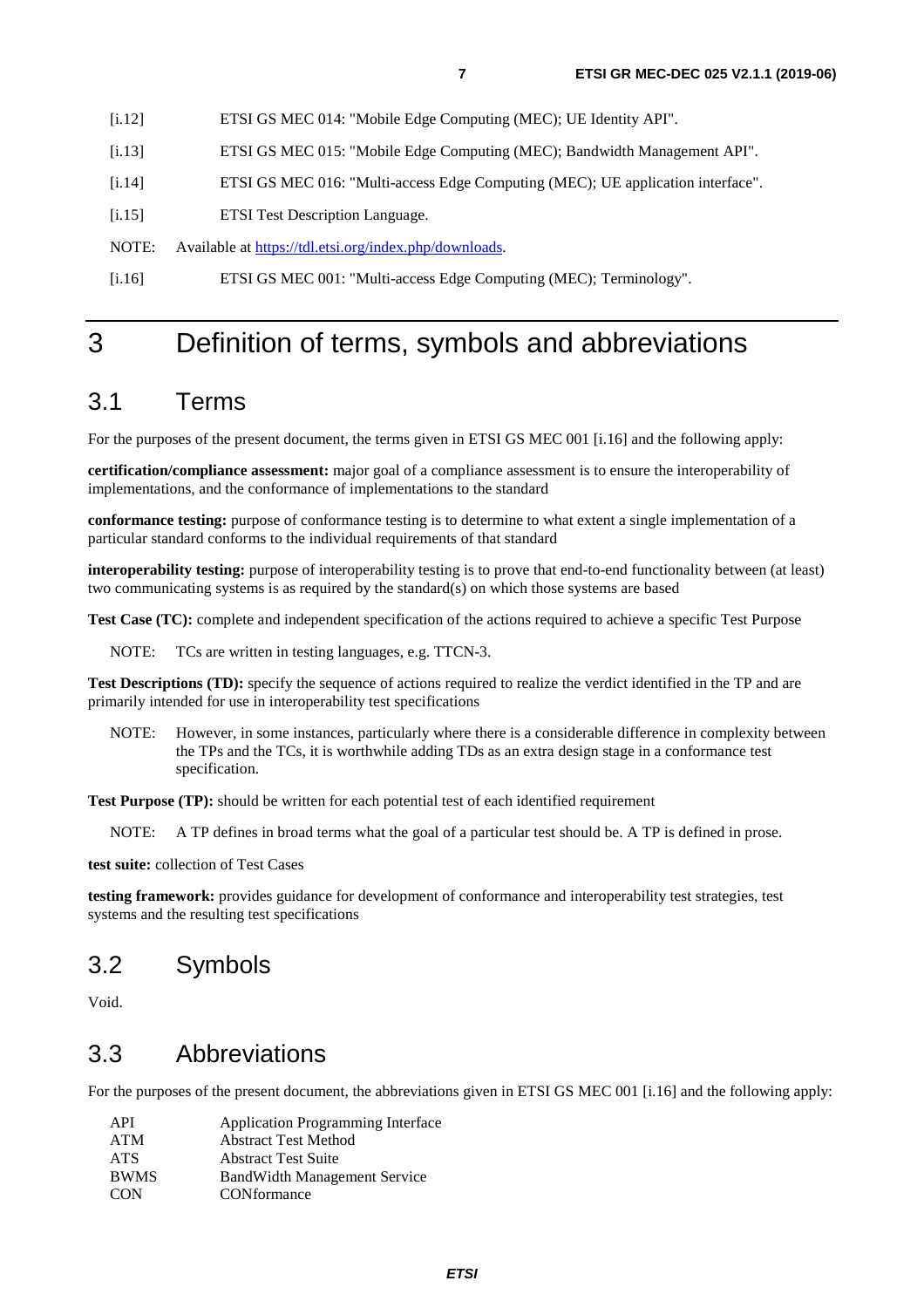<span id="page-7-0"></span>

| <b>Conformance Requirement Statements</b>            |
|------------------------------------------------------|
| Device Under Test                                    |
| <b>Function Under Test</b>                           |
| HyperText Transfer Protocol                          |
| HyperText Transfer Protocol Secure                   |
| <b>Implementation Conformance Statement</b>          |
| <b>Interoperability Feature Statement</b>            |
| InterOPerability                                     |
| <b>Implementation Under Test</b>                     |
| <b>MEC</b> Host                                      |
| <b>Operations And Maintaince</b>                     |
| Packet Data Unit                                     |
| <b>Protocol Implementation Conformance Statement</b> |
| <b>Public Land Mobile Network</b>                    |
| Radio Access Bearer                                  |
| Radio Network Information                            |
| <b>RNI</b> Service                                   |
| Reference Point                                      |
| Service Availability Query                           |
| System Under Test                                    |
| <b>Test Case</b>                                     |
| <b>Transmission Control Protocol</b>                 |
| <b>Test Description Lanaguage</b>                    |
| <b>Test Purpose</b>                                  |
| <b>Test Suite Structure</b>                          |
| <b>Testing and Test Control Notation</b>             |
| Uniform Resource Identifier                          |
|                                                      |

# 4 Testing Methodology Guidelines for MEC

# 4.1 Introduction

Clause 4 provides:

- Identification of the implementations under test (IUT) for conformance testing and the device under test (DUTs) for interoperability, i.e. answering the question "what is to be tested".
- Definition of the applicable test procedures, i.e. answering the question "how is it to be tested".
- Definition of the procedure for development of test specifications and deliverables (for instance: Test Purposes (TP) in case of conformance testing and Test Descriptions (TD) in case of interoperability testing, documentation, etc.).

The MEC testing framework contains:

- a documentation structure:
	- catalogue of capabilities/features/functions (PICS or IFS);
	- Test Suite Structure (TSS);
	- individual tests in the form of TPs (Conformance) or TDs (Interoperability);
- a methodology linking the individual elements of a test specification together:
	- style guidelines and examples;
	- naming conventions;
	- a structured notation for TPs or TDs.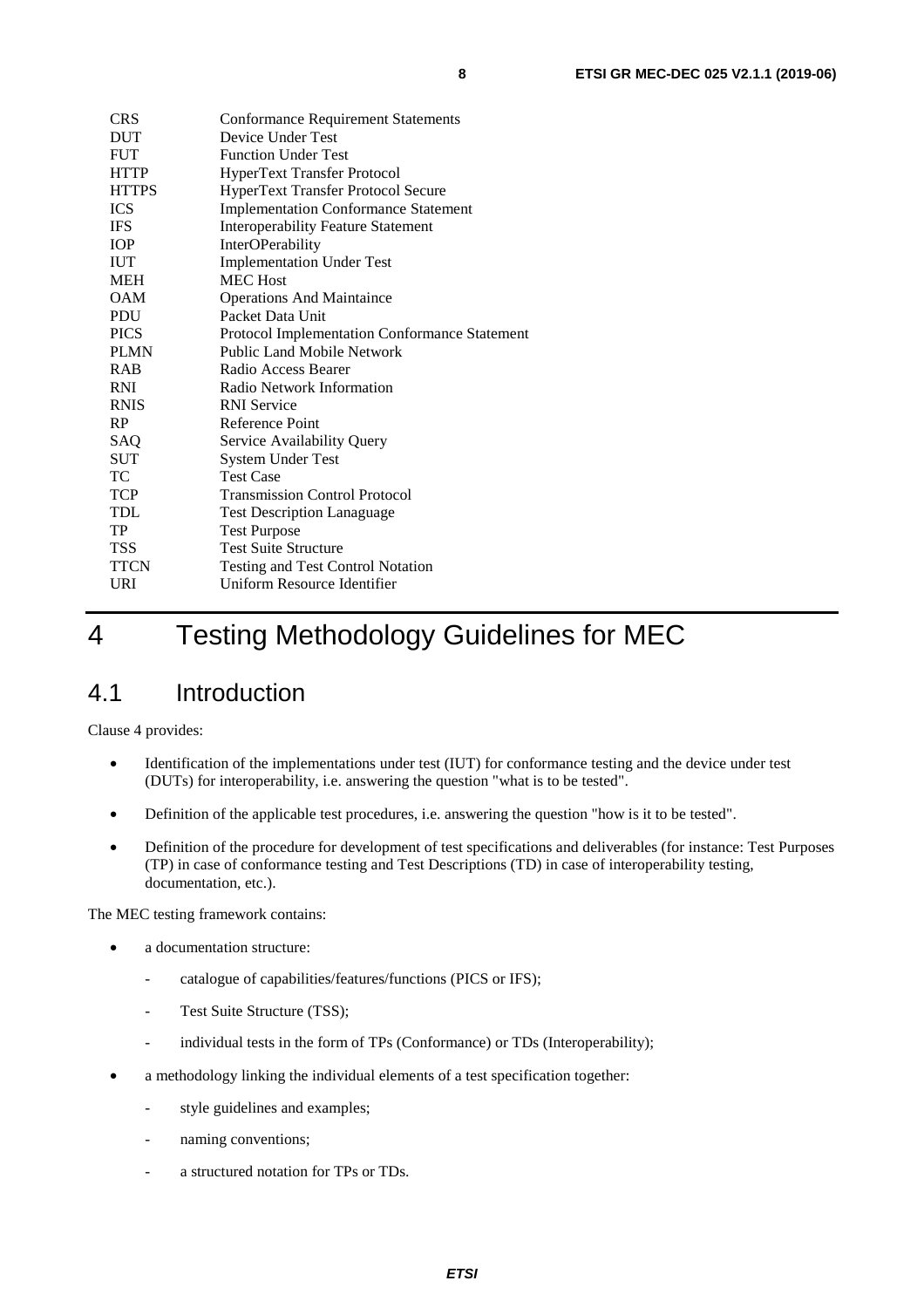### <span id="page-8-0"></span>4.2 Basic concepts for conformance and interoperability testing

Conformance Testing and Interoperability Testing are the two main and complementary testing methodologies to test devices implementing standardized services [\[i.2](#page-5-0)]. These two testing methodologies also apply to MEC.

The basic concepts for Conformance Testing and Interoperability Testing are defined as follows:

- **Conformance Testing** can show that a product correctly implements and meets the requirements in the ETSI ISG MEC standards, which will include testing protocol message contents and formats as well as the permitted sequence of messages for the interfaces defined by ETSI ISG MEC standards.
- **Interoperability Testing** can demonstrate that a product will work with other alike products. It proves that **end-to-end functionality** between (at least) two functional elements is as required by the ETSI MEC standards on which those functions are based.

For more details about the basic concepts for conformance and interoperability testing, please refer to clause 4.1 of ETSI GS NFV-TST 002 [\[i.2](#page-5-0)].

### 4.3 Conformance Test Specifications

### 4.3.1 Introduction

Clause 4.3 explains how to apply the MEC conformance testing methodology in order to properly produce MEC conformance test specifications.

The conformance testing can show that a product correctly implements a particular standardized protocol, that is, it establishes whether or not the implementation under test meets the requirements specified for the protocol itself.

EXAMPLE: The scope of the testing is on protocol message content, format as well as the permitted sequences of messages. In that context, tests are performed at open standardized interfaces that are not (usually) accessible to an end user, and executed by a dedicated test system that has full control of the system under test and the ability to observe all incoming and out coming communications; the high degree of control of the test system over the sequence and contents of the protocol messages allows to test both valid and invalid behaviour.



**Figure 4.3.1-1: Conformance testing** 

Conformance test specifications should be produced following the methodology described in ISO/IEC 9646-1 [\[i.5](#page-5-0)]. In summary, this methodology begins with the collation and categorization of the features and options to be tested into a tabular form which is normally referred to as the "Implementation Conformance Statement" (ICS). All implemented capabilities supported by the Implementation Under Test (IUT) are listed by the implementer in the ICS, so that the tester knows which options have to be tested. This ensures that complete coverage is obtained.

The next step is to collect the requirements from the specification that is tested. For each requirement, one or more tests should be identified and classified into a number of groups which will provide a structure to the overall test suite (TSS).

A brief Test Purpose (TP) should then be written for each identified test and this should make it clear what is to be tested but not how this should be done. Finally, a detailed Test Case (TC) is written for each TP. In the interests of test automation, TCs are usually combined into an Abstract Test Suite (ATS) using a specific testing language such as TTCN-3 or others. The TCs in the ATS are then "Verified" against a number of IUTs for correct operation according to some agreed procedures, before being released for use by the industry.

In summary, the MEC Conformance Testing methodology consists of:

- Selection of Implementations Under Test (IUT).
- Identification of reference points.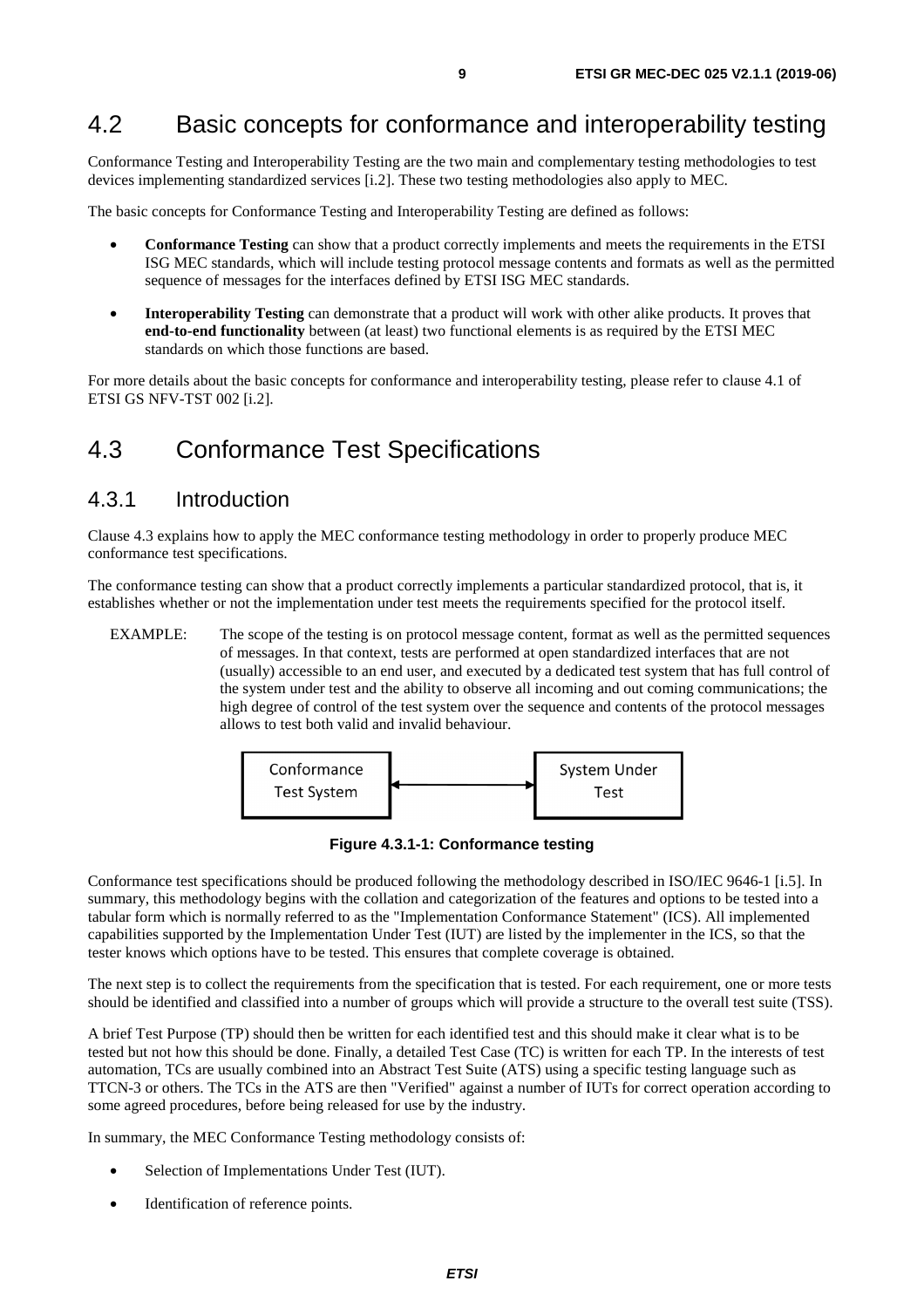Ï

- <span id="page-9-0"></span>Development of test specifications, which includes:
	- Development of "Implementation Conformance Statements" (ICS).
	- Development of "Test Suite Structure and Test Purposes" (TSS&TP).
	- Development of "Abstract Test Suite" (ATS).

### 4.3.2 Test architecture

#### 4.3.2.1 Selection of Implementation Under Test

#### 4.3.2.1.1 Definition

The "Implementation Under Test" (IUT) is a protocol implementation considered as an object for testing. This means that the test process will focus on verifying the compliance of this protocol implementation (IUT) with requirements set up in the related base standard. An IUT normally is implemented in a "System Under Test" (SUT). For testing, a SUT is connected to a test system over at least a single interface. Such an interface is identified as "Reference Point" (RP) in the present document. Further details on RPs are presented in clause 6.

NOTE: Other interfaces between the test system and the IUT may be used to control the behaviour of the IUT during the test process.

Figure 4.3.2.1.1-1 shows the multi-access edge system reference architecture, see also clause 6 of ETSI GS MEC 003 [[i.3](#page-5-0)].



**Figure 4.3.2.1.1-1: Multi-access edge system reference architecture**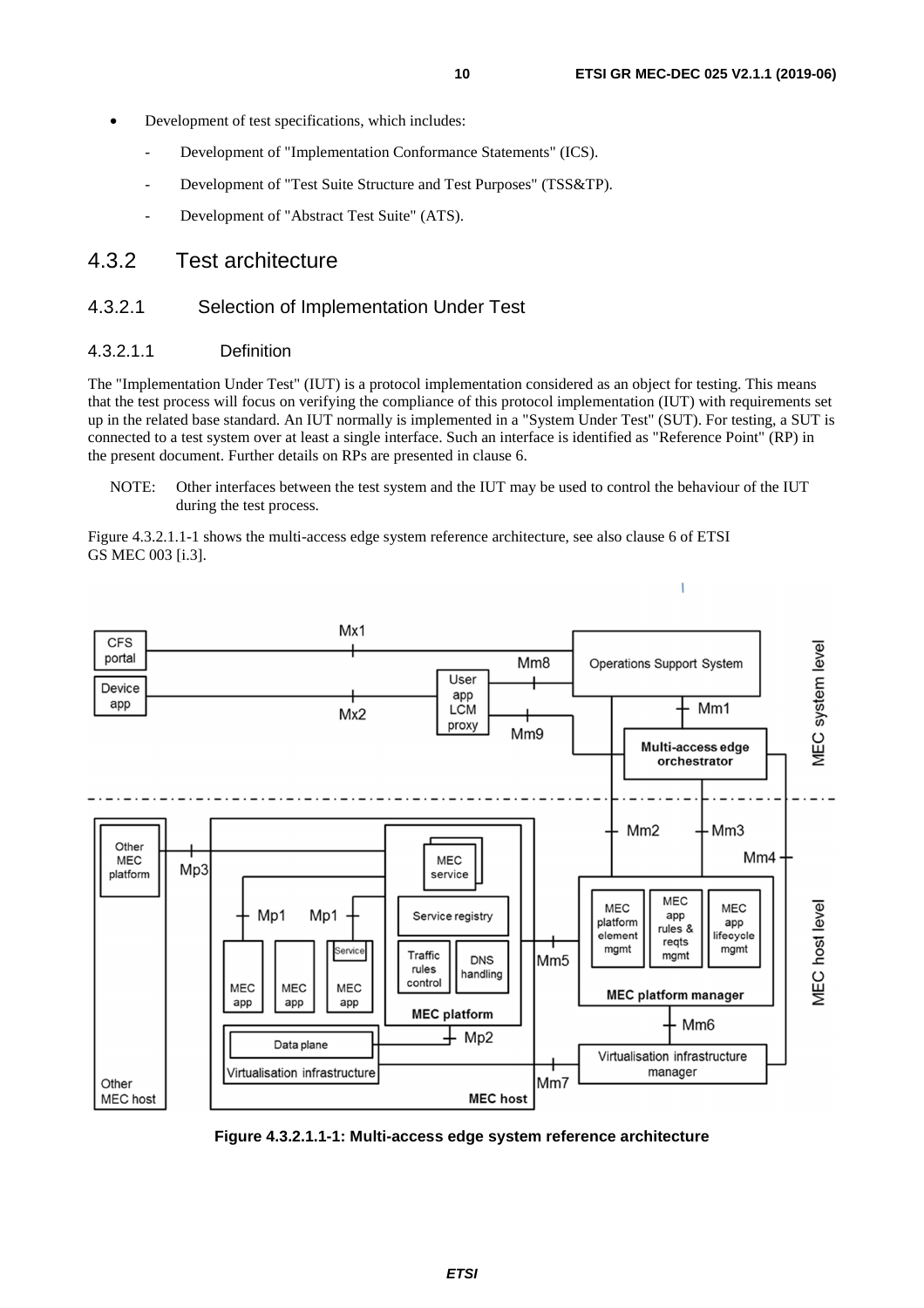### <span id="page-10-0"></span>4.3.2.1.2 MEC IUTs and Reference Points

MEC IUTs and Reference Points are collected in tables as shown in the example below.

| <b>IUT</b>                         | Reference                | <b>Reference Points</b> | <b>Notes</b>                        |
|------------------------------------|--------------------------|-------------------------|-------------------------------------|
| Multi-access edge application (MEC | Clause 6 of ETSI         | M <sub>p</sub> 1        |                                     |
| app)                               | IGS MEC 003 [i.3]        |                         |                                     |
| Multi-access platform (MEC plat)   | Clause 6 of ETSI         | Mp1, Mp2, Mm5           | Mp2 and Mm5 out of scope of testing |
|                                    | <b>IGS MEC 003 [i.3]</b> |                         |                                     |

**Table 4.3.2.1.2-1: Example of MEC IUT assessment** 

These tables need to be amended in the following cases:

- A new node or entity is defined in the base specifications.
- A new interface is defined in the base specifications between any of the existing nodes or entities.

### 4.3.3 Development of Conformance Test Specifications

#### 4.3.3.1 Implementation Conformance Statement (ICS)

The purpose of an ICS is to identify those standardized functions which an IUT is required to support, those which are optional and those which are conditional on the presence of other functions. It helps to provide a means for selection of the suite of tests which will subsequently be developed.

In addition, the ICS can be used as a proforma for identifying which functions an IUT will support when performing conformance testing. The purpose of this ICS proforma is to provide a mechanism whereby a MEC implementation supplier may provide information about the implementation in a standardized manner. The information in an ICS is usually presented in tabular form as recommended in ISO/IEC 9646-7 [\[i.4](#page-5-0)].

The ICS can be considered as a set of "switches" which specify the capability of supporting the requirement in base standards to be tested. It is possible that with different choices in an ICS proforma, several different set of TPs will be necessary.

In clauses [5](#page-19-0) "Requirement assessment" and [6](#page-24-0) "Architecture assessment" assessments are made on whether requirements, features, components and other capabilities are required according to a referenced GS, or in order to achieve compliance. This assessment provides the following options:

| m            | mandatory - the capability is required to be supported.                                                                                                                                                                                                              |
|--------------|----------------------------------------------------------------------------------------------------------------------------------------------------------------------------------------------------------------------------------------------------------------------|
| $\Omega$     | optional - the capability may, or may not, be supported.                                                                                                                                                                                                             |
| c.i          | conditional - the requirement on the capability ("m", "o", "x" or "n/a") depends on the support of<br>other optional or conditional items. "i" is an integer identifying a unique conditional status<br>expression which is defined immediately following the table. |
| n/a          | not applicable - in the given context, it is not possible to use the capability.                                                                                                                                                                                     |
| $\mathbf{x}$ | prohibited (excluded) - there is a requirement not to use this capability in the given context.                                                                                                                                                                      |
| $0.\dot{1}$  | qualified optional - for mutually exclusive or selectable options from a set: "i" is an integer which<br>identifies a unique group of related optional items and the logic of their selection which is defined<br>immediately following the table.                   |

An example is shown in the [Table 4.3.3.1-1](#page-11-0).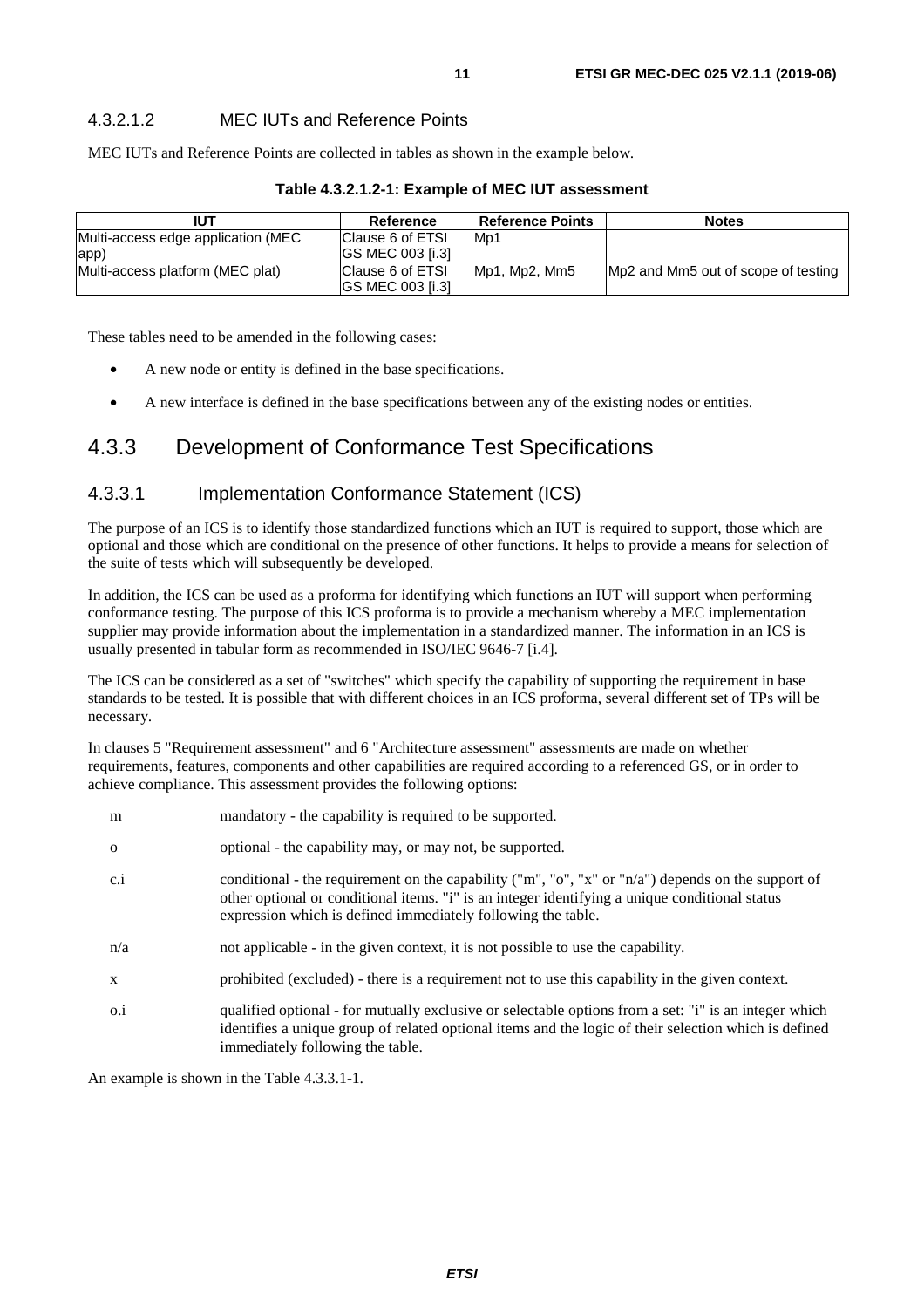<span id="page-11-0"></span>

| <b>Item</b> | Role                                   | Reference | <b>Status</b> |
|-------------|----------------------------------------|-----------|---------------|
|             | User                                   |           | O. 1          |
|             | Network                                |           | 0.1           |
| 0.1:        | At least one item should be supported. |           |               |

#### **Table 4.3.3.1-1: Roles**

### 4.3.3.2 Test Suite Structure & Test Purposes (TSS&TP)

#### 4.3.3.2.1 Introduction

A test purpose is a prose description of a well-defined objective of testing. Applying to conformance testing, it focuses on a single conformance requirement or a set of related conformance requirements from the base standards.

Several types of presentation of the test purposes exist. These presentations are combining text with graphical presentations, mainly tables, and include sometimes message sequence charts. The present document presents a proposed table template to write test purposes with recommendations concerning the wording and the organization of the test purposes.

There are usually numerous test purposes, which need to be organized in structured groups. The organization of the test purposes in groups is named "Test Suite Structure".

The development of the test purposes follows the analysis of the conformance requirements, clearly expressed in the base standards. Furthermore, the analysis of a base standard leads to the identification of different groups of functionalities, which are used to define the first levels of the test suite structure.

#### 4.3.3.2.2 Test Suite Structure

Defining the test suite structure consists of grouping the test purposes according to different criteria like for instance:

- The functional groups and sub-groups of procedures in the base standard, from which the requirement of the test purpose is derived.
- The category of test applying to the test purposes, for instance:
	- valid behaviour test;
	- invalid behaviour test:
	- timer test;
	- etc.

Usually the identification of the different functional groups of procedures leads to the definition of the top levels of the TSS. Then further levels at the bottom of the TSS is used to group test purposes belonging to the same type of test.

Table 4.3.3.2.2-1 shows an example of a two level TSS used in the TSS&TP for the MEC system.

| TP_ <root>_<gr>_<sgr>_<xx>_<nnn></nnn></xx></sgr></gr></root> |            |                                         |  |  |
|---------------------------------------------------------------|------------|-----------------------------------------|--|--|
| <root> = root</root>                                          | <b>MEC</b> | <b>MEC</b>                              |  |  |
| <gr> = group</gr>                                             | App        | <b>MEC</b> application                  |  |  |
|                                                               | Plat       | <b>MEC</b> platform                     |  |  |
| $<$ sgr $>$ = sub-group                                       | Mp1        | Reference point Multi-access platform 1 |  |  |
|                                                               | Mp2        | Reference point Multi-access platform 2 |  |  |
| <fea> = feature</fea>                                         | SAQ        | <b>Service Availability Query</b>       |  |  |
| $\langle$ xx> = type of testing                               | BI         | IInvalid Behaviour tests                |  |  |
|                                                               | <b>BO</b>  | Inopportune Behaviour tests             |  |  |
|                                                               | <b>BV</b>  | Valid Behaviour tests                   |  |  |
| <nnn> = sequential number</nnn>                               |            | l001 to 999                             |  |  |

#### **Table 4.3.3.2.2-1: Example of test suite structure**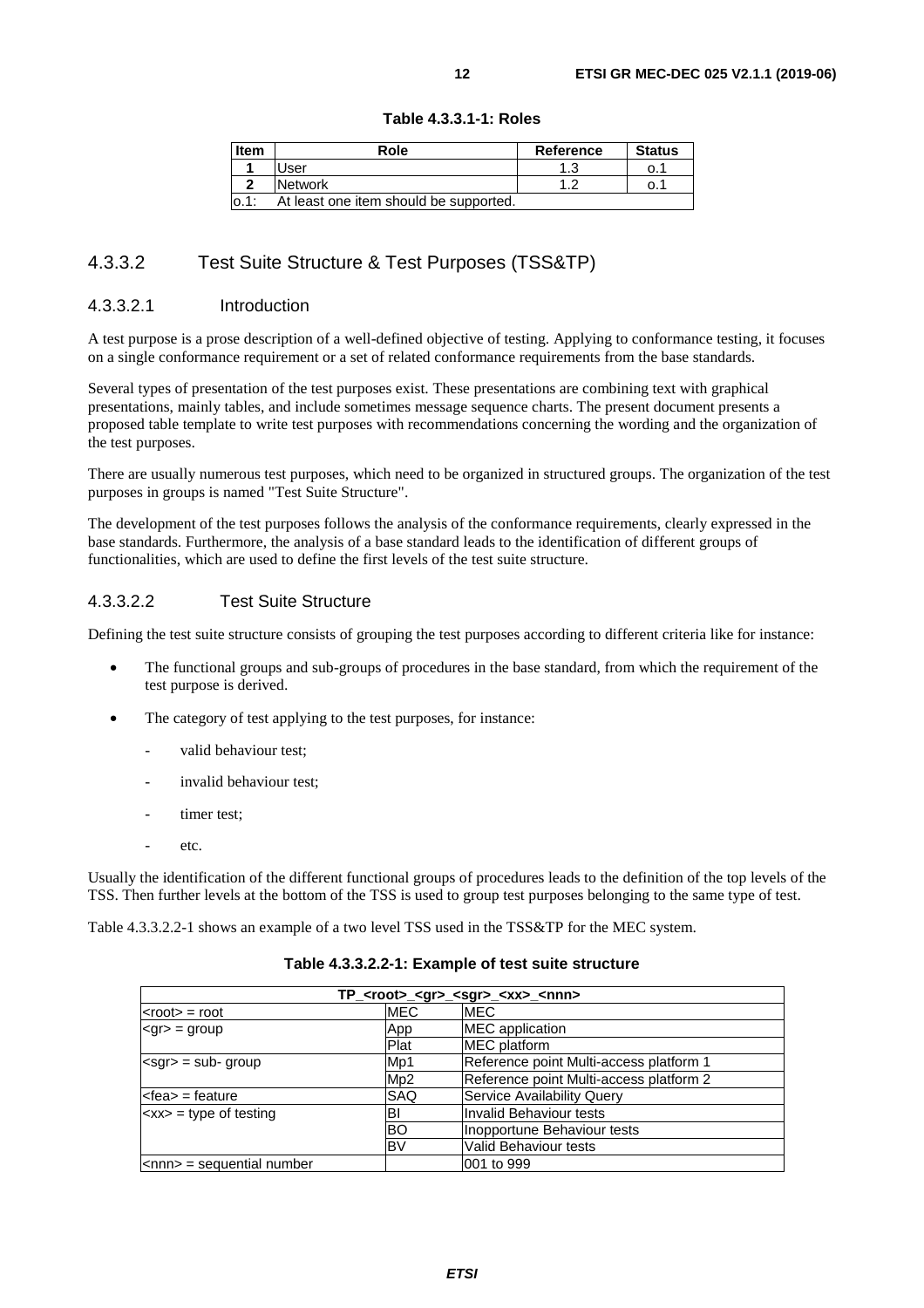<span id="page-12-0"></span>Each feature is characterized by a number of functional requirements, some of them explicitly identified in the existing MEC specifications. Additionally, MEC 025 has identified further requirements, derived from the specification of the MEC services REST APIs. These requirements are identified in the rest of the document adopting a specific numbering schema, as follows: **MEC025.<if>.<fea>.<nnn>.** This schema is described in Table 4.3.3.2.2-2.

| $MEC025.$ cif>. <fea>.<nn></nn></fea> |          |                                |
|---------------------------------------|----------|--------------------------------|
| $\leq$ if> = interface-name           | Mm1      | Reference point                |
| $\leq$ fea $>$ = feature              | lAppPkam | Application Package Management |
| $\leq$ nnn $>$ = sequential number    |          | 1001 to 999                    |

#### 4.3.3.2.3 Test Purpose

A test purpose is an informal description of the expected test behaviour. As such it is written in prose.

When needed to clarify the TP, it is helpful to add some graphical presentations, mainly tables, and include message sequence charts.

In order to increase the readability of the TP, the following recommendations should be followed:

- Each TP should contain:
	- The TP header, which contains the TP identifier, the TP objective and the external references (ICS, and base standard).
	- The behaviour part, which contains the test behaviour description. This part can be optionally divided in the three following parts, in order to increase the readability:
		- the initial conditions;
		- the expected behaviour;
		- the final conditions.
- Each TP should be written according to TDL-TO [\[i.15](#page-6-0)].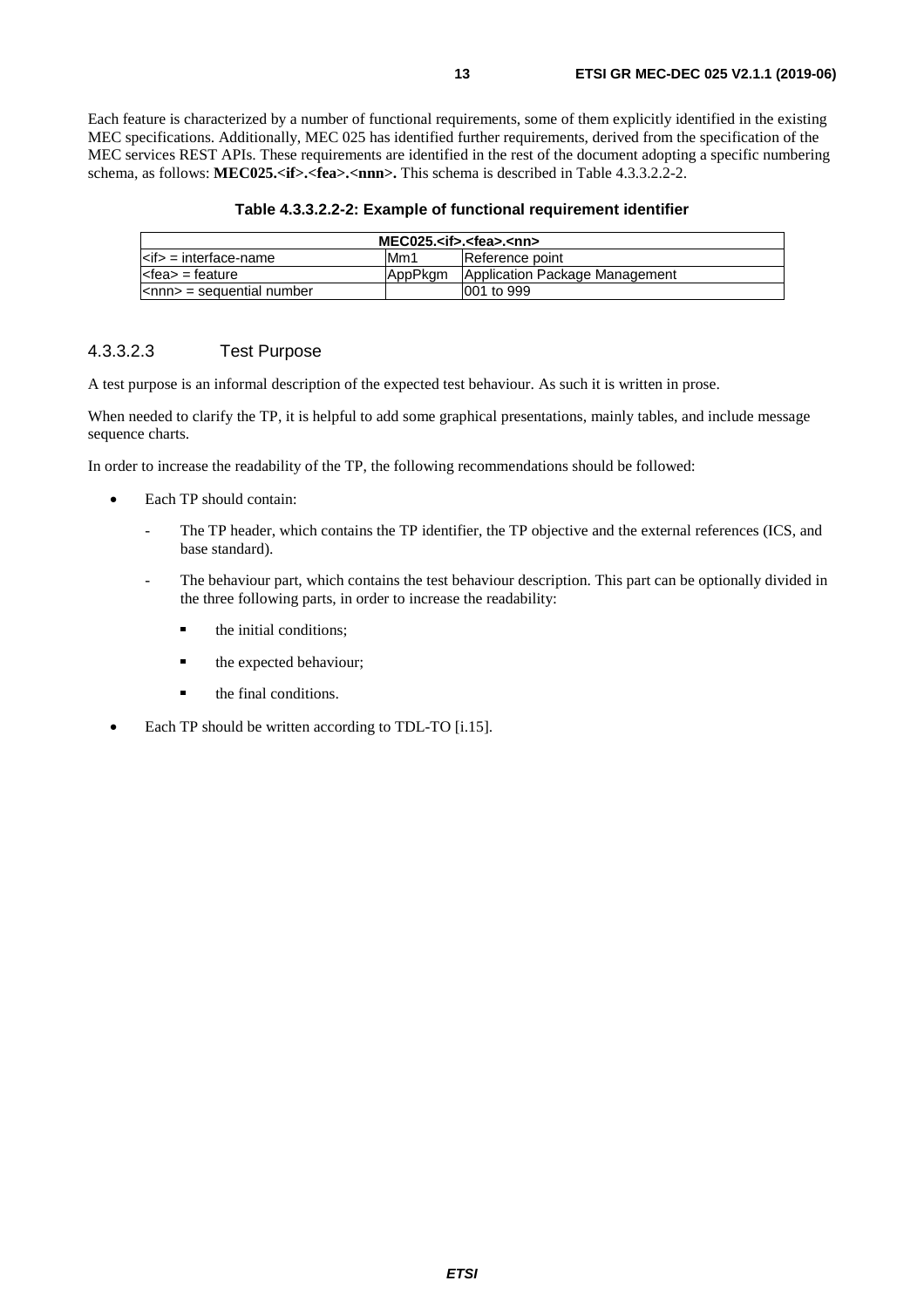<span id="page-13-0"></span>

|                           | <b>TP Header</b>                                                                                                                                  |
|---------------------------|---------------------------------------------------------------------------------------------------------------------------------------------------|
| TP ID                     | The TP identifier identifies uniquely the test purposes. In order to ensure the                                                                   |
|                           | uniqueness of the TP identifier, it follows a naming convention.                                                                                  |
|                           | The more useful and straightforward naming convention consists of using the test suite                                                            |
|                           | structure, to form the first part of the TP identifier. Then the final part consists of a                                                         |
|                           | number to identify the TP order within a TP group.                                                                                                |
|                           | The TP identifier is formed by the abbreviation "TP", followed by abbreviation                                                                    |
|                           | representing the group of the following TSS levels, ending with a number representing                                                             |
|                           | the TP order. Each field of the TP identifier is separated by a "_".                                                                              |
|                           | A TP identifier, following the TP naming convention of the table could be for instance                                                            |
|                           | TP_MEC_MEApp_MP1_BV_001.                                                                                                                          |
|                           | The TP numbering uses two digits for presentation, and starts with 01 rather than with                                                            |
|                           | 00. Exceeding 99 TPs per group is not recommended. In such a case, it is rather                                                                   |
|                           | recommended to create sub-groups, in order to keep clarity in the Test Suite Structure.                                                           |
| <b>Test objective</b>     | The test objective clearly indicates which requirement is intended to be tested in the test                                                       |
|                           | purpose. This part eases the understanding of the TP behaviour. This also eases the                                                               |
|                           | identification of the requirements, which were used as a basis for the test purpose.                                                              |
|                           | It is recommended to limit the length of the test objective to one sentence.                                                                      |
| <b>Reference</b>          | In the reference row, the TP writer indicates, in which clauses of the protocol standards,                                                        |
|                           | the requirement is expressed. This information is critical, because it justifies the                                                              |
|                           | existence and the behaviour of the TP.                                                                                                            |
|                           | The reference row may refer to several clauses. When the clause containing the                                                                    |
|                           | requirement is big (for instance, more than 1/2 page), it is recommended to indicate the                                                          |
|                           | paragraph of the clause where the requirement was identified.                                                                                     |
|                           | The reference to the base standard actually is precise enough to enable the TP reader                                                             |
| <b>Config Id</b>          | to identify quickly and precisely the requirement.<br>The pointer to the applicable test configuration. A test configuration defines how the test |
|                           | system connects to the SUT.                                                                                                                       |
| <b>ICS selection</b>      | The ICS selection row contains a Boolean expression, made of ICS parameters. It is                                                                |
|                           | recommended to use ICS acronym, which clearly identify the role of the ICS.                                                                       |
|                           | <b>TP Behaviour</b>                                                                                                                               |
| <b>Initial conditions</b> | The initial conditions define in which initial state the IUT has to be to apply the actual                                                        |
|                           | TP. In the corresponding Test Case, when the execution of the initial condition does not                                                          |
|                           | succeed, it leads to the assignment of an Inconclusive verdict.                                                                                   |
| <b>Expected behaviour</b> | Definition of the events, which are parts of the TP objective, and the IUT are expected                                                           |
| (TP body)                 | to perform in order to conform to the base specification. In the corresponding Test                                                               |
|                           | Case, Pass or Fail verdicts can be assigned there.                                                                                                |
| <b>Final conditions</b>   | Definition of the events that the IUT is expected to perform or mandated not to perform,                                                          |
| (optional)                | according to the base standard and following the correct execution of the actions in the                                                          |
|                           | expected behaviour above. In the corresponding Test Case, the execution of the final                                                              |
|                           | conditions is evaluated for the assignment of the final verdict.                                                                                  |

#### 4.3.3.2.4 Conventions for the expected behaviour in Test Purposes

In order to increase the comprehension of the test purposes, a number of conventions regarding data has been defined.

The data exchanged in the test execution is expressed (within the Expected Behaviour field of the TP) in three different ways, depending on their types among:

- Fixed values.
- Configurable values.
- Irrelevant values.

Fixed values, as per definition, are values that never change within or among any executions of test. In this case a literal value should be used and wrapped in quotes (i.e. "401 Unauthorized").

Configurable values may change among different executions of the tests. In this case, the value should be defined in capital letters, separating all the words by the underscore symbol (i.e. SUBSCRIPTION\_HREF\_URI).

Irrelevant values may be required in the exchange of the messages but have no impact on the test outcome and verdict. In this case, if the attribute name is relevant to the reader, the keyword "attribute" should be used (i.e.: attribute ID) or the keyword "set" (ID set to "any value").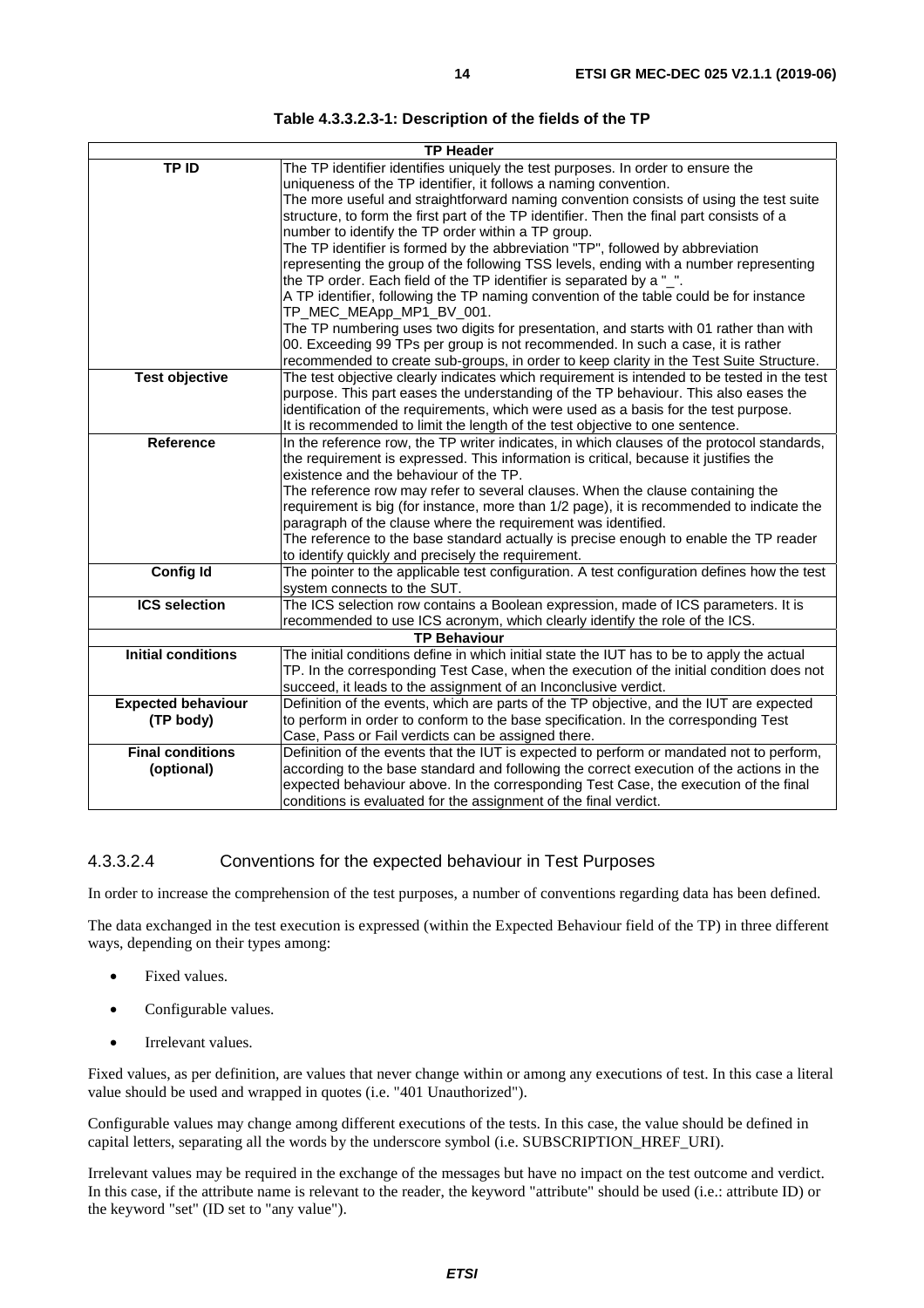<span id="page-14-0"></span>When a message is meant not to have a specific field the name of the field is prepended with "not". In this case the Test System should send a message without that specific field.

Datatype naming done according to the OpenAPIs (when possible) and references are added. When a collection of object is specified without an explicit name in the OpenAPIs, the TP Expected Behaviour should create a name in the form of "<DataType>List" according to the datatype of objects in the collection.

In every data, object or message instance, the test should present only fields on which requirements or provisions are set.

In the TP, the general rules of HTTP message conformance are not explicitly reported each time but abstracted with the usage of identifiers such as vGET, vPOST, etc. Each one of these identifiers refers to HTTP requests where the following headers are conformant to the relevant MEC specification:

- Accept.
- Authorization.
- Content type.

#### 4.3.3.3 Abstract Test Method (ATM)

#### 4.3.3.3.1 Methodology

The Abstract Test Method (ATM) is defined in ISO/IEC 9646-1 [\[i.5](#page-5-0)] and supports a wide range of approaches for testing including e.g. the TTCN-3 abstract test language [\[i.6\]](#page-5-0).

An abstract protocol tester presented in Figure 4.3.3.3.1-1 emulates a peer IUT of the same layer/the same entity. This type of test architecture provides a situation of communication which is equivalent to real operation between MEC systems. The MEC test system will simulate valid and invalid protocol behaviour, and will analyse the reaction of the IUT. Then the test verdict, e.g. pass or fail, will depend on the result of this analysis. Thus, this type of test architecture enables to focus the test objective on the IUT behaviour only.

In order to access an IUT, the corresponding abstract protocol tester needs to use lower layers to establish a proper connection to the system under test (SUT) over a physical link (Lower layers link).



**Figure 4.3.3.3.1-1: Generic abstract protocol tester** 

The Protocol Data Units (PDUs) are the messages exchanged between the IUT and the abstract protocol tester as specified in the base standard of the IUT. These PDUs are used to trigger the IUT and to analyse the reaction from the IUT on a trigger. Comparison of the result of the analysis with the requirements specified in the base standard allows to assign the test verdict.

For instance, to test the MEC app, the abstract protocol tester will emulate the MEC platform and use HTTP PDUs, TCP and IPV4/IPV6 protocol in the transport and networking layer and ethernet in the access layer.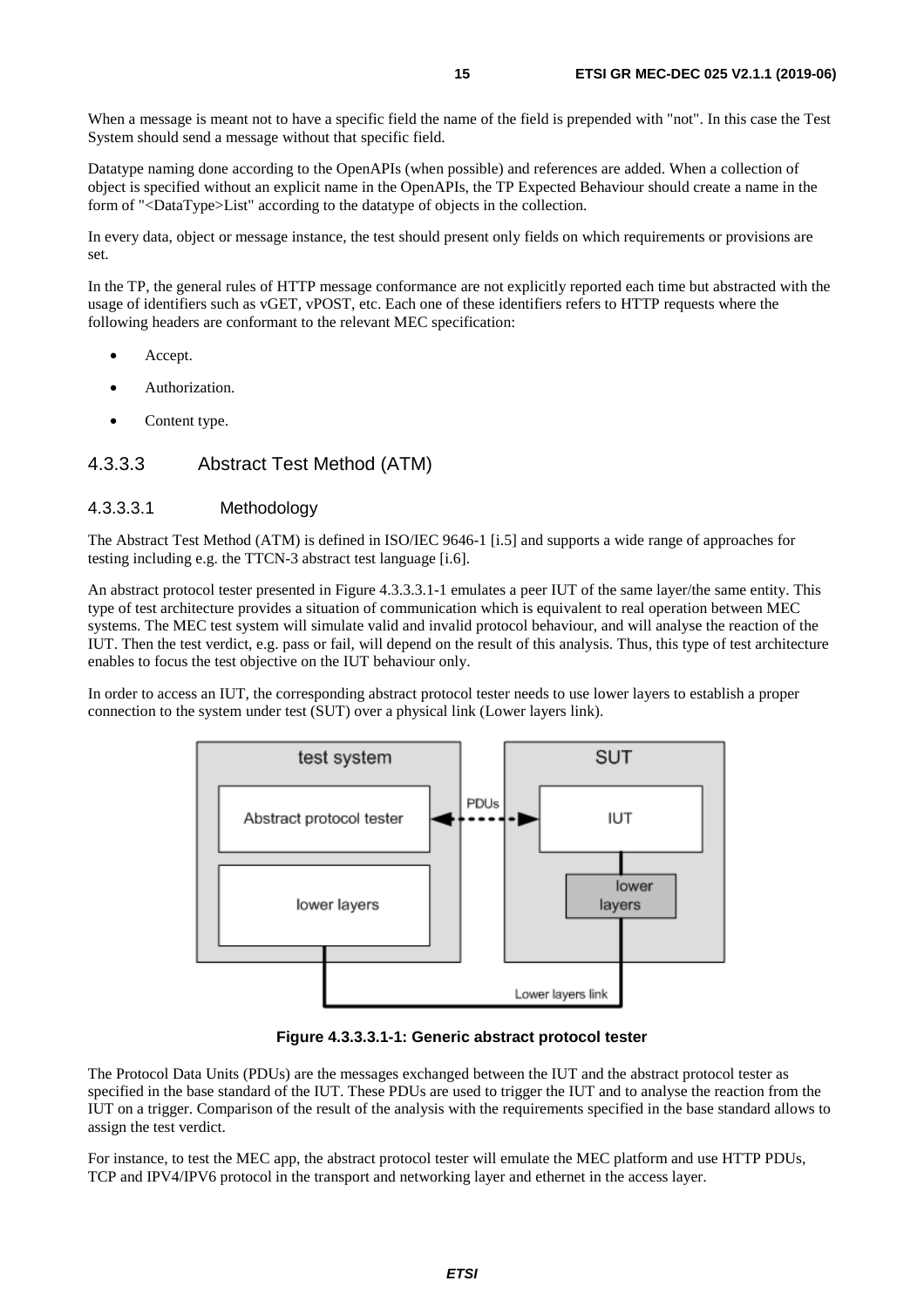#### <span id="page-15-0"></span>4.3.3.3.2 Abstract PDU Transport Protocol

The application services described in the MEC specifications and addressed by this testing framework specify RESTful services over HTTPS as the PDUs transport protocol. Some specifications briefly mention that other protocols also may be used when concerns such as low latency or high-volume data transfers are a factor to consider.

To foster tests re-use and accommodate future evolutions of the MEC specifications on what concerns PDUs transport, conformance test suites should be designed to be able to use different transport protocols; the default implementation should support the protocol required mandatorily in the specifications. The bridge between the transport abstraction and the actual protocol to use should be done by test adapters, which translate the abstract PDU message into the intended protocol to use for the validation of the IUT.

![](_page_15_Figure_4.jpeg)

**Lower Layers link** 

#### **Figure 4.3.3.3.2-1: The architecture of Abstract Protocol testing with example of transport protocols for MEC**

For instance, to test the MEC app, the abstract protocol tester will emulate the MEC platform, whereby the test suite will use events such as sending and receiving data, and the test adapters will use HTTP PDUs, TCP and IPV4/IPV6 protocol in the transport and networking layer and ethernet in the access layer.

### 4.4 Interoperability Test Specifications

### 4.4.1 Introduction

The MEC interoperability testing methodology follows the NFV interoperability testing methodology (defined in ETSI GS NFV-TST 002 [\[i.2\]](#page-5-0)) where applicable. Hence references to [\[i.2](#page-5-0)] are used where possible and additional remarks are made where necessary.

Clause 4.1 of ETSI GS NFV-TST 002 [[i.2\]](#page-5-0) applies for this clause of the present document.

### 4.4.2 Basic concepts for interoperability testing

Clause 4.2 of ETSI GS NFV-TST 002 [[i.2\]](#page-5-0) applies for this clause of the present document.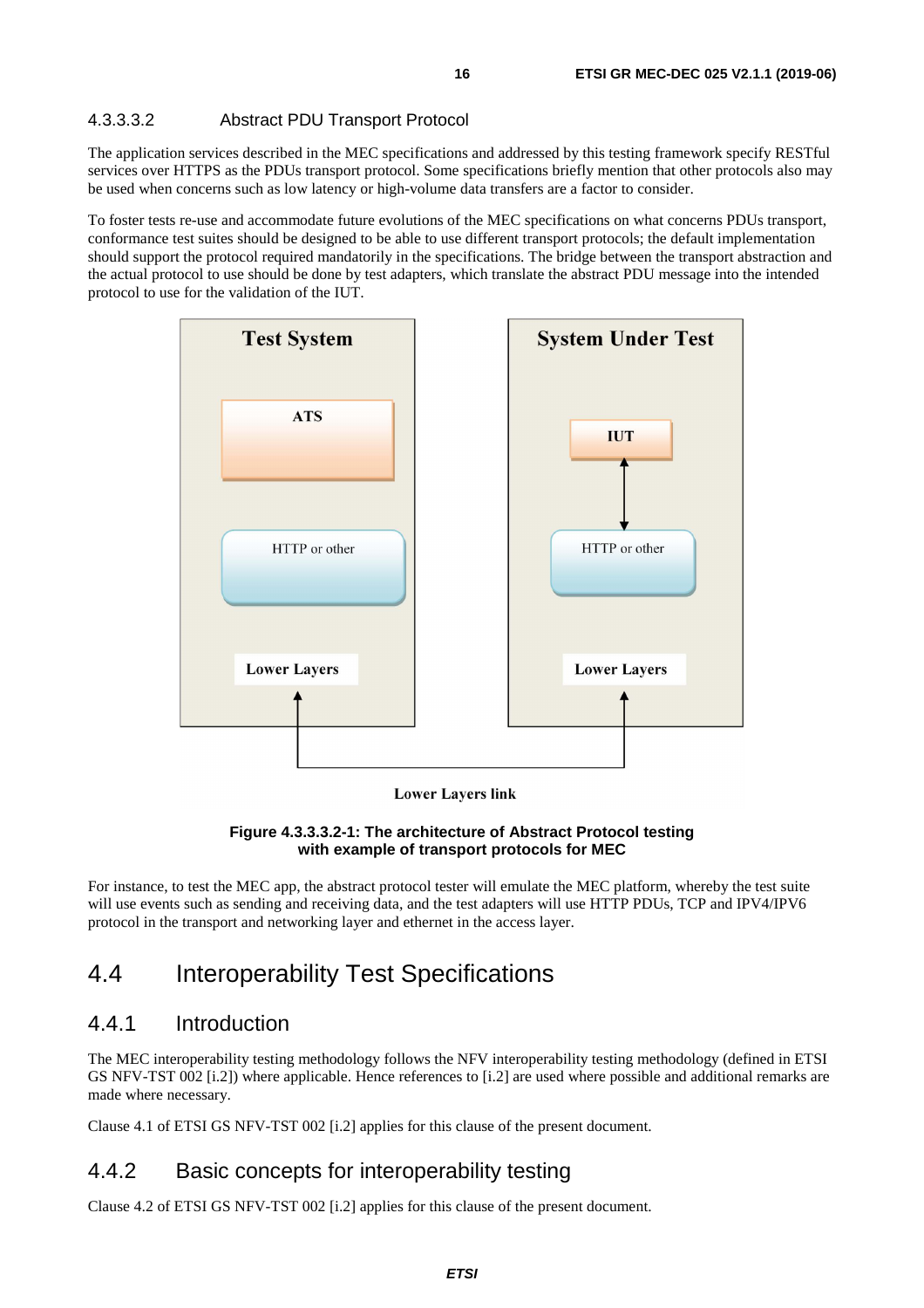<span id="page-16-0"></span>Clause 4.2.3 of ETSI GS NFV-TST 002 [[i.2](#page-5-0)] applies with the following modification:

In the context of MEC, a Function Under Test is a combination of software and/or hardware items which implement the functionality of one or several MEC components and interact with other FUTs via one or more reference points, as described in ETSI GS MEC 003 [\[i.3\]](#page-5-0).

### 4.4.3 Interoperability Test Specifications

Clause 4.3 of ETSI GS NFV-TST 002 [[i.2\]](#page-5-0) applies for this clause of the present document.

Clause 4.3.2 of ETSI GS NFV-TST 002 [[i.2](#page-5-0)] applies with the following modifications:

• Modified the example of a generic SUT architecture: The test interface allows to observe message exchanges between the entities. The test interface can be implemented as a manual test operator action.

![](_page_16_Figure_7.jpeg)

#### **Figure 4.4.3-1: EXAMPLE: A specific SUT architecture for a specific interoperability test may contain Device FUT, MEC App FUT and MEC System FUT**

NOTE: The generic SUT architecture serves as a base for identification of SUT architectures for different interoperability testing activities. The specific SUT architecture may contain only a subset of the elements in the generic SUT architecture. The specific SUT architecture should contain only the minimal set of FUTs needed to support the interoperability testing activity.

Clause 4.3.3 of ETSI GS NFV-TST 002 [[i.2](#page-5-0)] applies with the following modification:

- The IFS provide the means to compile and organize all the following information:
	- FUT Identification.
	- Supported Functional Blocks: e.g. MEC App, MEC Platform, MEC Platform Manager.
	- Supported Role (when/if applicable): e.g. producer/consumer, source/sink.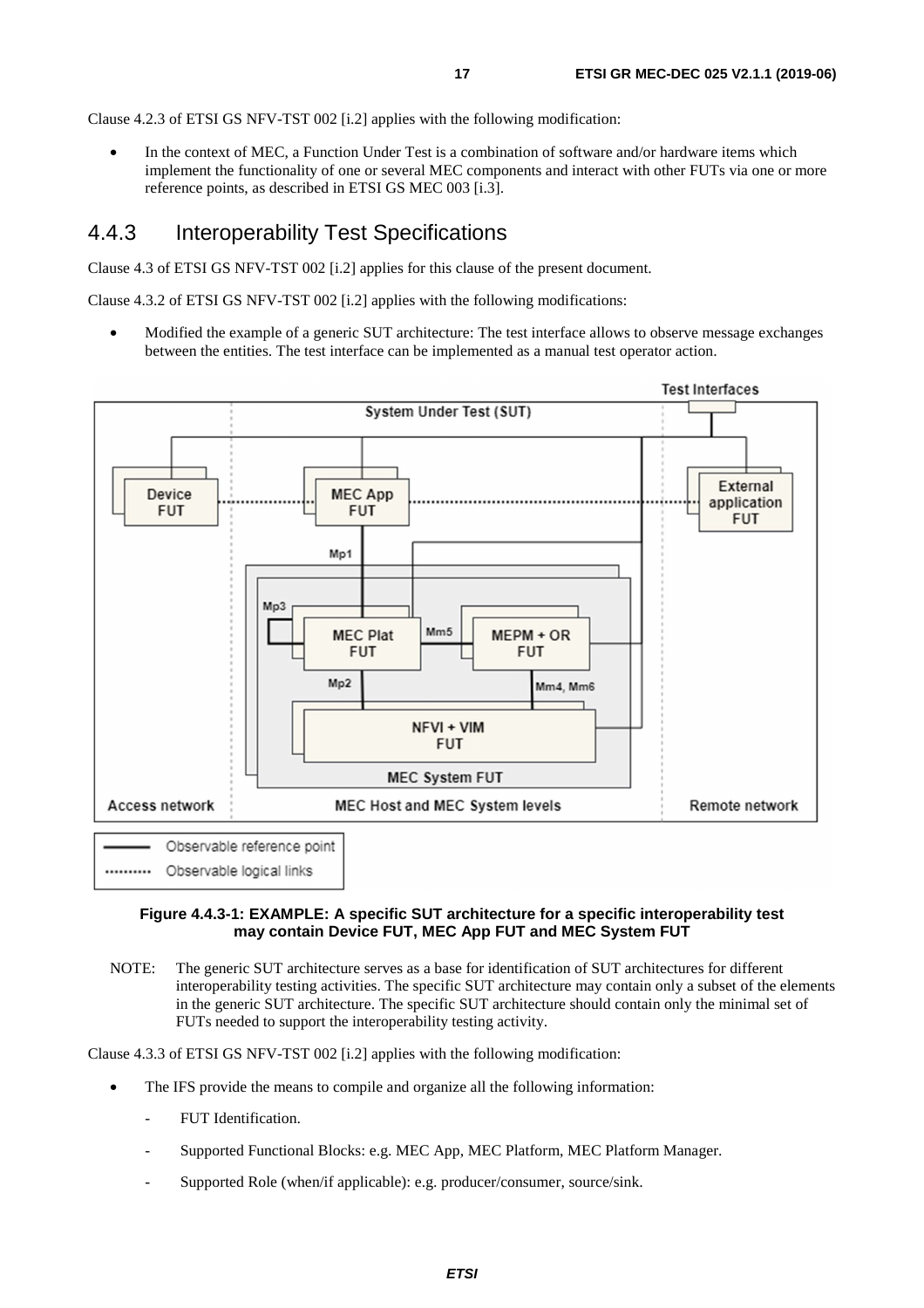- Supported Features: e.g. Radio Network Information.
- Supported options: e.g. RAB information, PLMN information.
- Applicable reference point.
- For each identified IOP feature the following information is provided:
	- A unique **identifier** the usage of a naming convention allowing to put the feature into context (Functional Block, (Role), Functional Group, etc.) is recommended.
	- A short description of the **feature.**
	- <sup>A</sup>**reference** to the base specification.
	- The feature **status**: mandatory (M), optional (O), conditional (C).
	- In the IFS pro-forma, an additional field allows to state whether the implementation in question supports or not the feature (Y/N).
- There is no substantial difference between IFS and ICS. The IFS can be considered as a group of ICS, i.e. the IFS focuses on high level features whereas the ICS focuses on detailed implementation choices.

Clause 4.3.7 of ETSI GS NFV-TST 002 [[i.2](#page-5-0)] applies with the following modification:

• Modified Test Description template.

|                            |                |                                                                                        | <b>Interoperability Test Description</b>                                                  |  |  |
|----------------------------|----------------|----------------------------------------------------------------------------------------|-------------------------------------------------------------------------------------------|--|--|
| <b>Identifier</b>          |                |                                                                                        | Unique test description ID: TD_AB_XXX_00. Follows a well-defined naming                   |  |  |
|                            | convention.    |                                                                                        |                                                                                           |  |  |
| <b>Test Purpose</b>        |                |                                                                                        | A concise summary of the test reflecting its purpose and allowing readers to easily       |  |  |
|                            |                |                                                                                        | distinguish this test from any other test in the document.                                |  |  |
| <b>Configuration</b>       |                | List of all the FUTs required devices for running this test, possibly also including a |                                                                                           |  |  |
|                            |                |                                                                                        | (reference to) an illustration of the SUT configuration.                                  |  |  |
| References                 |                |                                                                                        | List of references to the base specification clause(s), use case(s), requirement(s),      |  |  |
|                            |                |                                                                                        | etc. which are either used in the test or define the functionality being tested.          |  |  |
| <b>Applicability</b>       |                |                                                                                        | List of features and capabilities in the IFS which are required to be supported by the    |  |  |
|                            |                |                                                                                        | SUT in order to execute this test (e.g. if this list contains an optional feature to be   |  |  |
|                            |                |                                                                                        | supported, then the test is optional).                                                    |  |  |
|                            |                |                                                                                        |                                                                                           |  |  |
| <b>Pre-test conditions</b> |                |                                                                                        | List of test specific pre-conditions that need to be met by the SUT including             |  |  |
|                            |                |                                                                                        | information about configuration, i.e. precise description of the initial state of the SUT |  |  |
|                            |                |                                                                                        | prior to start executing the test sequence:                                               |  |  |
|                            |                |                                                                                        |                                                                                           |  |  |
|                            |                |                                                                                        |                                                                                           |  |  |
|                            |                |                                                                                        |                                                                                           |  |  |
| <b>Test</b>                | <b>Step</b>    | <b>Type</b>                                                                            | <b>Description</b>                                                                        |  |  |
| <b>Sequence</b>            |                |                                                                                        |                                                                                           |  |  |
|                            | 1              | $<$ Type>                                                                              | Step description                                                                          |  |  |
|                            | $\overline{2}$ |                                                                                        |                                                                                           |  |  |
|                            | 3              |                                                                                        |                                                                                           |  |  |
|                            | 4              |                                                                                        |                                                                                           |  |  |
|                            | 5              |                                                                                        |                                                                                           |  |  |
|                            | 6              |                                                                                        |                                                                                           |  |  |

#### **Table [4.4.3-](#page-16-0)1: Test Description Template Example**

- Added the 'CON check' type description:
	- A **stimulus** corresponds to an event that triggers a specific action on a FUT, like sending a message for instance.
	- A **configure** corresponds to an action to modify the FUT or SUT configuration.
	- An **IOP check** consists of observing that one FUT behaves as described in the standard: i.e. resource creation, update, deletion, etc. For each IOP check in the Test Sequence, a result can be recorded.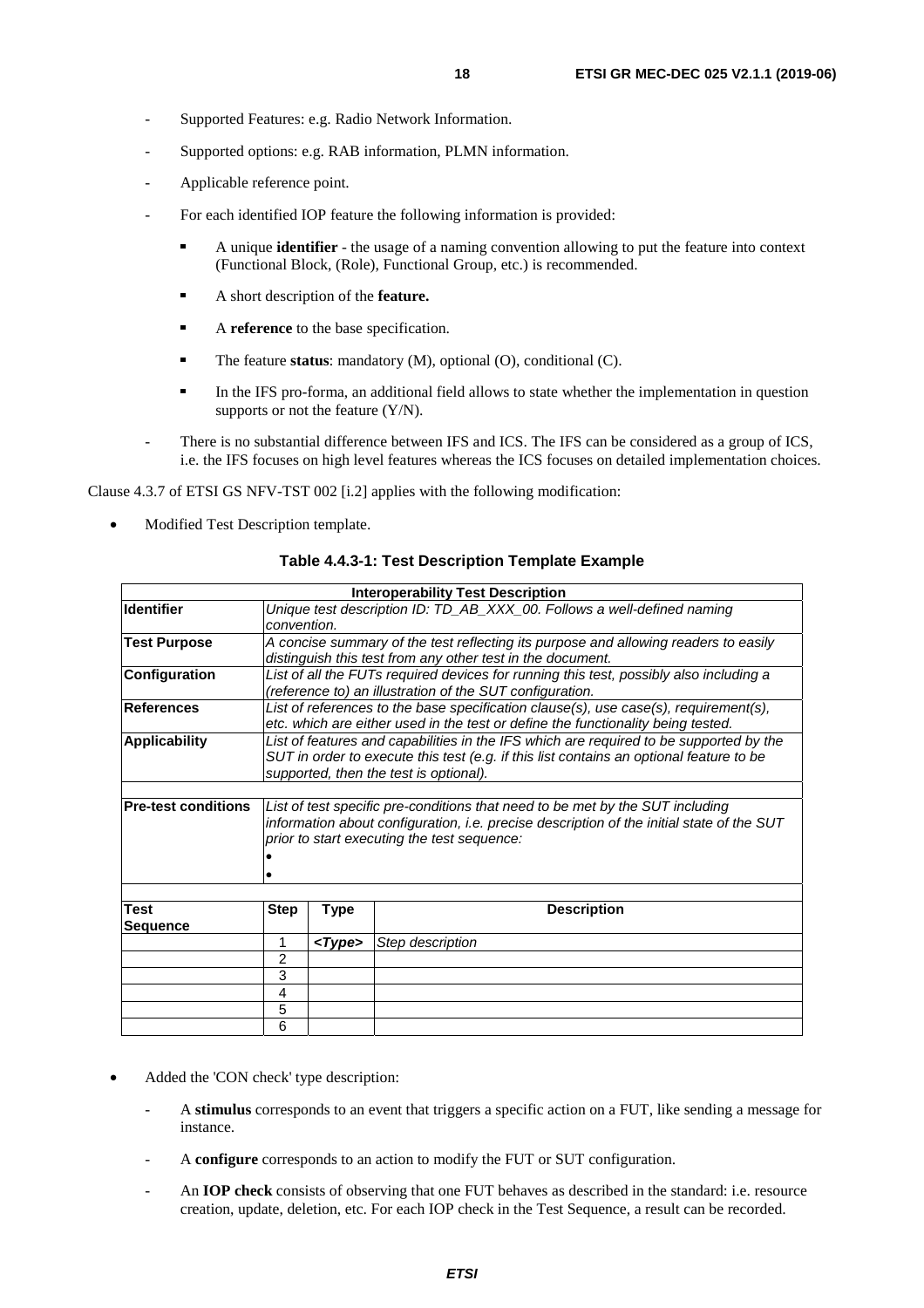- <span id="page-18-0"></span>- A **CON check** consists of validating the appropriate sequence and contents of the protocol messages. For each CON check in the Test Sequence, a result can be recorded.
- The overall IOP Verdict will be considered OK if all the IOP checks in the sequence are OK.
- The overall CON Verdict will be considered OK if all the CON checks in the sequence are OK.

### 4.4.4 Interoperability Testing Process

Clause 4.4 of ETSI GS NFV-TST 002 [[i.2\]](#page-5-0) applies for this clause of the present document.

# 4.5 Interoperability Test Process

As described in clauses 4.2 and 4.3, the conformance testing can be performed in conjunction with the interoperability testing. Although there are quite distinct differences between conformance testing and interoperability testing, it is valid to consider using the techniques together to give combined results. Such an approach is described as the interoperability test with conformance checks.

During a Test Session, for each Test Description of interoperability test with conformance check in the Test Specification, the following actions are taken as part of the test execution:

- 1) Determine if the Test Description (TD) is in scope:
	- If all the Interoperable Functions Statements (IFS) listed in the Applicability field are met by all the concerned IUTs.
	- Optionally, when running Interoperability Testing with Conformance Checks, if all the Conformance Requirement Statements (CRS) listed in the Applicability field are met by the concerned IUT.
- 2) Setup the System Under Test (i.e. combination of IUTs) according to the Configuration described in the TD.
- 3) Configure each IUT to match the configuration of peering IUTs and to ensure the resulting System Under Test (SUT) will follow the expected test behaviour and meet the Test Purpose.
- 4) Take the System Under Test to the state described in the pre-test conditions.
- 5) Follow the steps Test Sequence, which will be a combination of the following:
	- Trigger an action on one of the IUTs to initiate the expected test process described in the Stimulus steps.
	- Verify that the IUTs behave according to the expectations, that is, as described in the IOP Check steps. Record the result.
	- Optionally, when running Interoperability Testing with Conformance Checks, check for the compliance of the interaction among the concerned IUTs, as described in the CON Check steps. Record the result.
- 6) Assess the Test Verdict as follows:
	- IOP Verdict, will be OK if all the IOP Checks are OK.
	- When running Interoperability Testing with Conformance Checks, CON Verdict will be pass if all the CON Checks pass.

For more details about the interoperability test process, please refer to clause 4.4 of ETSI GS NFV-TST 002 [\[i.2](#page-5-0)].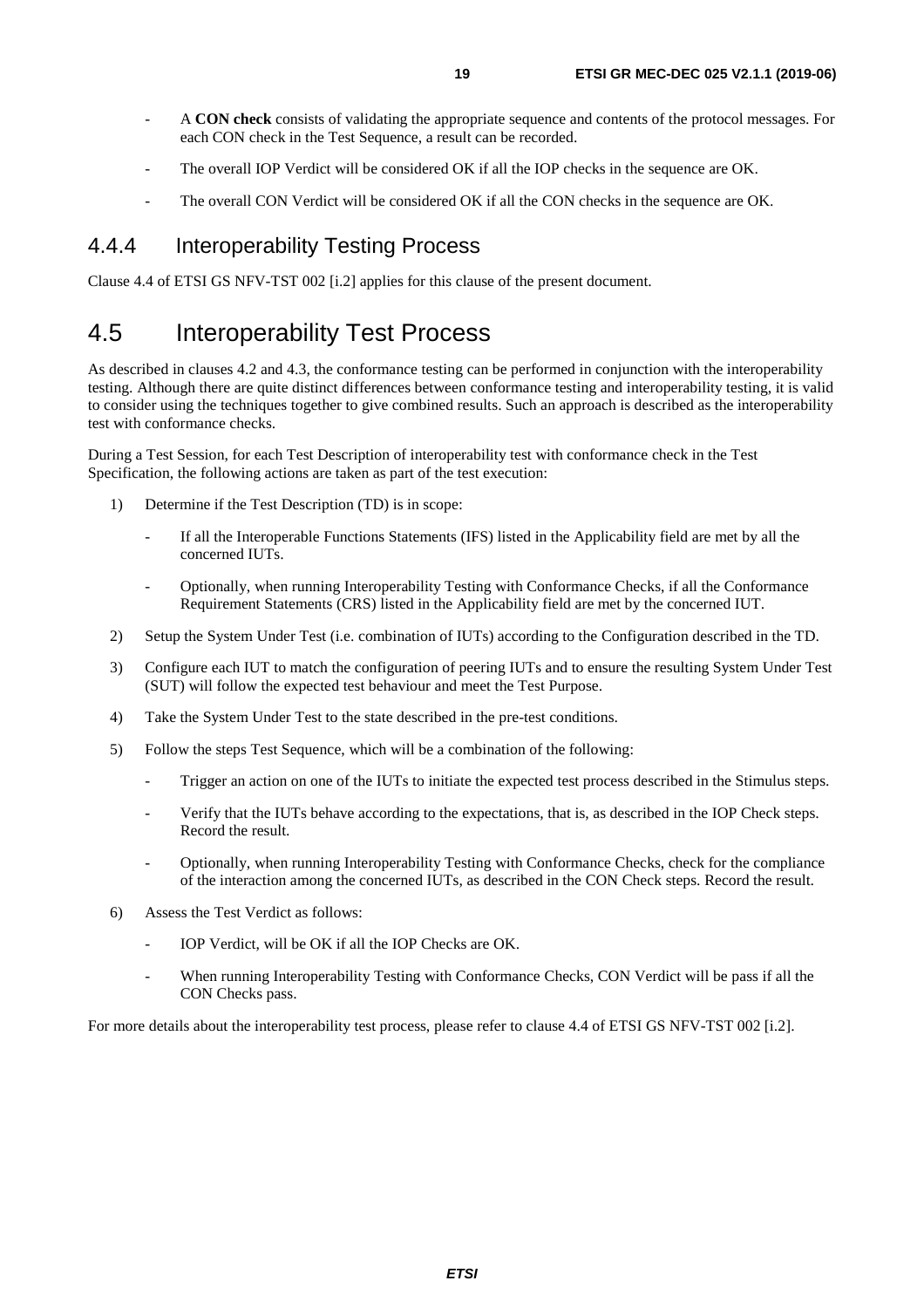# <span id="page-19-0"></span>5 Requirement assessment

# 5.1 Introduction

The starting point for defining a MEC compliant implementation is ETSI GS MEC 002 [\[i.7](#page-5-0)], since this specifies the technical requirements for MEC, including whether they are mandatory, conditional or optional. Therefore, the purpose of the following clauses is to perform a per requirement assessment of the necessity to fulfil each requirement in a MEC compliant implementation. The assessment also identifies which reference point(s) and API(s) are utilized in fulfilling those requirements, if that has been specified.

Some of the requirements defined in ETSI GS MEC 002 [[i.7](#page-5-0)] have not been addressed in the current MEC specifications or they have not been translated into practical and technical requirements associated to architecture components or interfaces; for this reason, they cannot be mapped into specific reference points or APIs. In these cases, the reference points, the APIs and the related GSs in the tables below are reported as "Not Specified". Moreover, when the definition of reference points, APIs and GSs is either not in scope of the present document or not directly related due to the high level nature of the requirement ,the term "Not Applicable" is used.

# 5.2 Generic requirements

### 5.2.1 Framework Requirements

#### **Table 5.2.1-1: Framework Requirements**

| <b>Requirement ID</b> | <b>Required</b><br>according to<br>GS | Reference<br>Point(s) | API(s)         | GS(s)          |
|-----------------------|---------------------------------------|-----------------------|----------------|----------------|
| IFramework-01         |                                       | Not Applicable        | Not Applicable | Not Applicable |
| <b>IFramework-02</b>  | M                                     | Not Applicable        | Not Applicable | Not Applicable |
| Framework-03          | M                                     | Not Applicable        | Not Applicable | Not Applicable |

### 5.2.2 Application lifecycle

#### **Table 5.2.2-1: Application lifecycle**

| <b>Requirement ID</b> | <b>Required</b><br>according to<br>GS. | Reference<br>Point(s)             | API(s)      | GS(s)                           |
|-----------------------|----------------------------------------|-----------------------------------|-------------|---------------------------------|
| Lifecycle-01          |                                        | Mm1, Mm3                          | apmi, alcmi | <b>IETSI GS MEC 010-2 [i.9]</b> |
| Lifecycle-02          |                                        | Mm <sub>1</sub> , Mm <sub>3</sub> | apmi, alcmi | <b>ETSI GS MEC 010-2 [i.9]</b>  |
| Lifecycle-03          |                                        | Mm <sub>1</sub> , Mm <sub>3</sub> | apmi, alcmi | <b>ETSI GS MEC 010-2 [i.9]</b>  |
| Lifecycle-04          | ΙVΙ                                    | Mm1, Mm3                          | apmi, alcmi | ETSI GS MEC 010-2 [i.9]         |
| Lifecycle-05          | 'M                                     | Mm1, Mm3                          | apmi, alcmi | <b>ETSI GS MEC 010-2 [i.9]</b>  |
| Lifecycle-06          | M                                      | Mm1, Mm3                          | apmi, alcmi | <b>ETSI GS MEC 010-2 [i.9]</b>  |

### 5.2.3 Applications environment

| <b>Requirement ID</b> | <b>Required</b> | Reference            | API(s)        | GS(s)                            |
|-----------------------|-----------------|----------------------|---------------|----------------------------------|
|                       | according to GS | Point(s)             |               |                                  |
| AppEnvironment-01     | M               | Mm1, Mm3, Mp1        | apmi, alcmi,  | <b>IETSI GS MEC 010-2 [i.9],</b> |
|                       |                 |                      | lmp1          | <b>IETSI GS MEC 011 [i.10]</b>   |
| AppEnvironment-02     | M               | <b>Not Specified</b> | Not Specified | Not Specified                    |
| AppEnvironment-03     | ΙM              | Not Specified        | Not Specified | Not Specified                    |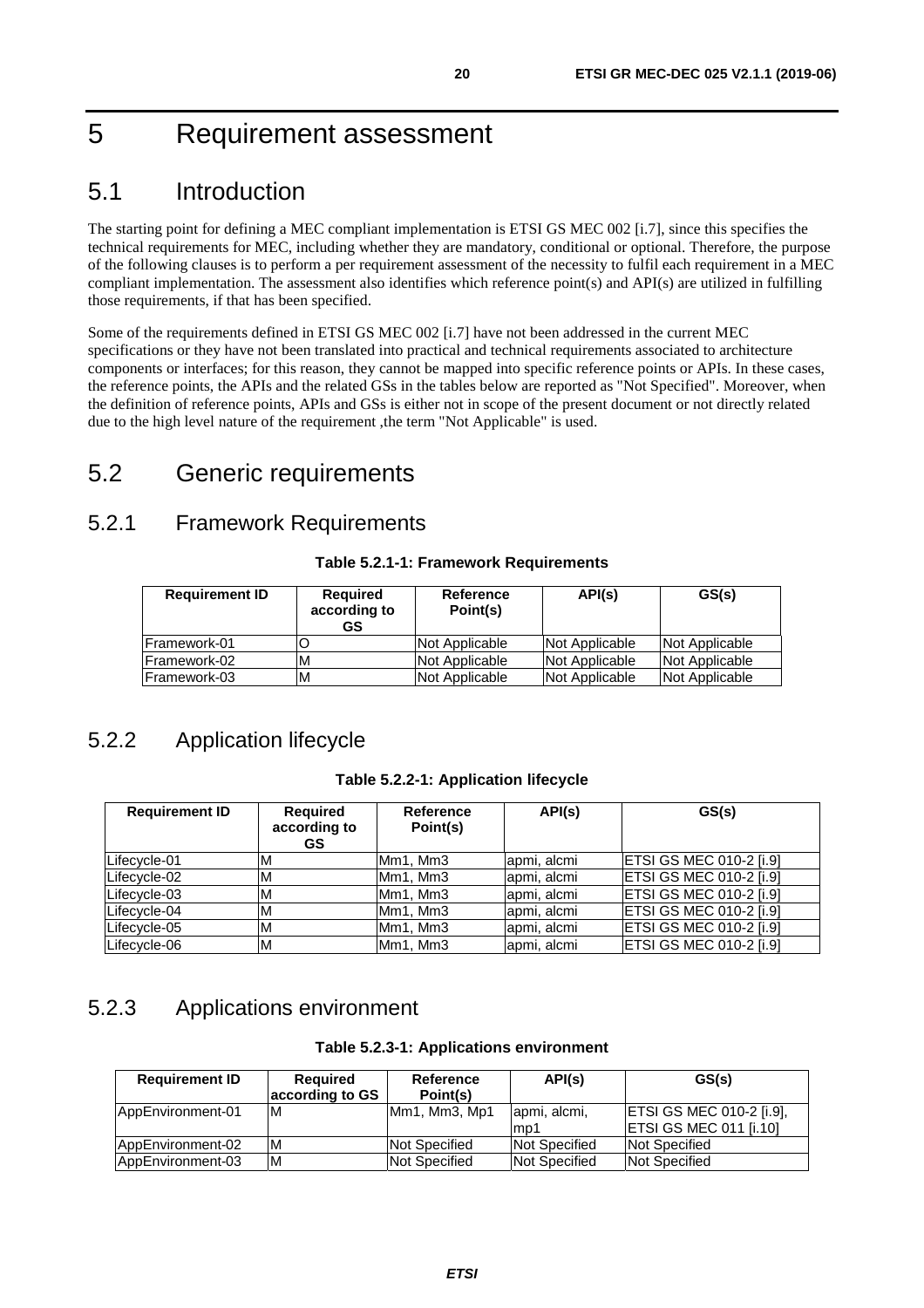# <span id="page-20-0"></span>5.2.4 Support of mobility

| <b>Requirement ID</b> | <b>Required</b><br>according to GS | Reference<br>Point(s) | API(s)                | GS(s)          |
|-----------------------|------------------------------------|-----------------------|-----------------------|----------------|
| Mobility-01           | M                                  | Not Applicable        | <b>Not Applicable</b> | Not Applicable |
| Mobility-02           | M                                  | Not Applicable        | Not Applicable        | Not Applicable |
| Mobility-03           |                                    | Not Applicable        | Not Applicable        | Not Applicable |

#### **Table 5.2.4-1: Support of mobility**

# 5.3 Services requirements

### 5.3.1 Platform essential functionality

### 5.3.1.1 Mobile edge services

#### **Table 5.3.1.1-1: Mobile edge services**

| <b>Requirement ID</b> | <b>Required</b><br>according to GS | <b>Reference</b><br>Point(s) | API(s)               | GS(s)                         |
|-----------------------|------------------------------------|------------------------------|----------------------|-------------------------------|
| Services-01           | M                                  | Mp1                          | mp1                  | <b>ETSI GS MEC 011 [i.10]</b> |
| Services-02           | M                                  | Mp1                          | lmp1                 | <b>ETSI GS MEC 011 [i.10]</b> |
| Services-03           | м                                  | M <sub>D</sub> 1             | lmp1                 | <b>ETSI GS MEC 011 [i.10]</b> |
| Services-04           | м                                  | <b>Not Specified</b>         | <b>Not Specified</b> | <b>Not Specified</b>          |
| Services-05           | М                                  | <b>Not Specified</b>         | Not Specified        | Not Specified                 |
| Services-06           | м                                  | Mp1                          | lmp1                 | <b>ETSI GS MEC 011 [i.10]</b> |
| Services-07           | м                                  | M <sub>p</sub> 1             | mp1                  | <b>ETSI GS MEC 011 [i.10]</b> |
| Services-08           | М                                  | Mp1                          | lmp1                 | ETSI GS MEC 011 [i.10]        |
| Services-09           | м                                  | <b>Not Specified</b>         | <b>Not Specified</b> | <b>Not Specified</b>          |

### 5.3.1.2 Connectivity

#### **Table 5.3.1.2-1: Connectivity**

| <b>Requirement ID</b> | <b>Required</b><br>according to GS | Reference<br>Point(s) | API(s)                | GS(s)                          |
|-----------------------|------------------------------------|-----------------------|-----------------------|--------------------------------|
| Connectivity-01       | M                                  | M <sub>p</sub> 1      | lmp1                  | <b>IETSI GS MEC 011 [i.10]</b> |
| Connectivity-02       | IΜ                                 | Not Specified         | <b>Not Specified</b>  | Not Specified                  |
| Connectivity-03       | M                                  | Not Specified         | <b>INot Specified</b> | Not Specified                  |
| Connectivity-04       | M                                  | Not Specified         | <b>Not Specified</b>  | <b>Not Specified</b>           |

### 5.3.1.3 Storage

#### **Table 5.3.1.3-1: Storage**

| <b>Requirement ID</b> | <b>Required</b><br>according to GS | Reference<br>Point(s) | API(s)        | GS(s)         |
|-----------------------|------------------------------------|-----------------------|---------------|---------------|
| Storage-01            | M                                  | Not Specified         | Not Specified | Not Specified |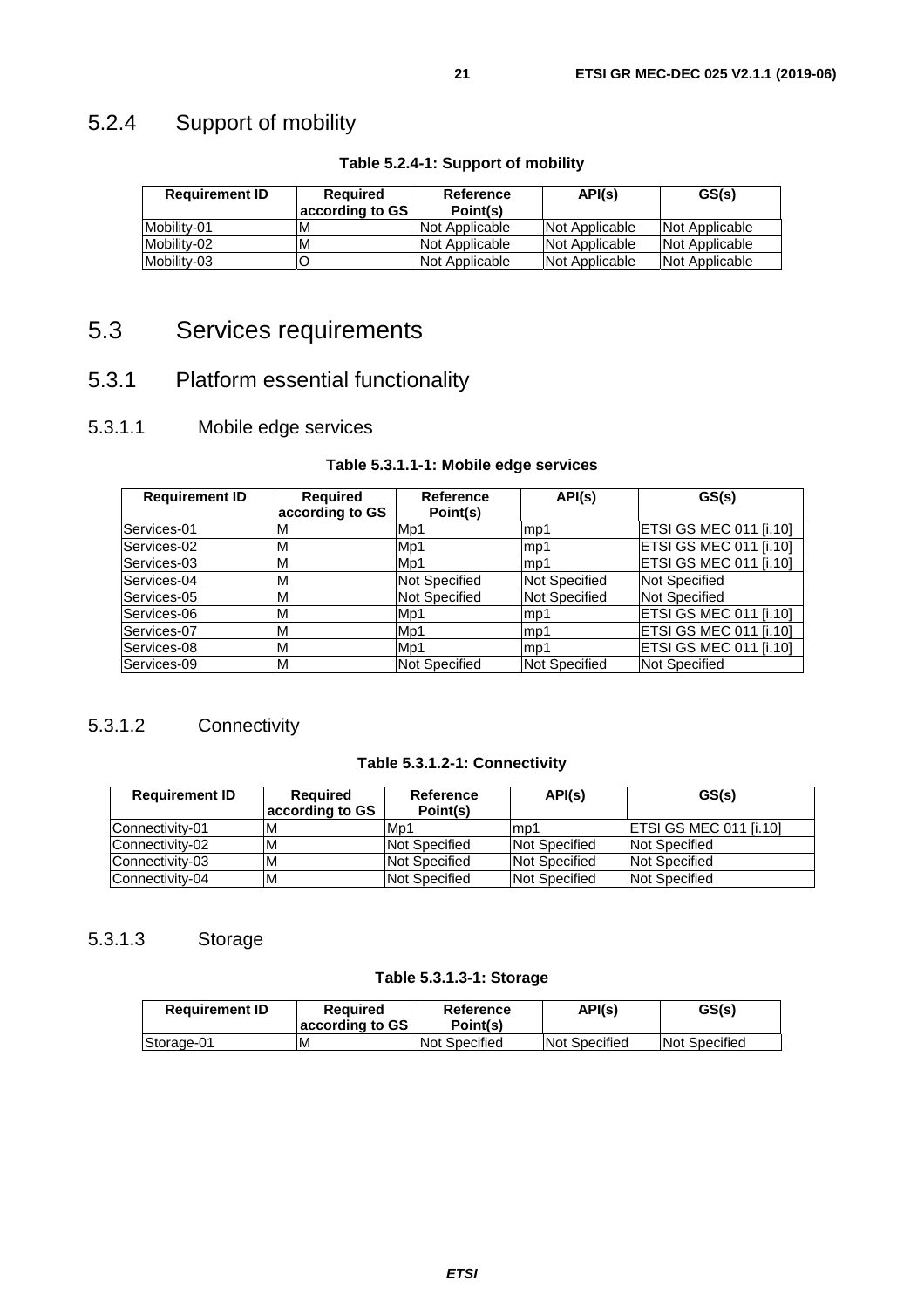### <span id="page-21-0"></span>5.3.1.4 Traffic routing

| <b>Requirement ID</b> | <b>Required</b><br>according to<br><b>GS</b> | Reference<br>Point(s) | API(s)               | GS(s)                         |
|-----------------------|----------------------------------------------|-----------------------|----------------------|-------------------------------|
| Routing-01            | M                                            | Mp1                   | mp1                  | ETSI GS MEC 011 [i.10]        |
| Routing-02            | M                                            | Mp1                   | mp1                  | ETSI GS MEC 011 [i.10]        |
| Routing-03            | M                                            | Mp1                   | mp1                  | ETSI GS MEC 011 [i.10]        |
| Routing-04            | M                                            | Mp1                   | mp1                  | ETSI GS MEC 011 [i.10]        |
| Routing-05            | M                                            | <b>Not Specified</b>  | <b>Not Specified</b> | <b>Not Specified</b>          |
| Routing-06            | M                                            | <b>Not Specified</b>  | <b>Not Specified</b> | <b>Not Specified</b>          |
| Routing-07            | M                                            | <b>Not Specified</b>  | <b>Not Specified</b> | <b>Not Specified</b>          |
| Routing-08            | M                                            | Mp1                   | mp1                  | ETSI GS MEC 011 [i.10]        |
| Routing-09            | M                                            | <b>Not Specified</b>  | <b>Not Specified</b> | <b>Not Specified</b>          |
| Routing-10            | M                                            | Mp1                   | mp1                  | ETSI GS MEC 011 [i.10]        |
| Routing-11            | M                                            | Mp1                   | mp1                  | <b>ETSI GS MEC 011 [i.10]</b> |
| Routing-12            | O                                            | Mp1                   | mp1                  | ETSI GS MEC 011 [i.10]        |
| Routing-13            | M                                            | Mp1                   | mp1                  | ETSI GS MEC 011 [i.10]        |
| Routing-14            | M                                            | Mp1                   | mp1                  | <b>ETSI GS MEC 011 [i.10]</b> |

### **Table 5.3.1.4-1: Traffic routing**

### 5.3.1.5 DNS support

#### **Table 5.3.1.5-1: DNS support**

| <b>Requirement ID</b> | <b>Required</b><br>according to GS | Reference<br>Point(s) | API(s) | GS(s)                          |
|-----------------------|------------------------------------|-----------------------|--------|--------------------------------|
| <b>IDNS-01</b>        | ιM                                 | M <sub>D</sub> 1      | Imp1   | <b>IETSI GS MEC 011 [i.10]</b> |
| IDNS-02               | ΙM                                 | M <sub>D</sub> 1      | lmp1   | <b>IETSI GS MEC 011 [i.10]</b> |

### 5.3.1.6 Timing

#### **Table 5.3.1.6-1: Timing**

| <b>Requirement ID</b> | <b>Required</b><br>according to GS | Reference<br>Point(s) | API(s)               | GS(s)                          |
|-----------------------|------------------------------------|-----------------------|----------------------|--------------------------------|
| Timina-01             | M                                  | Mp1                   | lmp1                 | <b>IETSI GS MEC 011 [i.10]</b> |
| Timina-02             |                                    | Not Specified         | <b>Not Specified</b> | Not Specified                  |

### 5.3.2 Features

### 5.3.2.1 Feature UserApps

#### **Table 5.3.2.1-1: Feature UserApps**

| <b>Requirement ID</b> | <b>Required</b> | Reference | API(s) | GS(s)                         |
|-----------------------|-----------------|-----------|--------|-------------------------------|
|                       | according to GS | Point(s)  |        |                               |
| UserApps-01           |                 | Mx2       | mx2    | <b>ETSI GS MEC 016 [i.14]</b> |
| UserApps-02           |                 | Mx2       | mx2    | IETSI GS MEC 016 [i.14]       |
| UserApps-03           |                 | Mx2       | mx2    | ETSI GS MEC 016 [i.14]        |
| UserApps-04           |                 | Mx2       | mx2    | ETSI GS MEC 016 [i.14]        |
| UserApps-05           | $\sim$<br>◡     | Mx2       | mx2    | ETSI GS MEC 016 [i.14]        |
| UserApps-06           | ⌒               | Mx2       | mx2    | <b>ETSI GS MEC 016 [i.14]</b> |
| UserApps-07           | ⌒               | Mx2       | mx2    | <b>ETSI GS MEC 016 [i.14]</b> |
| UserApps-08           | ⌒               | Mx2       | mx2    | ETSI GS MEC 016 [i.14]        |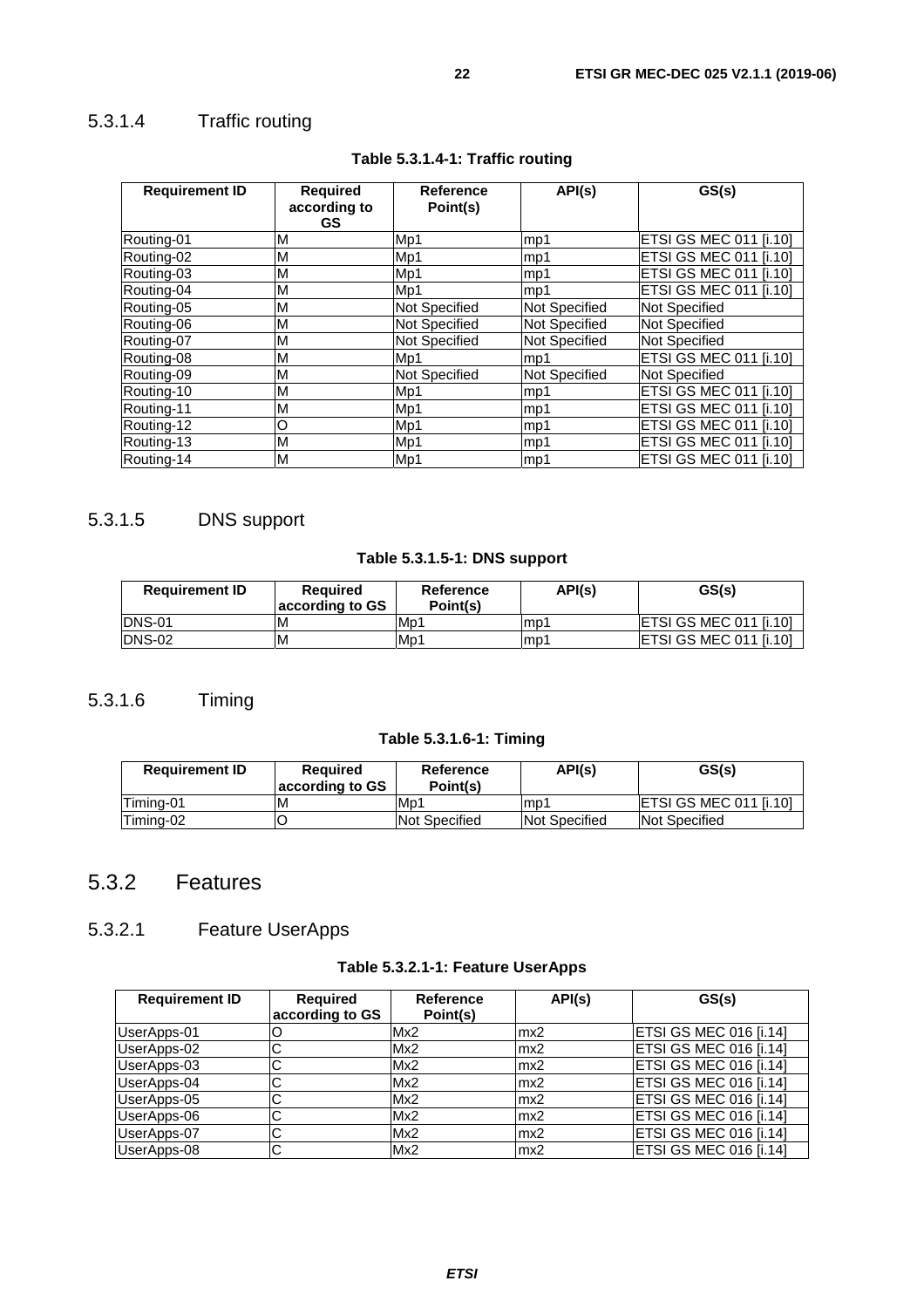### <span id="page-22-0"></span>5.3.2.2 Feature SmartRelocation

| <b>Requirement ID</b> | <b>Required</b><br>according to GS | Reference<br>Point(s) | API(s)               | GS(s)                |
|-----------------------|------------------------------------|-----------------------|----------------------|----------------------|
| SmartReloc-01         |                                    | Not Specified         | Not Specified        | Not Specified        |
| SmartReloc-02         |                                    | Not Specified         | Not Specified        | Not Specified        |
| SmartReloc-03         | ີ                                  | Not Specified         | Not Specified        | Not Specified        |
| SmartReloc-04         |                                    | Not Specified         | Not Specified        | Not Specified        |
| SmartReloc-05         |                                    | <b>Not Specified</b>  | Not Specified        | Not Specified        |
| SmartReloc-06         | ◡                                  | <b>Not Specified</b>  | <b>Not Specified</b> | <b>Not Specified</b> |

#### **Table 5.3.2.2-1: Feature SmartRelocation**

### 5.3.2.3 Feature RadioNetworkInformation

#### **Table 5.3.2.3-1: Feature RadioNetworkInformation**

| <b>Requirement ID</b> | <b>Required</b><br>according to GS | Reference<br>Point(s) | API(s) | GS(s)                                                      |
|-----------------------|------------------------------------|-----------------------|--------|------------------------------------------------------------|
| <b>RNI-01</b>         | O                                  | Mp1                   | lrni   | ETSI GS MEC 011 [i.10] and<br><b>ETSI GS MEC 012 [i.1]</b> |
| <b>RNI-02</b>         | C                                  | Mp1                   | rni    | ETSI GS MEC 011 [i.10] and<br><b>ETSI GS MEC 012 [i.1]</b> |
| <b>RNI-03</b>         | С                                  | Mp1                   | rni    | ETSI GS MEC 011 [i.10] and<br><b>ETSI GS MEC 012 [i.1]</b> |
| <b>RNI-04</b>         | C                                  | Mp1                   | rni    | ETSI GS MEC 011 [i.10] and<br><b>ETSI GS MEC 012 [i.1]</b> |
| <b>RNI-05</b>         | C                                  | Mp1                   | rni    | ETSI GS MEC 011 [i.10] and<br><b>ETSI GS MEC 012 [i.1]</b> |
| <b>RNI-06</b>         | C                                  | Mp1                   | Irni   | ETSI GS MEC 011 [i.10] and<br><b>ETSI GS MEC 012 [i.1]</b> |
| <b>RNI-07</b>         | C                                  | Mp1                   | rni    | ETSI GS MEC 011 [i.10] and<br><b>ETSI GS MEC 012 [i.1]</b> |

### 5.3.2.4 Feature LocationService

#### **Table 5.3.2.4-1: Feature LocationService**

| <b>Requirement ID</b> | Required<br>according to GS | <b>Reference</b><br>Point(s) | API(s) | GS(s)                                                       |
|-----------------------|-----------------------------|------------------------------|--------|-------------------------------------------------------------|
| Location-01           |                             | Mp1                          | lls    | ETSI GS MEC 011 [i.10] and<br><b>ETSI GS MEC 013 [i.11]</b> |
| Location-02           | С                           | Mp1                          | lls    | ETSI GS MEC 011 [i.10] and<br><b>ETSI GS MEC 013 [i.11]</b> |
| Location-03           | С                           | Mp1                          | lls    | ETSI GS MEC 011 [i.10] and<br><b>ETSI GS MEC 013 [i.11]</b> |
| Location-04           | C                           | Mp1                          | lls    | ETSI GS MEC 011 [i.10] and<br><b>ETSI GS MEC 013 [i.11]</b> |
| Location-05           | С                           | Mp1                          | ls     | ETSI GS MEC 011 [i.10] and<br><b>ETSI GS MEC 013 [i.11]</b> |
| Location-06           | С                           | Mp1                          | ls     | ETSI GS MEC 011 [i.10] and<br><b>ETSI GS MEC 013 [i.11]</b> |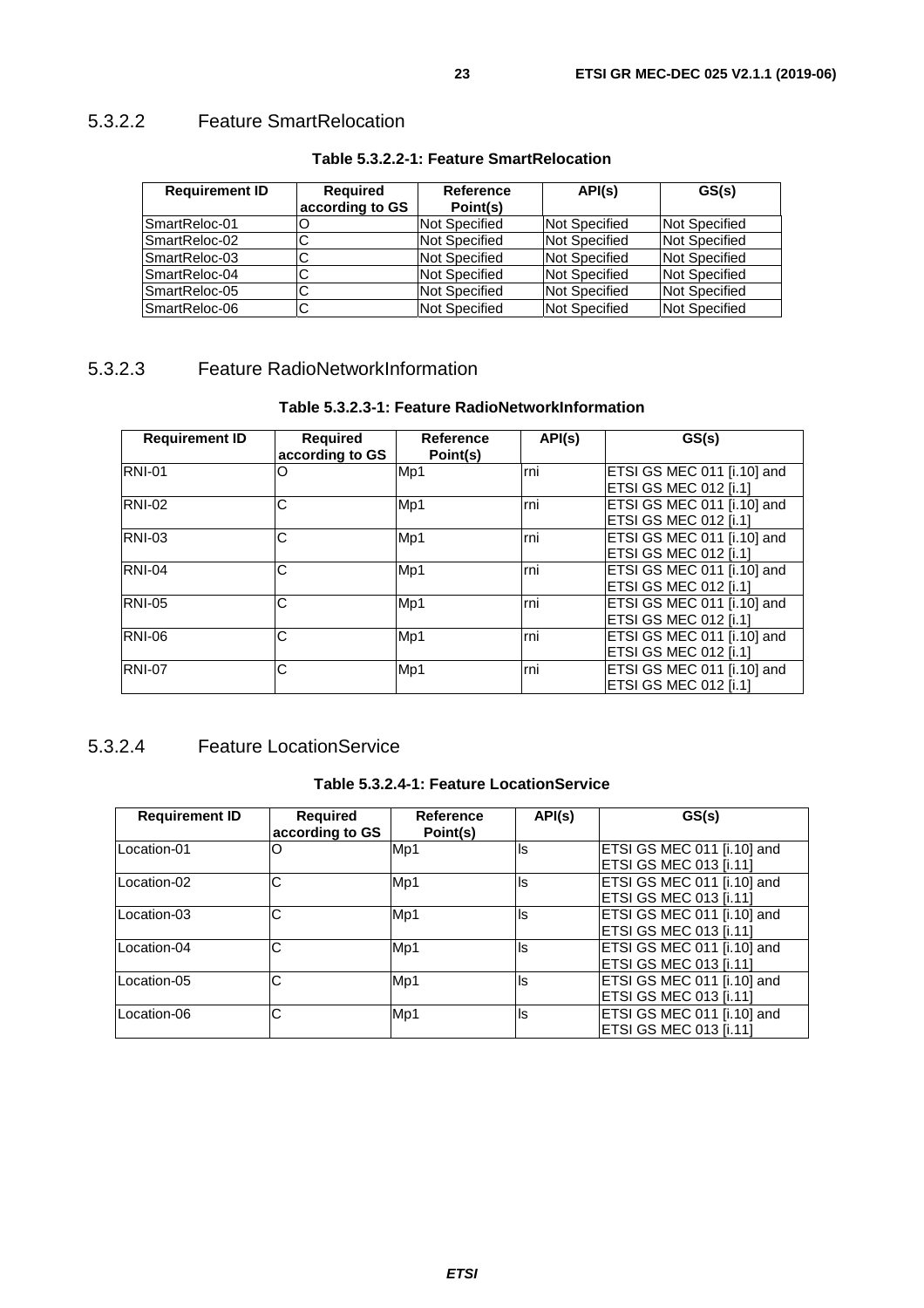<span id="page-23-0"></span>

| <b>Requirement ID</b> | <b>Required</b><br>according to GS | Reference<br>Point(s) | API(s)     | GS(s)                                                |
|-----------------------|------------------------------------|-----------------------|------------|------------------------------------------------------|
| Bandwidth-01          |                                    | M <sub>p</sub> 1      | bwm        | ETSI GS MEC 011 [i.10] and<br>ETSI GS MEC 014 [i.12] |
| Bandwidth-02          | ັ                                  | Mp1                   | <b>bwm</b> | ETSI GS MEC 011 [i.10] and<br>ETSI GS MEC 014 [i.12] |
| Bandwidth-03          | ັ                                  | Mp1                   | <b>bwm</b> | ETSI GS MEC 011 [i.10] and<br>ETSI GS MEC 014 [i.12] |

#### **Table 5.3.2.5-1: Feature BandwidthManager**

### 5.3.2.6 Feature UEIdentity

#### **Table 5.3.2.6-1: Feature UEIdentity**

| <b>Requirement ID</b> | Required<br>according to GS | Reference<br>Point(s) | API(s) | GS(s)                      |
|-----------------------|-----------------------------|-----------------------|--------|----------------------------|
| UEIdentity-01         |                             | Mp1                   | Ιuι    | ETSI GS MEC 011 [i.10] and |
|                       |                             |                       |        | ETSI GS MEC 015 [i.13]     |
| UEIdentity-02         | С                           | Mp1                   | Ιuί    | ETSI GS MEC 011 [i.10] and |
|                       |                             |                       |        | ETSI GS MEC 015 [i.13]     |
| UEIdentity-03         | C                           | Mp1                   | Ιuί    | ETSI GS MEC 011 [i.10] and |
|                       |                             |                       |        | ETSI GS MEC 015 [i.13]     |
| UEIdentity-04         | С                           | Mp1                   | lui    | ETSI GS MEC 011 [i.10] and |
|                       |                             |                       |        | ETSI GS MEC 015 [i.13]     |
| UEIdentity-05         | C                           | Mp1                   | lui    | ETSI GS MEC 011 [i.10] and |
|                       |                             |                       |        | ETSI GS MEC 015 [i.13]     |

# 5.4 Operation and management requirements

#### **Table 5.4-1: Operation and management requirements**

| <b>Requirement ID</b> | Reauired<br>according to GS | Reference<br>Point(s) | API(s)                | GS(s)                           |
|-----------------------|-----------------------------|-----------------------|-----------------------|---------------------------------|
| IOAM-01               | M                           | Not Specified         | <b>INot Specified</b> | Not Specified                   |
| IOAM-02               | M                           | Not Specified         | Not Specified         | <b>IETSI GS MEC 010-1 [i.8]</b> |

# 5.5 Security, regulation, charging requirements

| <b>Requirement ID</b> | Reguired<br>according to GS | Reference<br>Point(s) | API(s)                | GS(s)                          |
|-----------------------|-----------------------------|-----------------------|-----------------------|--------------------------------|
| Security-01           | ΙM                          | Not Specified         | <b>Not Specified</b>  | <b>Not Specified</b>           |
| Security-02           | ιм                          | Mp1                   | lmp1                  | <b>IETSI GS MEC 011 [i.10]</b> |
| Lawful-01             | M                           | Not Specified         | <b>Not Specified</b>  | <b>Not Specified</b>           |
| Charging-01           | ΙM                          | Not Specified         | <b>INot Specified</b> | <b>Not Specified</b>           |

### **Table 5.5-1: Security, regulation, charging requirements**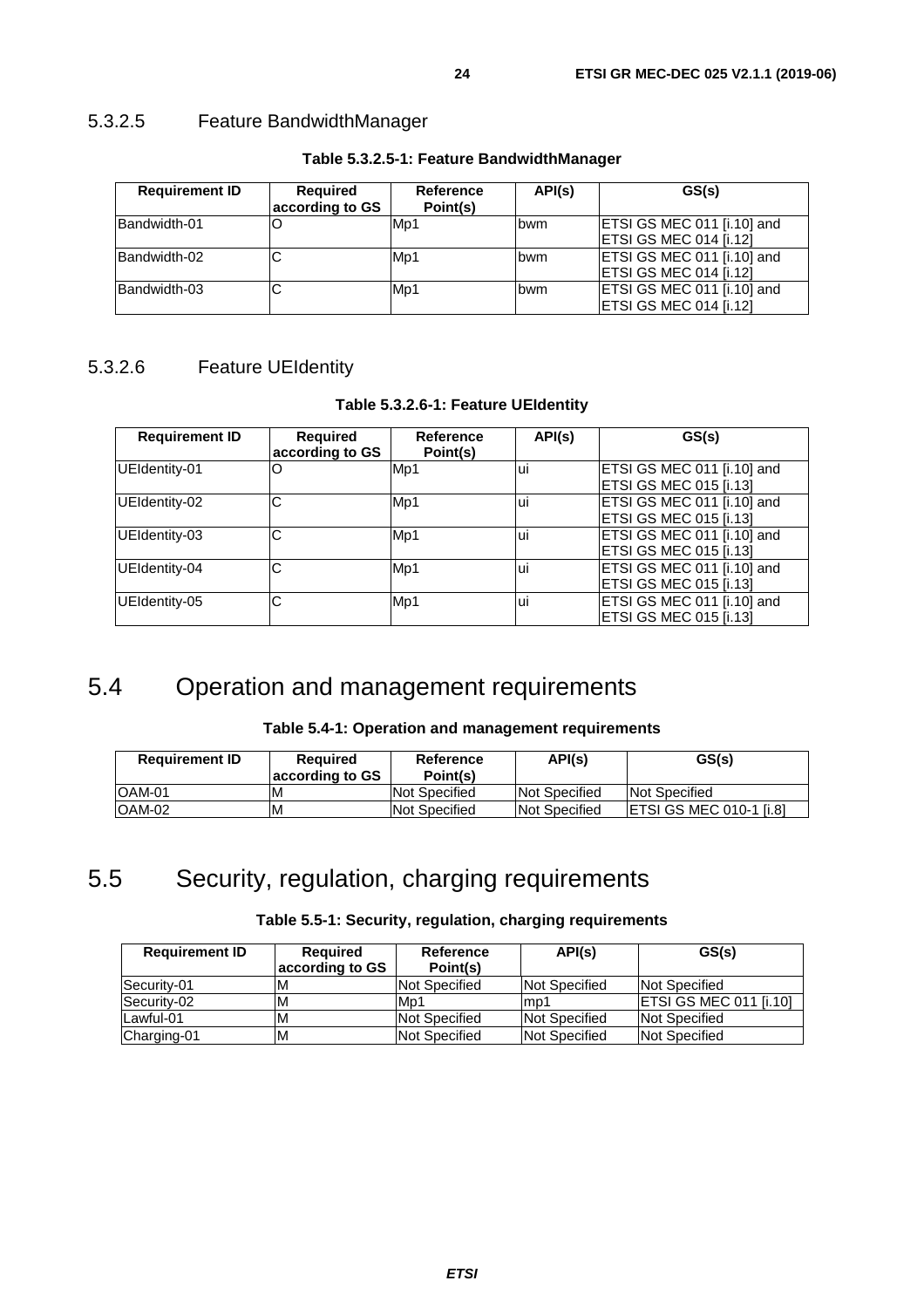# <span id="page-24-0"></span>6 Architecture assessment

### 6.1 MEC components compliance

### 6.1.1 Mobile Edge Platform Manager

A MEC Platform Manager (MEPM) supports the following features with reference to the Mm2 reference point ETSI GS MEC 010-1 [\[i.8](#page-5-0)]:

- MEC Host configuration management (active).
- MEC Host configuration management (passive).
- MEC Host fault management.
- MEC Applications configuration management (active).
- MEC Applications configuration management (passive).
- MEC Applications state management.

A MEC Platform Manager (MEPM) supports the following features with reference to the Mm3 reference point ETSI GS MEC 010-2 [\[i.9](#page-5-0)]:

- Application Lifecycle Management.
- Application Lifecycle Change Notification.
- Application Package Management Subscription.

### 6.1.2 Mobile Edge Orchestrator

A MEC Orchestrator (MEO) supports the following features with reference to the Mm1 reference point [\[i.9\]](#page-5-0):

- Application Package Management.
- Application Lifecycle Management.

A MEC Orchestrator (MEO) supports the following features with reference to the Mm3 reference point [\[i.9\]](#page-5-0):

- Application Package Management.
- Application Lifecycle Change Notification.

### 6.1.3 MEC Platform

A MEC Platform supports the following features with reference to the Mp1 reference point ETSI GS MEC 011 [\[i.10\]](#page-5-0):

- MEC service assistance.
- MEC application assistance.
- Traffic routing and DNS rules.
- Timing.
- Transport information.

The MEC platform supports also the following features, which however are not fully specified and are left for proprietary implementation: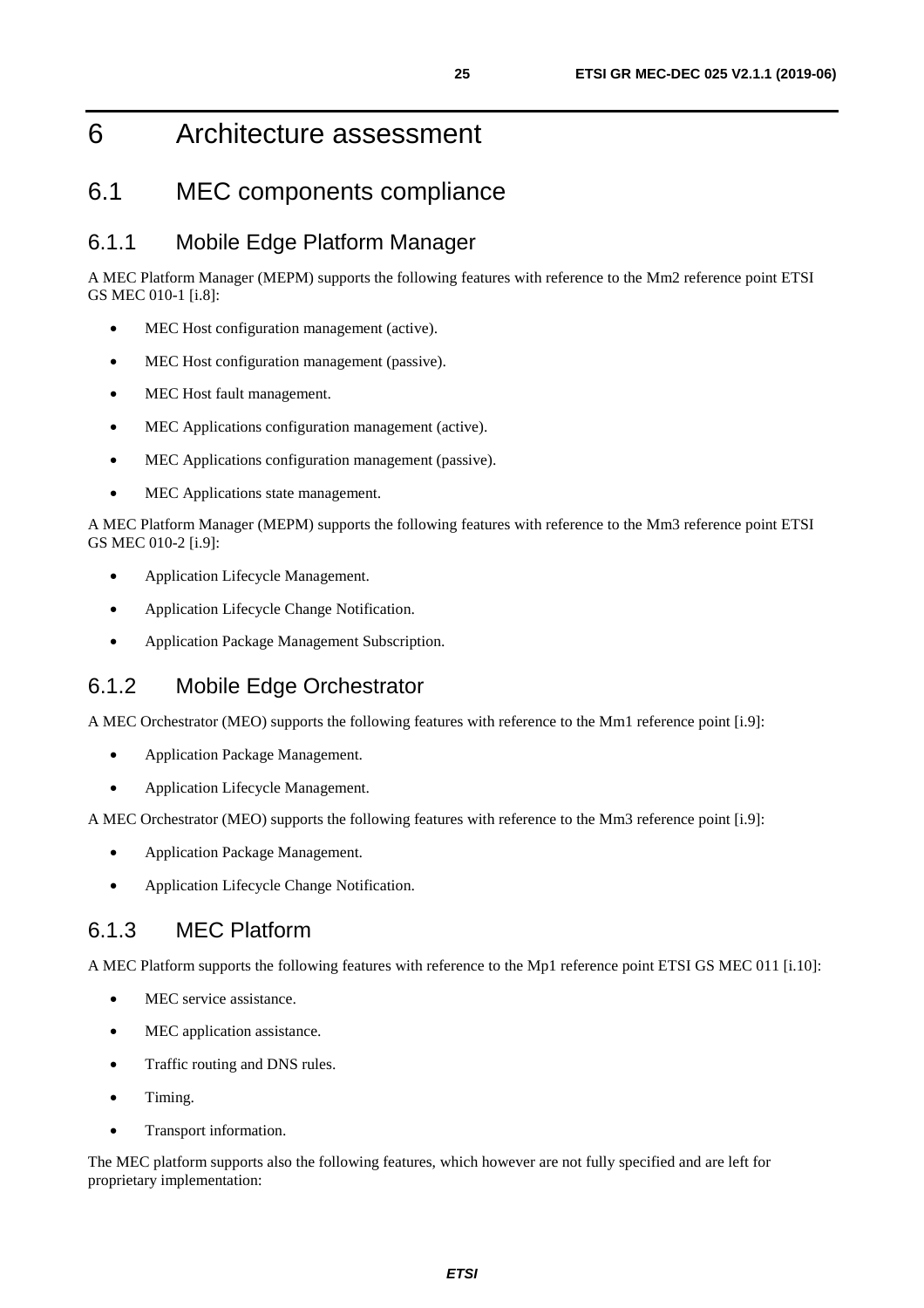<span id="page-25-0"></span>Mm5 reference point (see ETSI GS MEC 003 [\[i.3](#page-5-0)], clause 7.2.2):

- Platform configuration.
- Configuration of the application rules and requirements.
- Application lifecycle support procedures.
- Management of application relocation.

Mp2 reference point (see ETSI GS MEC 003 [\[i.3](#page-5-0)], clause 7.2.2):

• Instruction of the data plane about how to route traffic among applications, networks, services, etc.

### 6.1.4 MEC Apps

MEC Applications make use of the services discovered over the Mp1 reference point ETSI GS MEC 011 [\[i.10\]](#page-5-0). The features supported by each service are described next.

The Radio Network Information Service (RNIS) supports the following features ETSI GS MEC 012 [\[i.1\]](#page-5-0):

- Up-to-date radio network information regarding radio network conditions.
- Measurement information related to the user plane based on 3GPP specifications.
- Information about UEs connected to the radio node(s) associated with the MEC host, their UE context and the related radio access bearers.

The Location Service supports the following features ETSI GS MEC 013 [[i.11](#page-5-0)]:

- The location information of UEs currently served by the radio node(s) associated with the MEC host.
- The distance between a specified location and a UE currently served by the radio node(s) associated with the MEC host.
- A list of UEs in a particular location area.

The UE Identity service supports the following features ETSI GS MEC 014 [\[i.12\]](#page-6-0):

• To register a tag (representing a UE) or a list of tags.

The Bandwidth Management Service (BWMS) supports the following features ETSI GS MEC 015 [\[i.13](#page-6-0)]:

- Static and dynamic bandwidth allocation.
- Bandwidth size and priority definition.
- Retrieve configured bandwidth allocation.

The UE application interface service supports the following features [[i.14\]](#page-6-0):

- User application look-up.
- Application context management.
- Receiving notification events.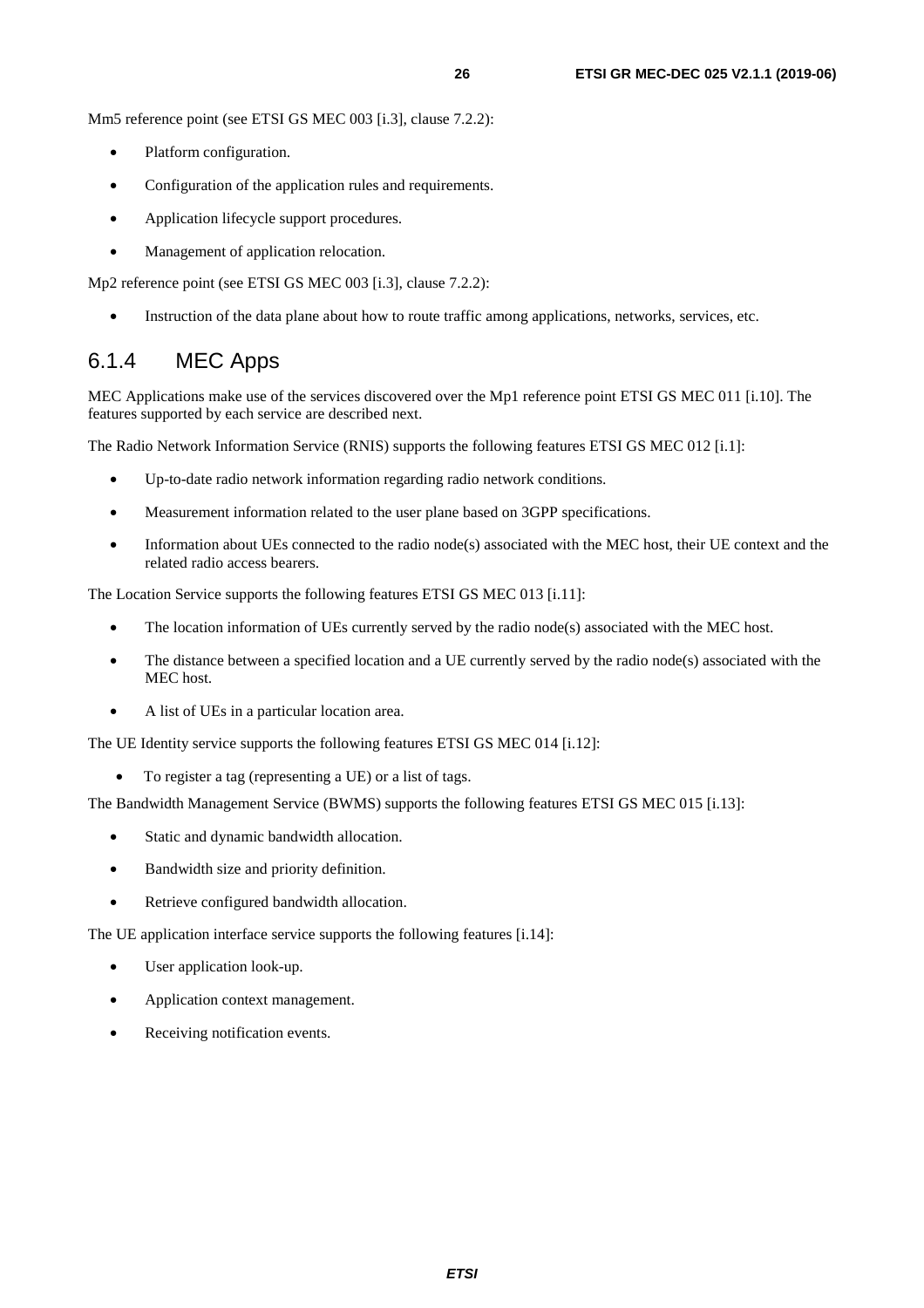# <span id="page-26-0"></span>Annex A: Conformance Test Purposes examples

# A.1 Examples of test purposes

# A.1.1 Introduction

Below are listed examples of Test Purposes for conformance testing edited in TDL-TO [[i.15](#page-6-0)] and exported in a document format. The TPs are formatted according to the provisions in clause 4 of the present document. The TPs are not meant to be valid in the content but to be a validation of the methodology developed in the Framework.

# A.1.2 Example of test purpose for querying DNS rules

| <b>TP Id</b>          | "TP MEC PLAT MP1 DNS BV 001"                                                                  |  |  |  |
|-----------------------|-----------------------------------------------------------------------------------------------|--|--|--|
| <b>Test Objective</b> | Check that the IUT responds with a list of active DNS rules when queried by a MEC Application |  |  |  |
| Reference             | ETSI GS MEC 011 [i.10], clause 7.12.3.1                                                       |  |  |  |
|                       | https://forge.etsi.org/gitlab/mec/gs011-app-enablement-                                       |  |  |  |
|                       | api/blob/master/Mp1.yaml#/definitions/DnsRule                                                 |  |  |  |
| <b>PICS Selection</b> | PIC MEC PLAT and PIC SERVICES                                                                 |  |  |  |
|                       | <b>Initial Conditions</b>                                                                     |  |  |  |
| with $\{$             |                                                                                               |  |  |  |
|                       | the IUT being in idle state and                                                               |  |  |  |
|                       | the IUT having a apps instance containing                                                     |  |  |  |
|                       | instance_id indicating value APP_INSTANCE ID                                                  |  |  |  |
|                       |                                                                                               |  |  |  |
|                       |                                                                                               |  |  |  |
|                       | <b>Expected Behaviour</b>                                                                     |  |  |  |
| ensure that {         |                                                                                               |  |  |  |
| when $\{$             |                                                                                               |  |  |  |
|                       | the IUT receives a vGET containing                                                            |  |  |  |
|                       | Uri indicating value "mp1/v1/applications/{APP_INSTANCE_ID}/dns_rules"                        |  |  |  |
|                       |                                                                                               |  |  |  |
| from the MEC APP      |                                                                                               |  |  |  |
| }                     |                                                                                               |  |  |  |
| then $\{$             |                                                                                               |  |  |  |
|                       | // MEC 011, clause 7.12.3.1                                                                   |  |  |  |
|                       | the IUT sends a HttpMsg containing                                                            |  |  |  |
|                       | status code set to "200 OK"                                                                   |  |  |  |
| body containing       |                                                                                               |  |  |  |
|                       | DnsRuleList containing                                                                        |  |  |  |
|                       | DnsRule set to any value                                                                      |  |  |  |
|                       |                                                                                               |  |  |  |
|                       |                                                                                               |  |  |  |
| to the MEC APP        |                                                                                               |  |  |  |
|                       |                                                                                               |  |  |  |
| ł                     |                                                                                               |  |  |  |
|                       | <b>Final Conditions</b>                                                                       |  |  |  |
|                       |                                                                                               |  |  |  |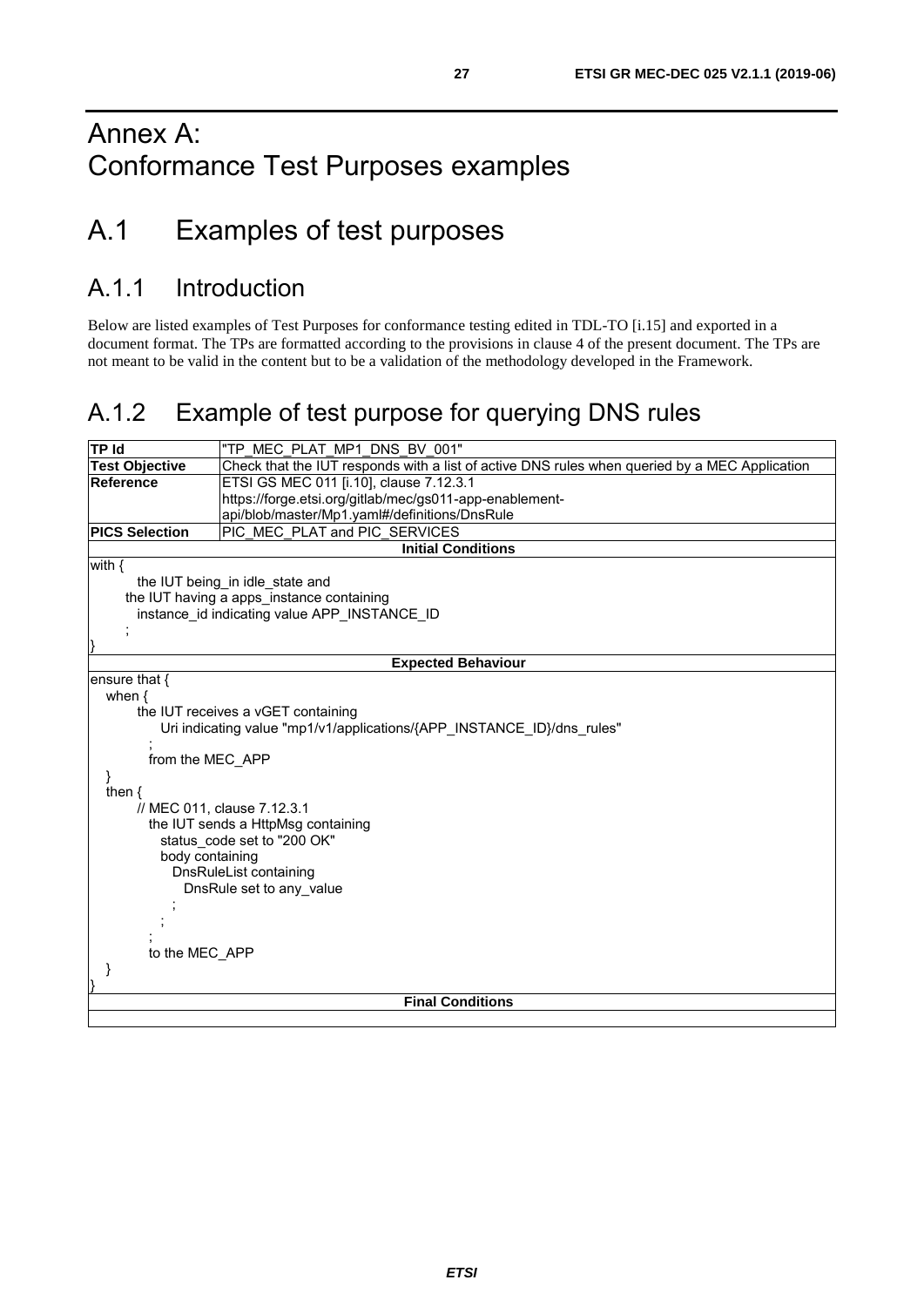# <span id="page-27-0"></span>A.1.3 Example of test purpose for notification of an App Package enablement

| TP Id                                            | "TP_MEC_MEO_MM3_PKGM_002"                                                                  |  |  |  |
|--------------------------------------------------|--------------------------------------------------------------------------------------------|--|--|--|
| <b>Test Objective</b>                            | Check that the MEO sends an App Package management notification to the subscriber when the |  |  |  |
|                                                  | App Package is enabled                                                                     |  |  |  |
| <b>Reference</b>                                 | ETSI GS MEC 010-2 [i.9], clause 7.3.5                                                      |  |  |  |
|                                                  | ETSI GS MEC 010-2 [i.9], Table 6.2.3.8.2-1                                                 |  |  |  |
| <b>PICS Selection</b>                            | PIC_APP_PACKAGE and PIC_APP_PACKAGE_NOTIFICATIONS                                          |  |  |  |
|                                                  | <b>Initial Conditions</b>                                                                  |  |  |  |
| with $\{$                                        |                                                                                            |  |  |  |
|                                                  | the IUT having a App_Package containing<br>appPkgld set to APP_PKG_ID,                     |  |  |  |
|                                                  | appProvider set to APP_PROVIDER,                                                           |  |  |  |
|                                                  | operationalState set to "DISABLED"                                                         |  |  |  |
|                                                  |                                                                                            |  |  |  |
|                                                  | and the IUT having a App_Package_subscription containing                                   |  |  |  |
|                                                  | subscriptionId indicating value SUBSCRIPTION_ID,                                           |  |  |  |
|                                                  | subscriptionType indicating value "OpChange",                                              |  |  |  |
|                                                  | callbackUri indicating value CALLBACK_URI,                                                 |  |  |  |
| appPkgFilter containing                          |                                                                                            |  |  |  |
|                                                  | appPkgFilterCriteria containing                                                            |  |  |  |
|                                                  | appProvider set to APP_PROVIDER                                                            |  |  |  |
|                                                  |                                                                                            |  |  |  |
|                                                  |                                                                                            |  |  |  |
|                                                  |                                                                                            |  |  |  |
|                                                  |                                                                                            |  |  |  |
|                                                  | <b>Expected Behaviour</b>                                                                  |  |  |  |
| ensure that {<br>when $\{$                       |                                                                                            |  |  |  |
|                                                  | the IUT receives a vPOST containing                                                        |  |  |  |
|                                                  | appPkgld set to APP_PKG_ID,                                                                |  |  |  |
|                                                  | operationalState set to "ENABLED";                                                         |  |  |  |
| from the MEC_OSS                                 |                                                                                            |  |  |  |
| }                                                |                                                                                            |  |  |  |
| then $\{$                                        |                                                                                            |  |  |  |
|                                                  | the IUT sends a vPOST containing                                                           |  |  |  |
|                                                  | uri indicating value CALLBACK_URI,                                                         |  |  |  |
| body containing                                  |                                                                                            |  |  |  |
| AppPkgNotification containing                    |                                                                                            |  |  |  |
| notificationId indicating value any_value,       |                                                                                            |  |  |  |
| notificationType indicating value "OP_CHANGE",   |                                                                                            |  |  |  |
| subscriptionId indicating value SUBSCRIPTION_ID, |                                                                                            |  |  |  |
| appPkgld set to APP_PKG_ID                       |                                                                                            |  |  |  |
|                                                  |                                                                                            |  |  |  |
|                                                  |                                                                                            |  |  |  |
| ; to the MEC_SUB                                 |                                                                                            |  |  |  |
| }                                                |                                                                                            |  |  |  |
|                                                  |                                                                                            |  |  |  |
|                                                  | <b>Final Conditions</b>                                                                    |  |  |  |
|                                                  |                                                                                            |  |  |  |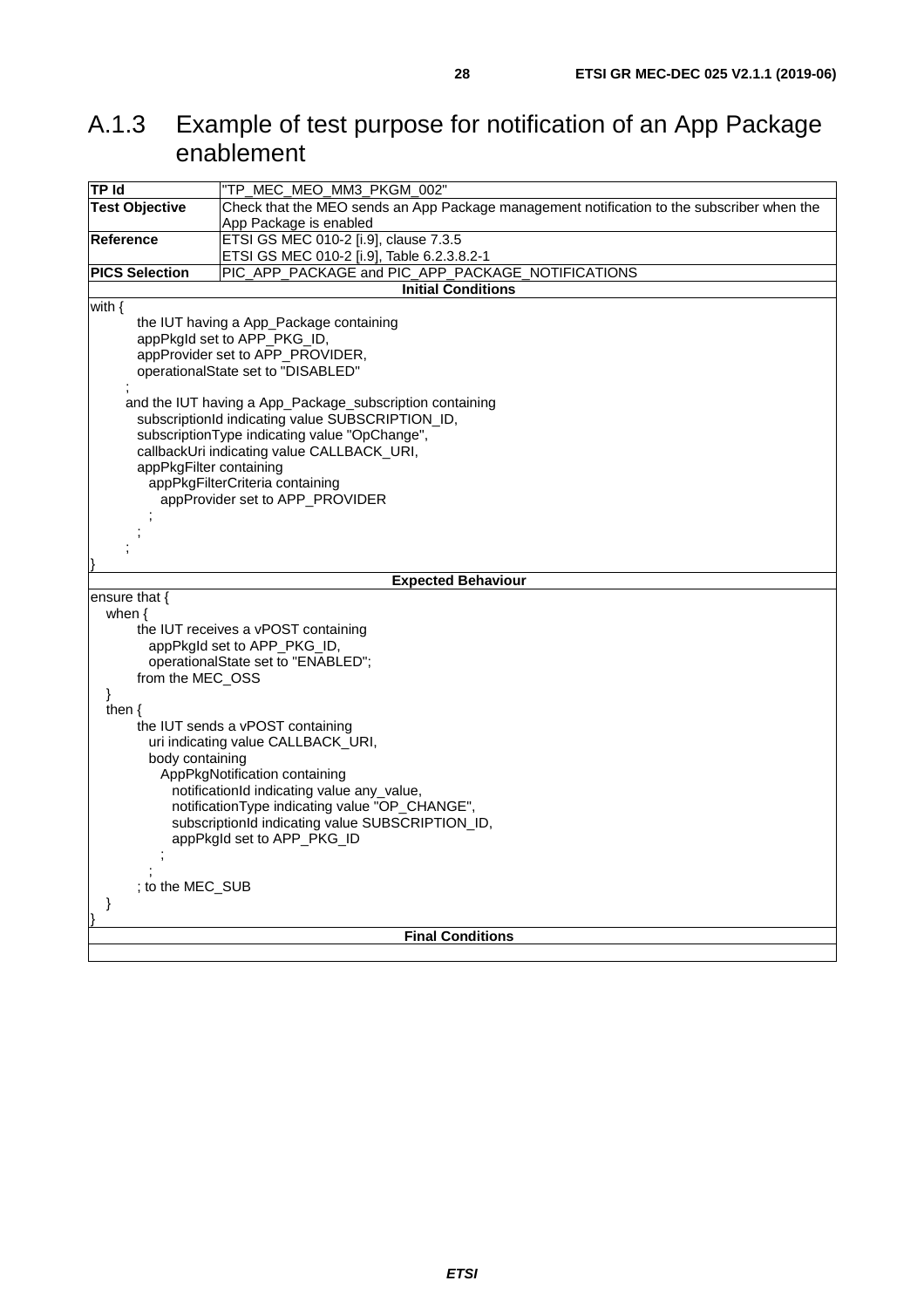# <span id="page-28-0"></span>A.1.4 Example of test purpose for malformed App Package creation

| <b>TP Id</b>                                     | "TP_MEC_MEO_MM3_PKGM_002"                                                                  |  |  |  |  |
|--------------------------------------------------|--------------------------------------------------------------------------------------------|--|--|--|--|
| <b>Test Objective</b>                            | Check that the MEO sends an App Package management notification to the subscriber when the |  |  |  |  |
|                                                  | App Package is enabled                                                                     |  |  |  |  |
| Reference                                        | ETSI GS MEC 010-2 [i.9] V1.2.2, clause 7.3.5                                               |  |  |  |  |
|                                                  | ETSI GS MEC 010-2 [i.9] V1.2.2, Table 6.2.3.8.2-1                                          |  |  |  |  |
| <b>PICS Selection</b>                            | PIC_APP_PACKAGE and PIC_APP_PACKAGE_NOTIFICATIONS                                          |  |  |  |  |
|                                                  | <b>Initial Conditions</b>                                                                  |  |  |  |  |
| with $\{$                                        |                                                                                            |  |  |  |  |
|                                                  | the IUT having a App_Package containing                                                    |  |  |  |  |
|                                                  | appPkgld set to APP_PKG_ID,                                                                |  |  |  |  |
|                                                  | appProvider set to APP_PROVIDER,                                                           |  |  |  |  |
|                                                  | operationalState set to "DISABLED"                                                         |  |  |  |  |
|                                                  | and the IUT having a App_Package_subscription containing                                   |  |  |  |  |
|                                                  | subscriptionId indicating value SUBSCRIPTION_ID,                                           |  |  |  |  |
|                                                  | subscriptionType indicating value "OpChange",                                              |  |  |  |  |
|                                                  | callbackUri indicating value CALLBACK_URI,                                                 |  |  |  |  |
| appPkgFilter containing                          |                                                                                            |  |  |  |  |
|                                                  | appPkgFilterCriteria containing                                                            |  |  |  |  |
|                                                  | appProvider set to APP_PROVIDER                                                            |  |  |  |  |
|                                                  |                                                                                            |  |  |  |  |
|                                                  |                                                                                            |  |  |  |  |
|                                                  |                                                                                            |  |  |  |  |
|                                                  |                                                                                            |  |  |  |  |
|                                                  | <b>Expected Behaviour</b>                                                                  |  |  |  |  |
| ensure that {                                    |                                                                                            |  |  |  |  |
| when $\{$                                        |                                                                                            |  |  |  |  |
|                                                  | the IUT receives a vPOST containing                                                        |  |  |  |  |
|                                                  | appPkgld set to APP_PKG_ID,                                                                |  |  |  |  |
|                                                  | operationalState set to "ENABLED";                                                         |  |  |  |  |
| from the MEC_OSS<br>}                            |                                                                                            |  |  |  |  |
| then $\{$                                        |                                                                                            |  |  |  |  |
|                                                  | the IUT sends a vPOST containing                                                           |  |  |  |  |
|                                                  | uri indicating value CALLBACK_URI,                                                         |  |  |  |  |
|                                                  | body containing                                                                            |  |  |  |  |
|                                                  | AppPkgNotification containing                                                              |  |  |  |  |
| notificationId indicating value any_value,       |                                                                                            |  |  |  |  |
| notificationType indicating value "OP_CHANGE",   |                                                                                            |  |  |  |  |
| subscriptionId indicating value SUBSCRIPTION_ID, |                                                                                            |  |  |  |  |
| appPkgld set to APP_PKG_ID                       |                                                                                            |  |  |  |  |
|                                                  |                                                                                            |  |  |  |  |
|                                                  |                                                                                            |  |  |  |  |
| ; to the MEC_SUB                                 |                                                                                            |  |  |  |  |
| }                                                |                                                                                            |  |  |  |  |
|                                                  |                                                                                            |  |  |  |  |
|                                                  |                                                                                            |  |  |  |  |
|                                                  | <b>Final Conditions</b>                                                                    |  |  |  |  |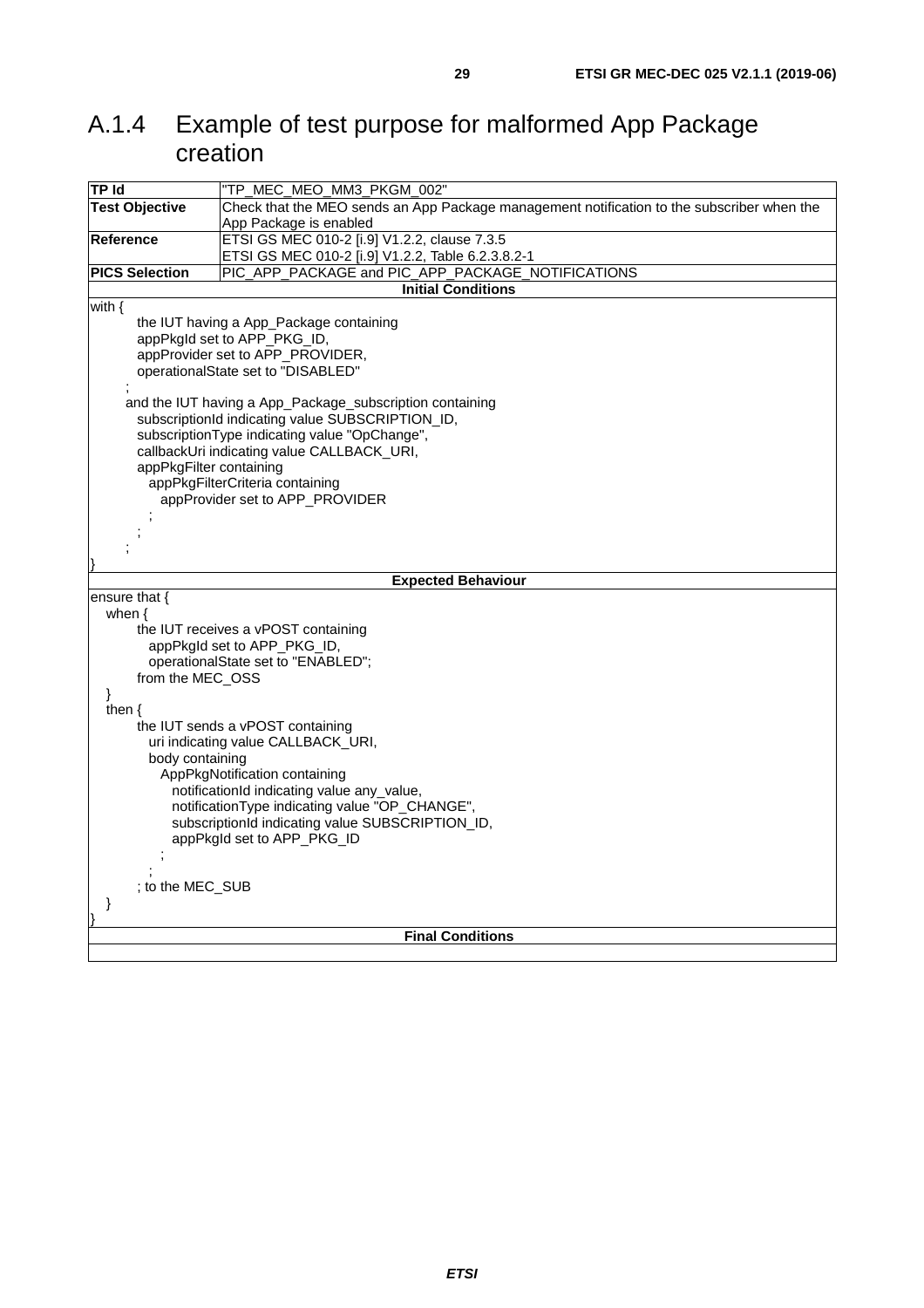# <span id="page-29-0"></span>A.1.5 Example of test purpose for unauthorized creation of App Package

| <b>TP Id</b>                                           | "TP_MEC_MEO_MM1_PKGM_001_NEG_B"                                                         |  |  |
|--------------------------------------------------------|-----------------------------------------------------------------------------------------|--|--|
| <b>Test Objective</b>                                  | Check that MEO responds with an error when it receives a request for creating a new App |  |  |
|                                                        | Package without credentials                                                             |  |  |
| Reference<br>ETSI GS MEC 010-2 [i.9], clause 7.3.1.3.1 |                                                                                         |  |  |
|                                                        | ETSI GS MEC 010-2 [i.9], Table 6.2.3.2.2-1                                              |  |  |
| <b>PICS Selection</b>                                  | PIC_APP_PACKAGE and PIC_APP_PACKAGE_MANAGEMENT                                          |  |  |
|                                                        | <b>Initial Conditions</b>                                                               |  |  |
| with $\{$                                              |                                                                                         |  |  |
|                                                        | the IUT being_in idle_state                                                             |  |  |
|                                                        |                                                                                         |  |  |
|                                                        | <b>Expected Behaviour</b>                                                               |  |  |
| ensure that $\{$                                       |                                                                                         |  |  |
| when $\{$                                              |                                                                                         |  |  |
|                                                        | the IUT receives a POST containing                                                      |  |  |
|                                                        | uri indicating value "/apmi/v1/app_packages",                                           |  |  |
| "not" authorization,                                   | //Token is mandatory                                                                    |  |  |
| body containing                                        |                                                                                         |  |  |
| AppPkg containing                                      |                                                                                         |  |  |
|                                                        | appPkgName set to any_value                                                             |  |  |
|                                                        |                                                                                         |  |  |
|                                                        |                                                                                         |  |  |
| : from the MEC OSS                                     |                                                                                         |  |  |
|                                                        |                                                                                         |  |  |
| then $\{$                                              |                                                                                         |  |  |
| the IUT sends a HTTP_RESPONSE containing               |                                                                                         |  |  |
| status set to "401 Unauthorized"                       |                                                                                         |  |  |
| ; to the MEC_OSS                                       |                                                                                         |  |  |
|                                                        |                                                                                         |  |  |
|                                                        |                                                                                         |  |  |
| <b>Final Conditions</b>                                |                                                                                         |  |  |
|                                                        |                                                                                         |  |  |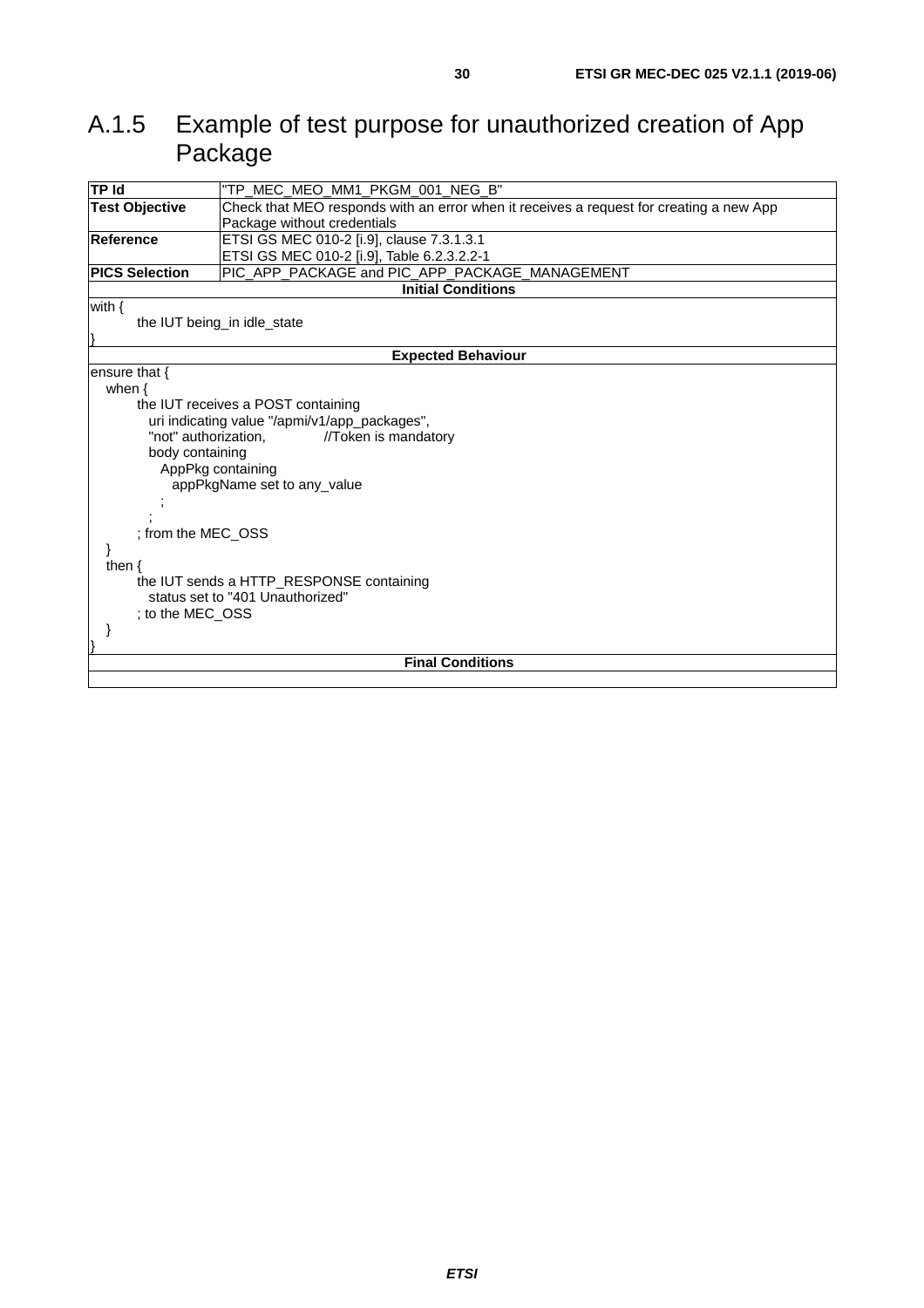# <span id="page-30-0"></span>B.1 Examples of test descriptions for interoperability

# B.1.1 Introduction

Below are listed examples of Test Descriptions (TD) for interoperability testing edited according to the guidelines reported in clause [4.4](#page-15-0) of the present document. The TDs are not meant to be valid in the content but to be a validation of the methodology developed in the present Framework.

The examples are constructed on the basis of a subset of MEC Use Cases, as specified in ETSI GS MEC 002 [\[i.7\]](#page-5-0). The selection has been done according to testability and suitability for the example.

# B.1.2 Example of test description for Mobile radio network information (TD\_MEC002\_A2)

| <b>Interoperability Test Description</b> |                                                  |                                                                                         |                                                                       |  |  |
|------------------------------------------|--------------------------------------------------|-----------------------------------------------------------------------------------------|-----------------------------------------------------------------------|--|--|
| <b>Identifier</b>                        |                                                  | TD_MEC002_A2 (Mobile radio network information)                                         |                                                                       |  |  |
| <b>Test Purpose</b>                      |                                                  | Verify that a radio analytics MEC application is able to receive relevant radio network |                                                                       |  |  |
|                                          | information.                                     |                                                                                         |                                                                       |  |  |
| <b>Configuration</b>                     |                                                  | MEC-config-MEC002_A2                                                                    |                                                                       |  |  |
| <b>References</b>                        | ETSI GS MEC 011 [i.10], clauses 5.2.2 and 5.2.5. |                                                                                         |                                                                       |  |  |
|                                          |                                                  |                                                                                         | ETSI GS MEC 012 [i.1], clauses 5.2.5 and 5.2.6.                       |  |  |
|                                          |                                                  | ETSI GS MEC 002 [i.7], clause A.2.                                                      |                                                                       |  |  |
| <b>Applicability</b>                     | Application Lifecycle Management.<br>$\bullet$   |                                                                                         |                                                                       |  |  |
|                                          |                                                  |                                                                                         | Radio Network Information Service.                                    |  |  |
|                                          |                                                  | Traffic Routing Service.                                                                |                                                                       |  |  |
|                                          |                                                  |                                                                                         |                                                                       |  |  |
| <b>Pre-test conditions</b>               | $\bullet$                                        | MEC App is up and running.                                                              |                                                                       |  |  |
|                                          | $\bullet$                                        | MEC App has authN/Z rights to perform all the requests mentioned as stimulus            |                                                                       |  |  |
|                                          |                                                  | in the test sequence.                                                                   |                                                                       |  |  |
|                                          | $\bullet$                                        |                                                                                         | UEs connected to the radio nodes associated with the target MEC Host. |  |  |
|                                          |                                                  |                                                                                         |                                                                       |  |  |
| Test                                     | <b>Step</b>                                      | <b>Type</b>                                                                             | <b>Description</b>                                                    |  |  |
| <b>Sequence</b>                          |                                                  |                                                                                         |                                                                       |  |  |
|                                          | 1                                                | <b>Stimulus</b>                                                                         | MEC App sends request for service availability query on RNI           |  |  |
|                                          |                                                  |                                                                                         | services through Mp1 (ETSI GS MEC 011 [i.10],                         |  |  |
|                                          |                                                  |                                                                                         | clause 7.3.3.1).                                                      |  |  |
|                                          | $\overline{c}$                                   | <b>CON Check</b>                                                                        | MEC App receives information on available RNI services.               |  |  |
|                                          | 3                                                | <b>Stimulus</b>                                                                         | MEC App subscribes updates on RNI data through Mp1 (ETSI              |  |  |
|                                          |                                                  |                                                                                         | GS MEC 012 [i.1], clause 7.6.3.4).                                    |  |  |
|                                          | 4                                                | <b>IOP Check</b>                                                                        | Subscription created.                                                 |  |  |
|                                          | 5                                                | <b>IOP Check</b>                                                                        | MEC App receives updated RNI data which is consistent with            |  |  |
|                                          |                                                  |                                                                                         | the current status of the testbed setup.                              |  |  |
|                                          | 6                                                | <b>CON Check</b>                                                                        | MEC App acknowledges RNI data.                                        |  |  |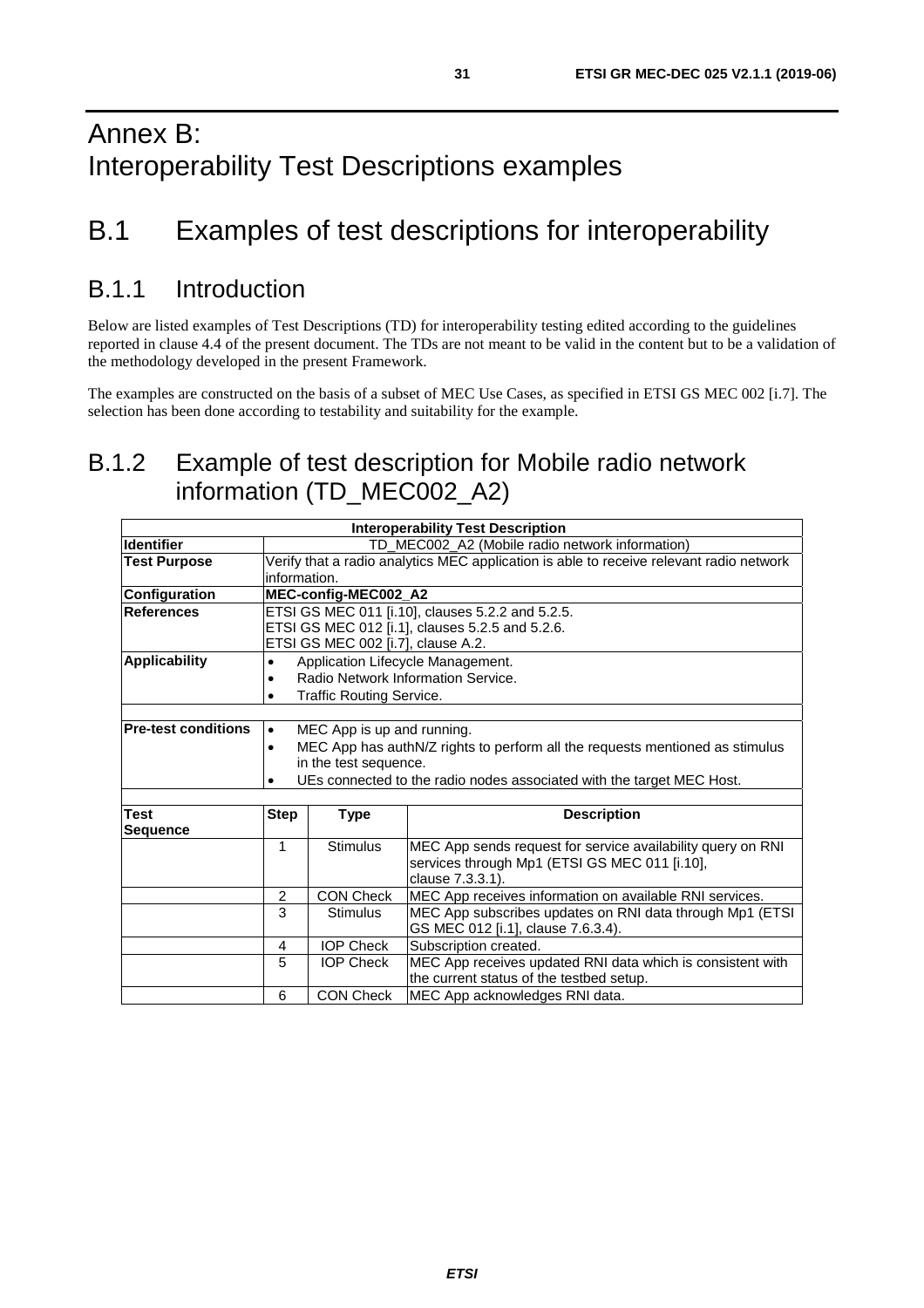# <span id="page-31-0"></span>B.1.3 Example of test description for active device location tracking (TD\_MEC002\_A7)

|                            | <b>Interoperability Test Description</b>                                                     |                                                                              |                                                                                     |  |
|----------------------------|----------------------------------------------------------------------------------------------|------------------------------------------------------------------------------|-------------------------------------------------------------------------------------|--|
| <b>Identifier</b>          | TD_MEC002_A7_LCM (Active Device Location Tracking)                                           |                                                                              |                                                                                     |  |
| <b>Test Purpose</b>        | Verify the capability of the MEC system to provide information about a specific UE, or       |                                                                              |                                                                                     |  |
|                            |                                                                                              | all UEs, or a certain category of UEs currently served by the access network |                                                                                     |  |
|                            |                                                                                              |                                                                              | associated with the MEC host, to a third-party server located in external networks. |  |
| Configuration              |                                                                                              | MEC-config-MEC002_A7                                                         |                                                                                     |  |
| References                 | ETSI GS MEC 013 [i.11], clause 5.3.2-3.                                                      |                                                                              |                                                                                     |  |
|                            | ETSI GS MEC 002 [i.7], clause A.7.                                                           |                                                                              |                                                                                     |  |
| <b>Applicability</b>       | $\bullet$                                                                                    | Location Service.                                                            |                                                                                     |  |
|                            |                                                                                              |                                                                              |                                                                                     |  |
| <b>Pre-test conditions</b> | $\bullet$                                                                                    |                                                                              | UEs are connected to the radio nodes which the target MEC Host is associated        |  |
|                            | to.                                                                                          |                                                                              |                                                                                     |  |
|                            | $\bullet$                                                                                    |                                                                              | AppD for Location Service MEC App available at MEO and related instance             |  |
|                            |                                                                                              | running.                                                                     |                                                                                     |  |
|                            | Connectivity between external apps and MEC applications deployed on the<br>$\bullet$         |                                                                              |                                                                                     |  |
|                            | target MEC Host is enabled (see req. Connectivity-04).                                       |                                                                              |                                                                                     |  |
|                            | API client has authN/Z rights to perform all the requests mentioned as stimulus<br>$\bullet$ |                                                                              |                                                                                     |  |
|                            | in the test sequence.                                                                        |                                                                              |                                                                                     |  |
|                            |                                                                                              |                                                                              |                                                                                     |  |
| Test                       | <b>Step</b>                                                                                  | Type                                                                         | <b>Description</b>                                                                  |  |
| <b>Sequence</b>            | 1                                                                                            | <b>Stimulus</b>                                                              | Send request to get geographical information about UE's                             |  |
|                            |                                                                                              |                                                                              | access point (ETSI GS MEC 013 [i.11] clause 7.3.2.2                                 |  |
|                            |                                                                                              |                                                                              | request 2).                                                                         |  |
|                            | $\mathfrak{p}$                                                                               | <b>CON Check</b>                                                             | Response with information about UE's access point                                   |  |
|                            |                                                                                              |                                                                              | geographical location (ETSI GS MEC 013 [i.11] clause 7.3.2.2                        |  |
|                            |                                                                                              |                                                                              | response 2).                                                                        |  |
|                            | 3                                                                                            | <b>IOP Check</b>                                                             | The response contains the correct location information                              |  |
|                            |                                                                                              |                                                                              | regarding the UE FUTs.                                                              |  |

# B.1.4 Example of test description for Edge data orchestration (TD\_MEC002\_A10)

|                            | <b>Interoperability Test Description</b>                                                                             |  |  |  |  |
|----------------------------|----------------------------------------------------------------------------------------------------------------------|--|--|--|--|
| <b>Identifier</b>          | TD MEC002 A10 (MEC Edge Data Orchestration)                                                                          |  |  |  |  |
| <b>Test Purpose</b>        | Verify the capability of the MEC system to provide mechanisms for the configuration                                  |  |  |  |  |
|                            | of traffic rules based on network addresses or IP addresses and to perform routing of                                |  |  |  |  |
|                            | the uplink/downlink data traffic from/to UEs to/from the data orchestration MEC                                      |  |  |  |  |
|                            | application.                                                                                                         |  |  |  |  |
| <b>Configuration</b>       | MEC-config-MEC002_A10                                                                                                |  |  |  |  |
| <b>References</b>          | ETSI GS MEC 010-1 [i.8], clause 6.1.5-6.                                                                             |  |  |  |  |
|                            | ETSI GS MEC 002 [i.7], clause A.10.                                                                                  |  |  |  |  |
| Applicability              | MEH configuration management (active) - Traffic rules.<br>٠                                                          |  |  |  |  |
|                            |                                                                                                                      |  |  |  |  |
| <b>Pre-test conditions</b> | Data Orchestration MEC Application already deployed in the target MEC Host.<br>$\bullet$                             |  |  |  |  |
|                            | AppD for Data Orchestration MEC Application on-boarded in MEO and including<br>٠<br>traffic rules.                   |  |  |  |  |
|                            | Data Consumer and Data Producer UEs are connected to the access nodes<br>which the target MEC Host is associated to. |  |  |  |  |
|                            | API client has authN/Z rights to perform all the requests mentioned as stimulus<br>٠                                 |  |  |  |  |
|                            | in the test sequence.                                                                                                |  |  |  |  |
|                            |                                                                                                                      |  |  |  |  |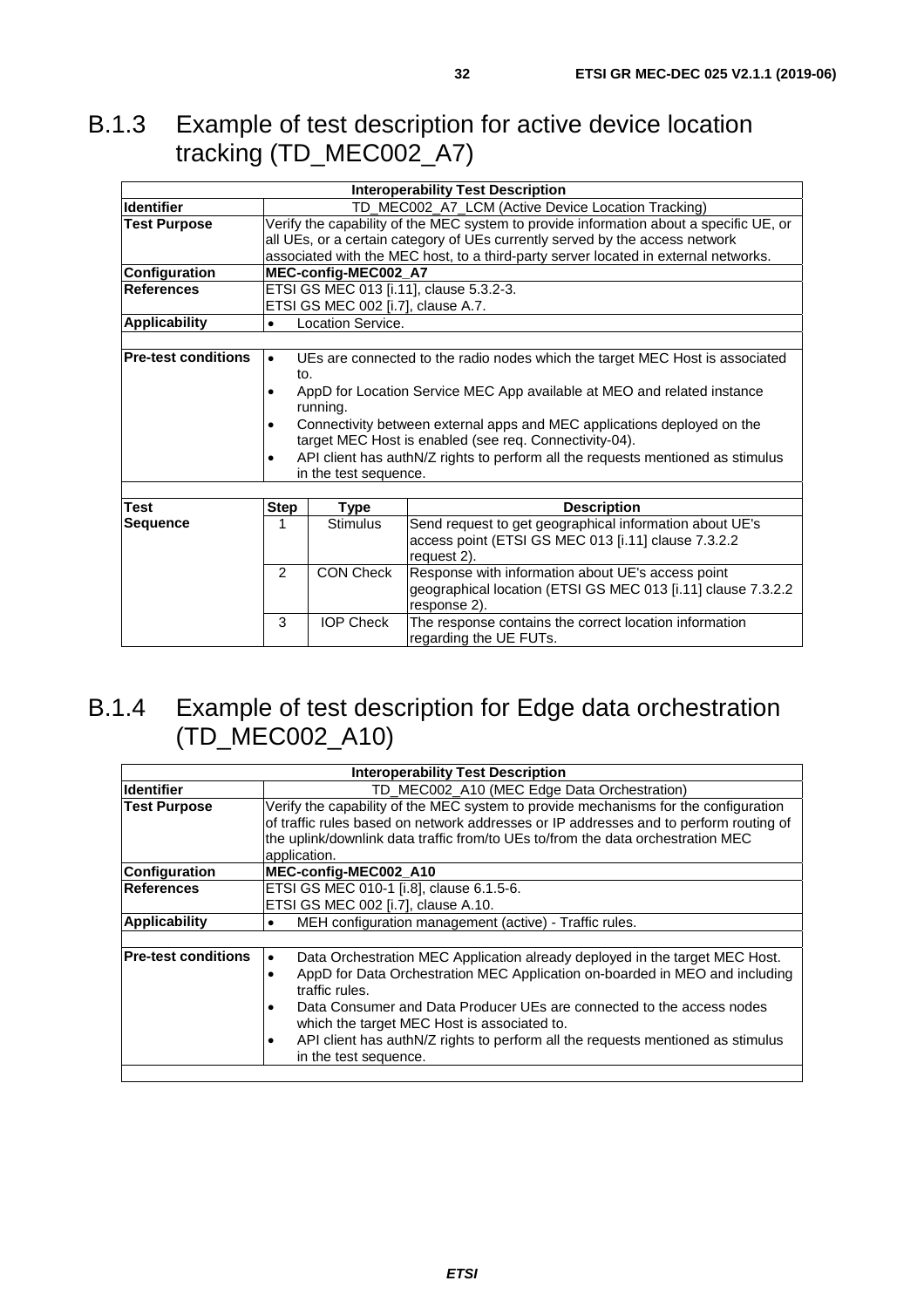| Test            | <b>Step</b>    | <b>Type</b>      | <b>Description</b>                                                                                                                                   |
|-----------------|----------------|------------------|------------------------------------------------------------------------------------------------------------------------------------------------------|
| <b>Sequence</b> | 1              | <b>Stimulus</b>  | Trigger the configuration of traffic rules for data traffic from<br>data producers UEs to Data Orchestration MEC application<br>on Mm <sub>2</sub> . |
|                 | 2              | CON check        | Traffic rules configuration successful response.                                                                                                     |
|                 | 3              | <b>IOP</b> check | MEC Platform with uplink traffic rules configured.                                                                                                   |
|                 | 4              | <b>Stimulus</b>  | Trigger the activation of traffic rules for data traffic from data<br>producers UEs to data orchestration MEC application on<br>Mm2.                 |
|                 | 5              | CON check        | Traffic rules activation successful response.                                                                                                        |
|                 | 6              | <b>IOP</b> check | MEC Platform with uplink traffic rules activated.                                                                                                    |
|                 | $\overline{7}$ | <b>Stimulus</b>  | Trigger the configuration of traffic rules for data traffic from<br>data orchestration MEC application to data consumer UEs on<br>Mm2.               |
|                 | 8              | CON check        | Traffic rules configuration successful response.                                                                                                     |
|                 | 9              | <b>IOP</b> check | MEC Platform with downlink traffic rules configured.                                                                                                 |
|                 | 10             | <b>Stimulus</b>  | Trigger the activation of traffic rules for data traffic from data<br>orchestration MEC application to consumer UEs on Mm2.                          |
|                 | 11             | CON check        | Traffic rules activation successful response.                                                                                                        |
|                 | 12             | <b>IOP</b> check | MEC Platform with downlink traffic rules activated.                                                                                                  |
|                 | 13             | <b>Stimulus</b>  | Start traffic from data producer UEs.                                                                                                                |
|                 | 14             | CON check        | Verify traffic from data producer UEs to data orchestration<br>MEC application.                                                                      |
|                 | 15             | <b>IOP</b> check | Verify traffic routing on MEC Host towards the data<br>orchestration MEC application.                                                                |
|                 | 16             | <b>Stimulus</b>  | Request data from consumer UEs.                                                                                                                      |
|                 | 17             | CON check        | Verify traffic data orchestration MEC application to consumer<br>UEs.                                                                                |
|                 | 18             | <b>IOP</b> check | Verify traffic routing on MEC Host from the Data Orchestration<br>MEC application.                                                                   |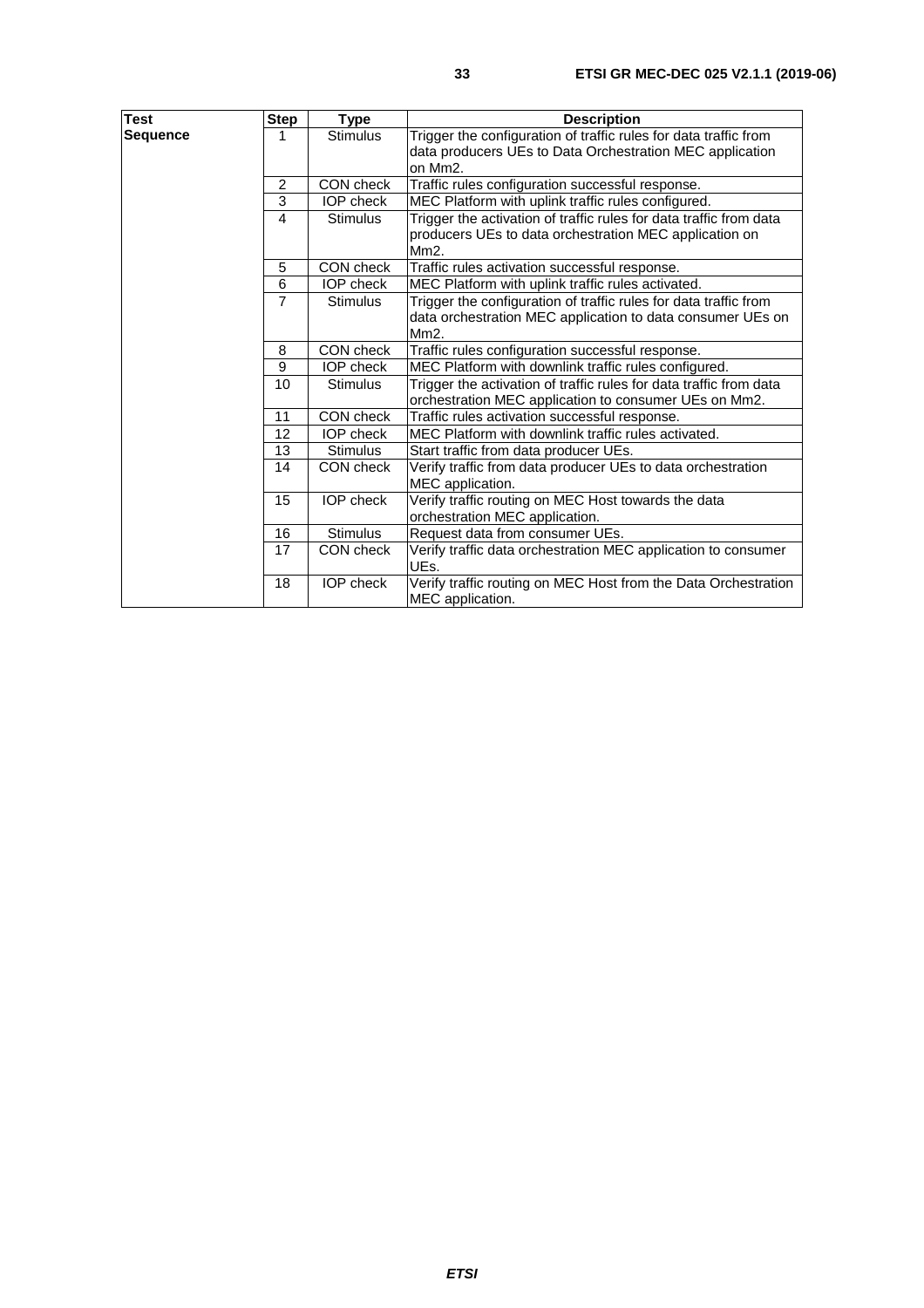# <span id="page-33-0"></span>Annex C: Change History

| <b>Date</b> | <b>Version</b> | Information about changes                                                       |
|-------------|----------------|---------------------------------------------------------------------------------|
| 12/2017     | 0.0.2          | MEC(17)000622 addition of MEC012 example.                                       |
|             |                | Added placeholders to clause 7 for MEC010-1, 10-2, 11, 12, 13, 14, 15 & 16.     |
|             |                | MEC(17)000665r1 MEC025 Proposal for clause 5 Requirement Assessment. The tables |
|             |                | were completed using the spreadsheet included in the 665r1 contribution         |
| 05/2018     | 0.0.3          | MEC(18)000178r1, MEC(18)000179r1, MEC(18)000180r1 & MEC(18)000181r1             |
| 07/2018     | 0.0.4          | MEC(18)000214r1, noting this replaces text in clause 4 & MEC(18)000269r1        |
| 09/2018     | 0.0.5          | MEC(18)000381r1                                                                 |
| 10/2018     | 0.0.6          | MEC(18)000433r1, MEC(18)000443 & MEC(18)000444                                  |
| 12/2018     | 2.0.1          | Moved to stable draft based on the incorporation of MEC(18)000477r2,            |
|             |                | MEC(18)000478, MEC(18)000482, MEC(18)000483 & MEC(18)000484                     |
| 04/2019     | 2.0.2          | MEC(19)000004, plus rapporteur edits                                            |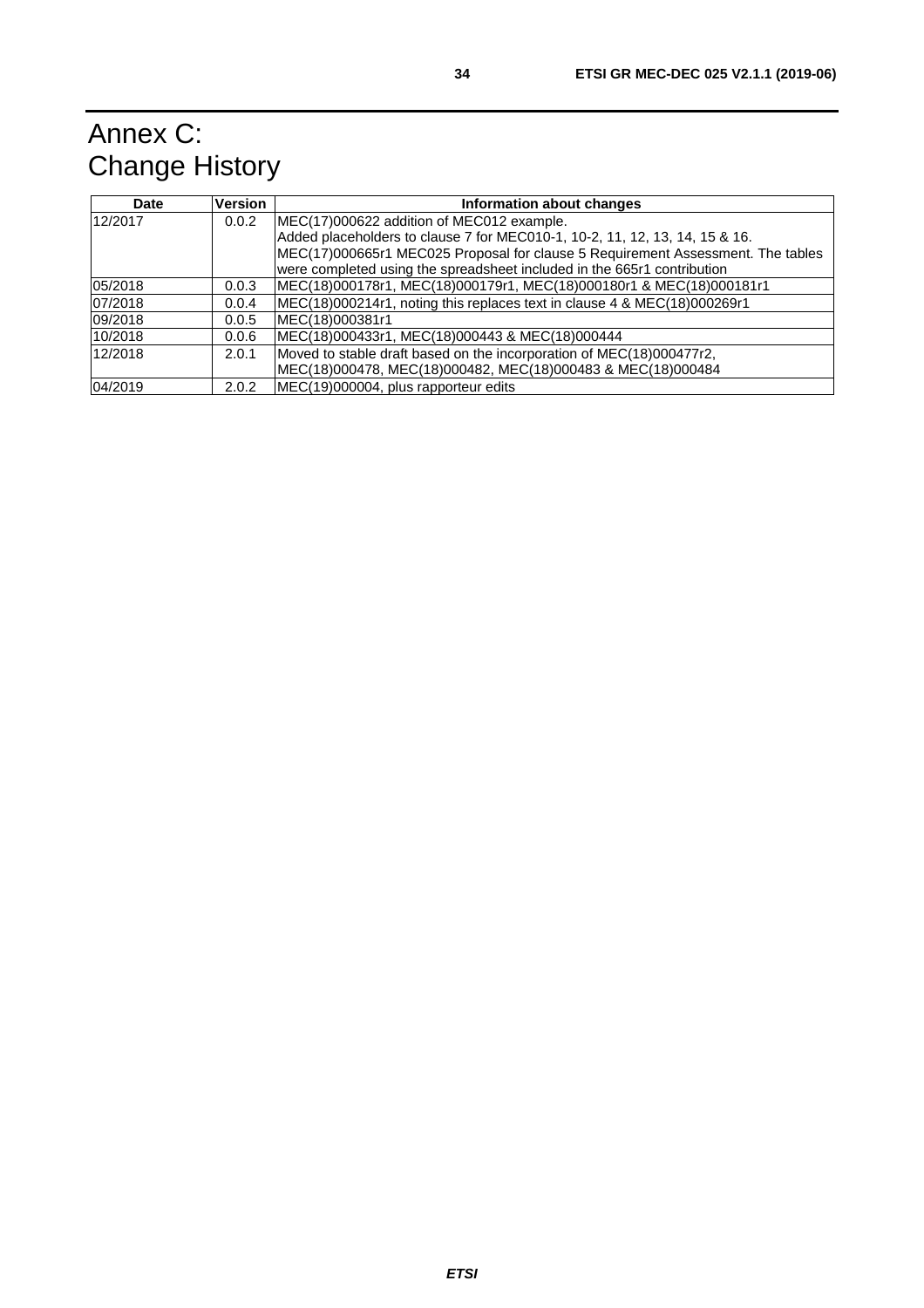# <span id="page-34-0"></span>Annex D: Bibliography

- ETSI EG 202 237: "Methods for Testing and Specification (MTS); Internet Protocol Testing (IPT); Generic approach to interoperability testing".
- ETSI EG 202 568: "Methods for Testing and Specification (MTS); Internet Protocol Testing (IPT); Testing: Methodology and Framework".